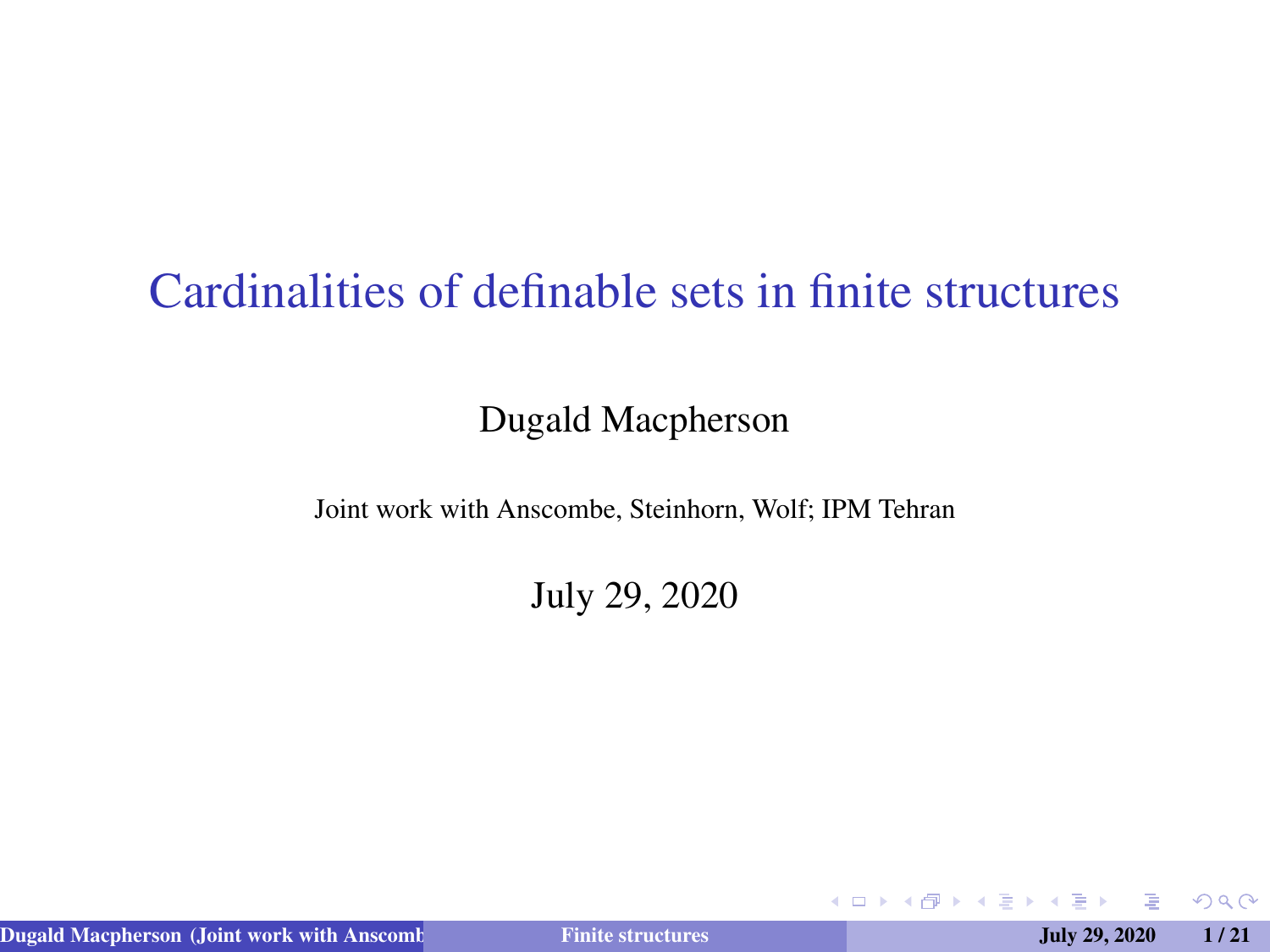1. Chatzidakis - van den Dries - Macintyre Theorem on definability in finite fields, asymptotic classes, measurable structures.

**K ロ ▶ K 伊** 

 $QQ$ 

医单子 化重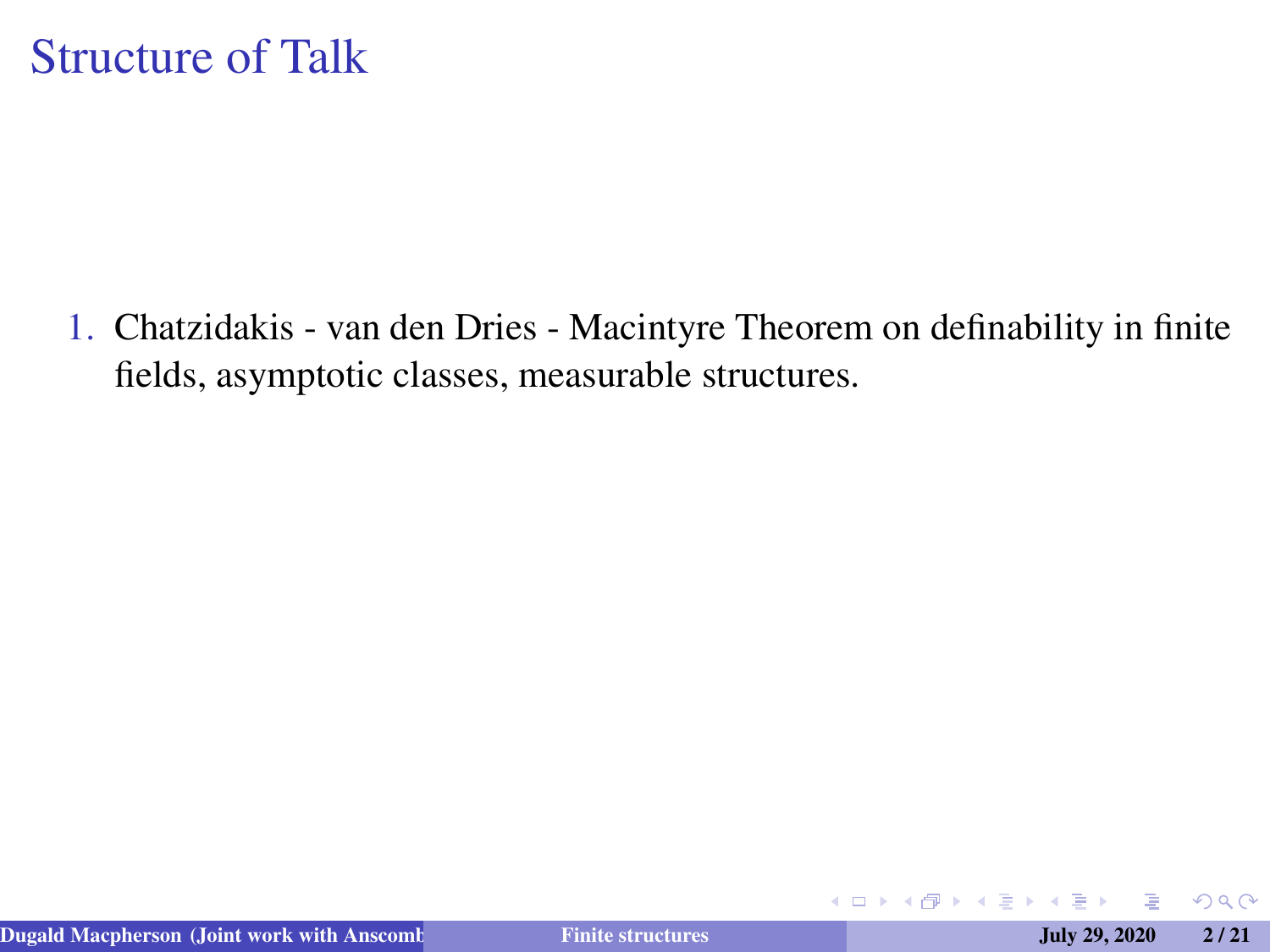- 1. Chatzidakis van den Dries Macintyre Theorem on definability in finite fields, asymptotic classes, measurable structures.
- 2. Generalisation to multidimensional asymptotic classes and generalised measurable structures. Examples.

 $2Q$ 

→ 重き → 重き

4 0 8 4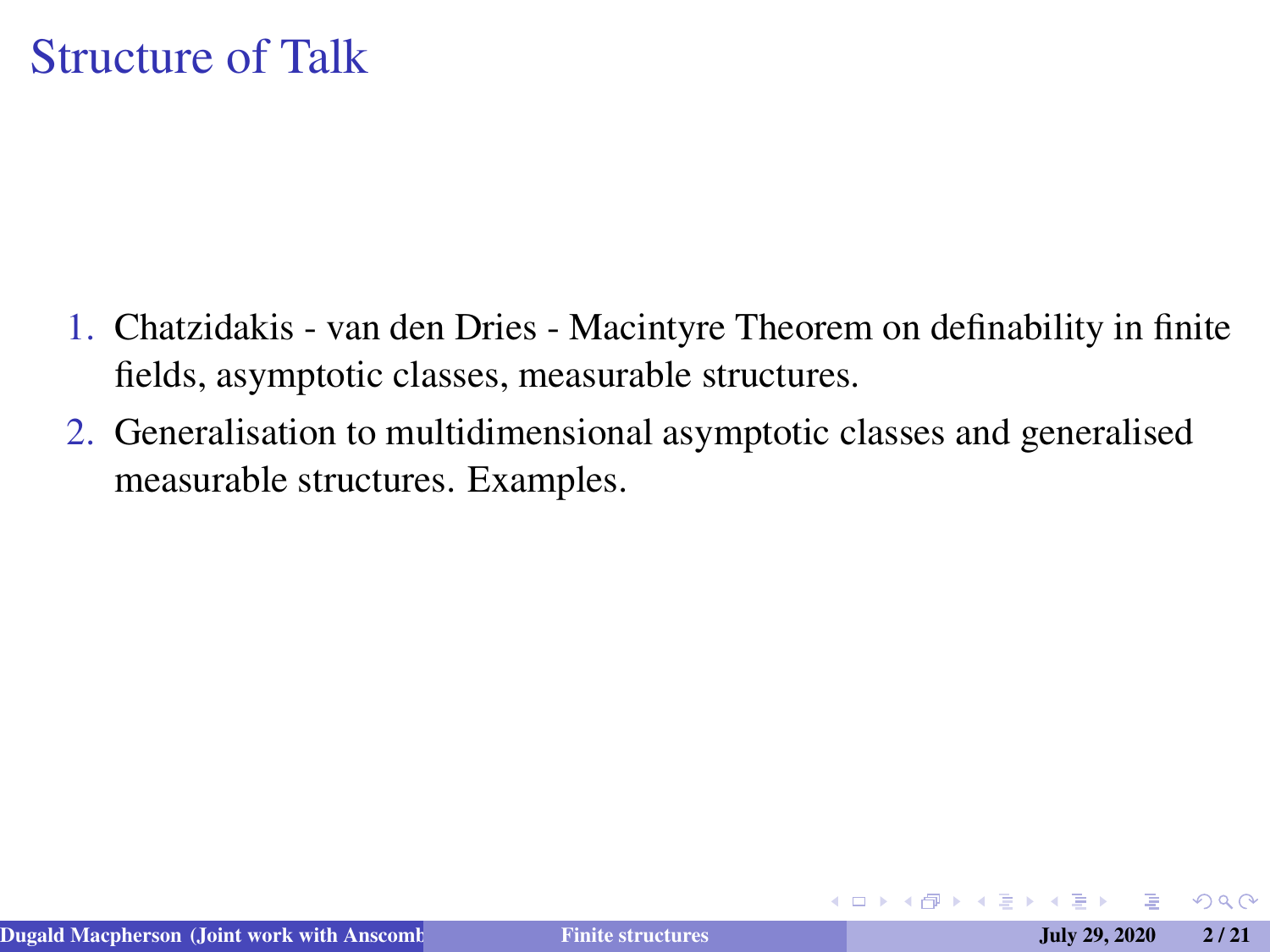- <span id="page-3-0"></span>1. Chatzidakis - van den Dries - Macintyre Theorem on definability in finite fields, asymptotic classes, measurable structures.
- 2. Generalisation to multidimensional asymptotic classes and generalised measurable structures. Examples.
- 3. Multidimensional EXACT classes and approximations of homogeneous structures.

つくい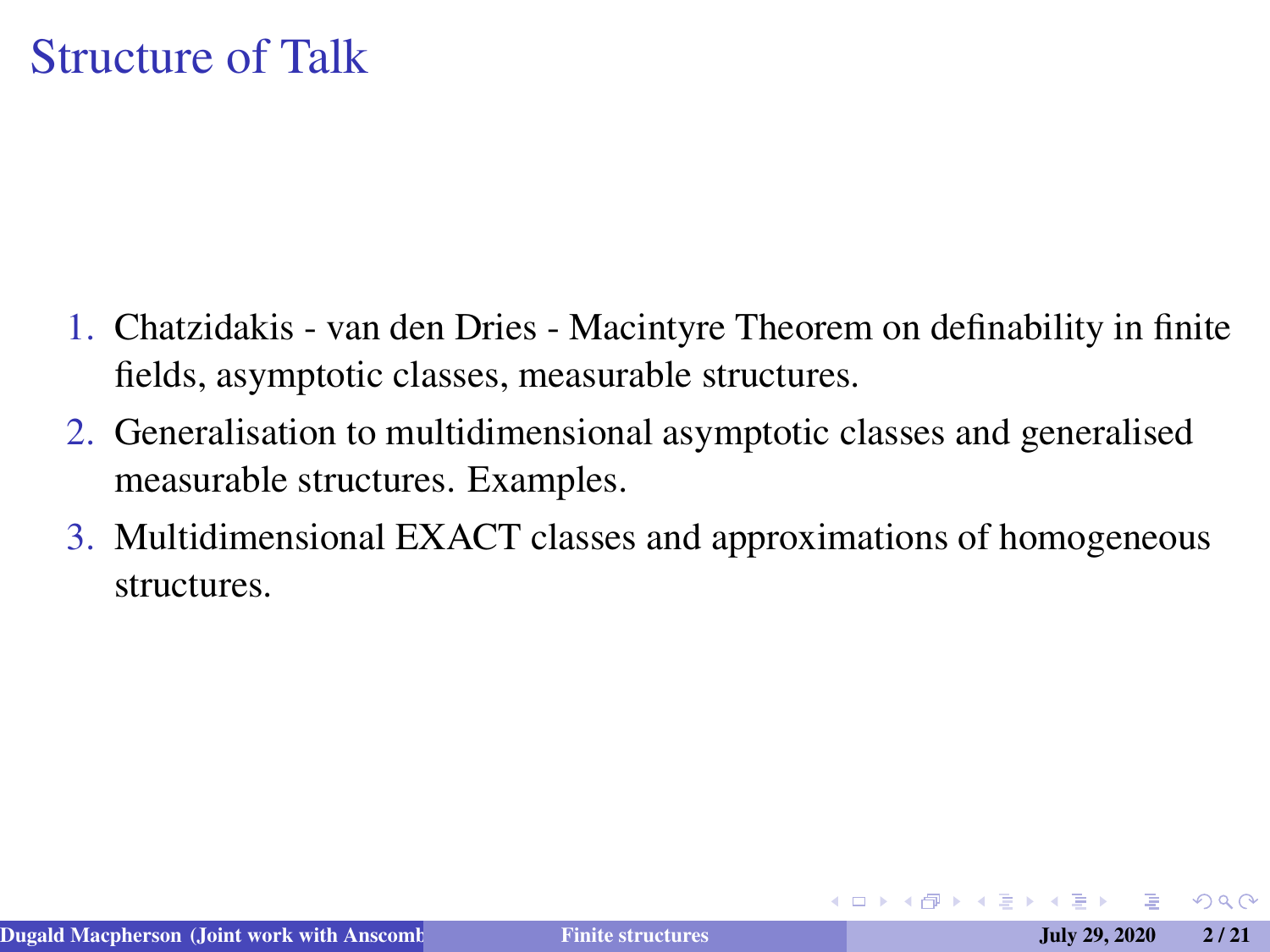#### <span id="page-4-0"></span>Theorem [Chatzidakis, van den Dries and Macintyre 1992] Let

 $\varphi(x_1, \ldots, x_n; y_1, \ldots, y_m)$  be a formula in the language  $L_{\text{rings}} = (+, -, \times, 0, 1)$ of rings. Then

 $QQ$ 

イロトス 伊 トスラ トスラ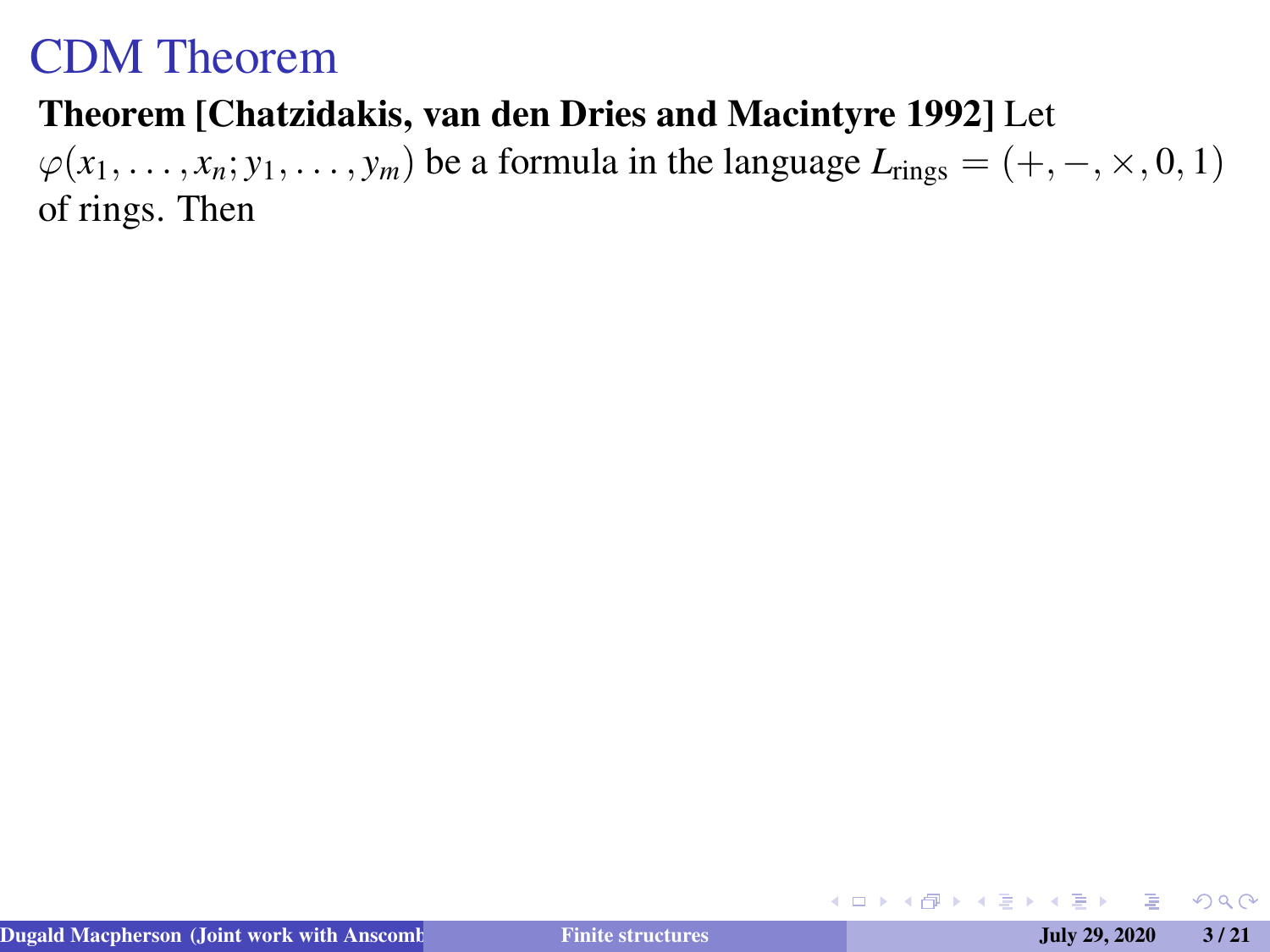#### Theorem [Chatzidakis, van den Dries and Macintyre 1992] Let

 $\varphi(x_1, \ldots, x_n; y_1, \ldots, y_m)$  be a formula in the language  $L_{\text{rings}} = (+, -, \times, 0, 1)$ of rings. Then

(i) there is a positive constant *C* and finitely many pairs  $(d_i, \mu_i)$ , with  $d_i \in \{0, 1, \dots, n\}$  and  $\mu_i \in \mathbb{Q}^{>0}$  such that for each finite field  $\mathbb{F}_q$ , and each  $\bar{a} \in \mathbb{F}_q^m$ , if the set

$$
\varphi(\mathbb{F}_q^n,\bar{a}):=\{\bar{b}\in\mathbb{F}_q^n:\mathbb{F}_q\models\varphi(\bar{b},\bar{a})\}
$$

is nonempty, then

$$
\left| |\varphi\left(\mathbb{F}_q^n,\bar{a}\right)| - \mu_i q^{d_i} \right| < C q^{d_i - (1/2)}
$$

for some *i*;

 $\Omega$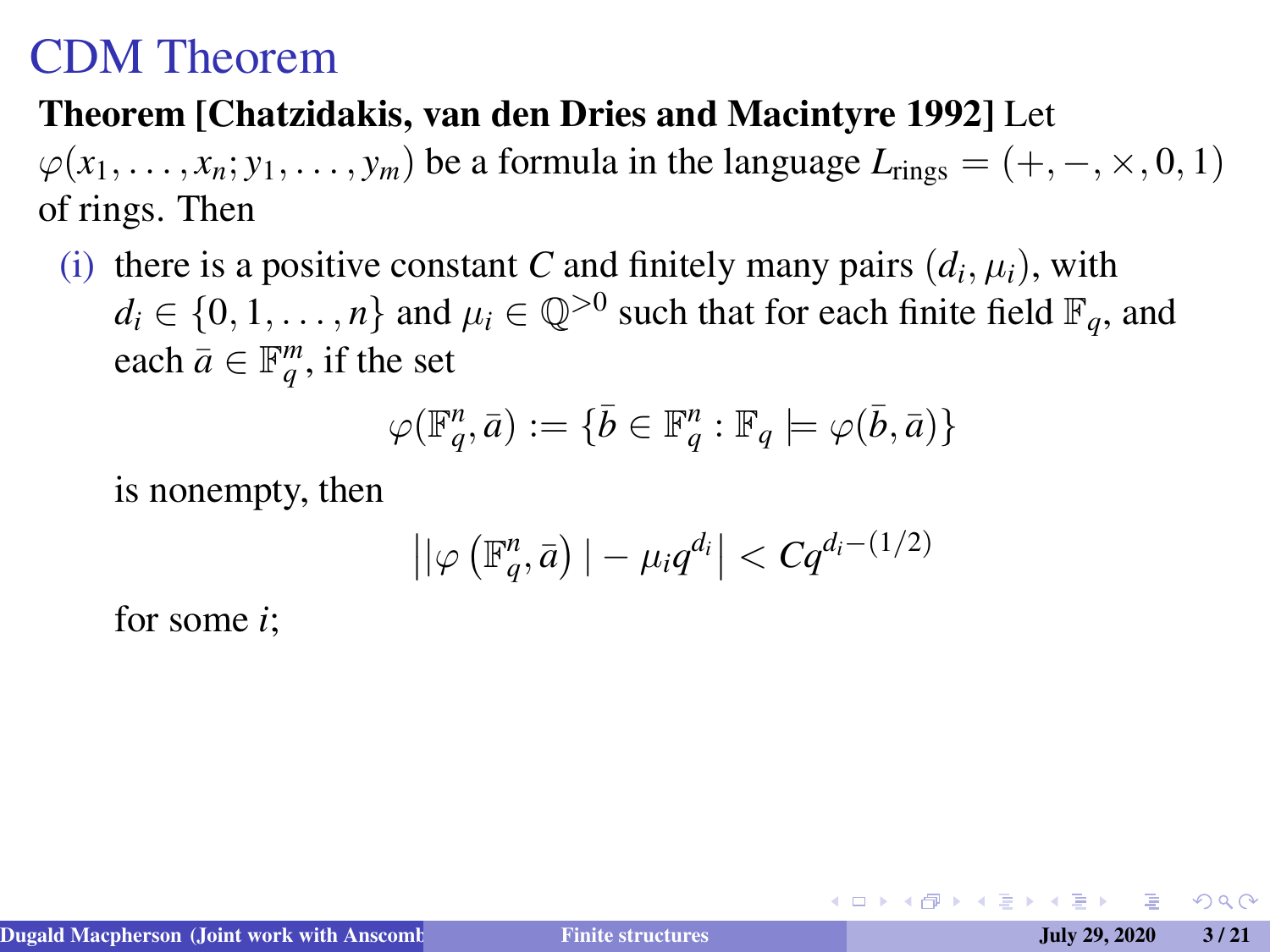#### <span id="page-6-0"></span>Theorem [Chatzidakis, van den Dries and Macintyre 1992] Let

 $\varphi(x_1, \ldots, x_n; y_1, \ldots, y_m)$  be a formula in the language  $L_{\text{rings}} = (+, -, \times, 0, 1)$ of rings. Then

(i) there is a positive constant *C* and finitely many pairs  $(d_i, \mu_i)$ , with  $d_i \in \{0, 1, \dots, n\}$  and  $\mu_i \in \mathbb{Q}^{>0}$  such that for each finite field  $\mathbb{F}_q$ , and each  $\bar{a} \in \mathbb{F}_q^m$ , if the set

$$
\varphi(\mathbb{F}_q^n,\bar{a}):=\{\bar{b}\in\mathbb{F}_q^n:\mathbb{F}_q\models\varphi(\bar{b},\bar{a})\}
$$

is nonempty, then

$$
\left| |\varphi\left(\mathbb{F}_q^n,\bar{a}\right)| - \mu_i q^{d_i} \right| < C q^{d_i - (1/2)}
$$

for some *i*;

(ii) for each pair  $(d_i, \mu_i)$ , there is a formula  $\psi_i(y_1, \ldots, y_m)$  in the language of rings such that  $\psi_i \left( \mathbb{F}_q^m \right)$  consists of those  $\bar{a} \in \mathbb{F}_q^m$  for which the corresponding inequality holds.

 $2990$ 

イロメイ部メイ君メイ君メー 君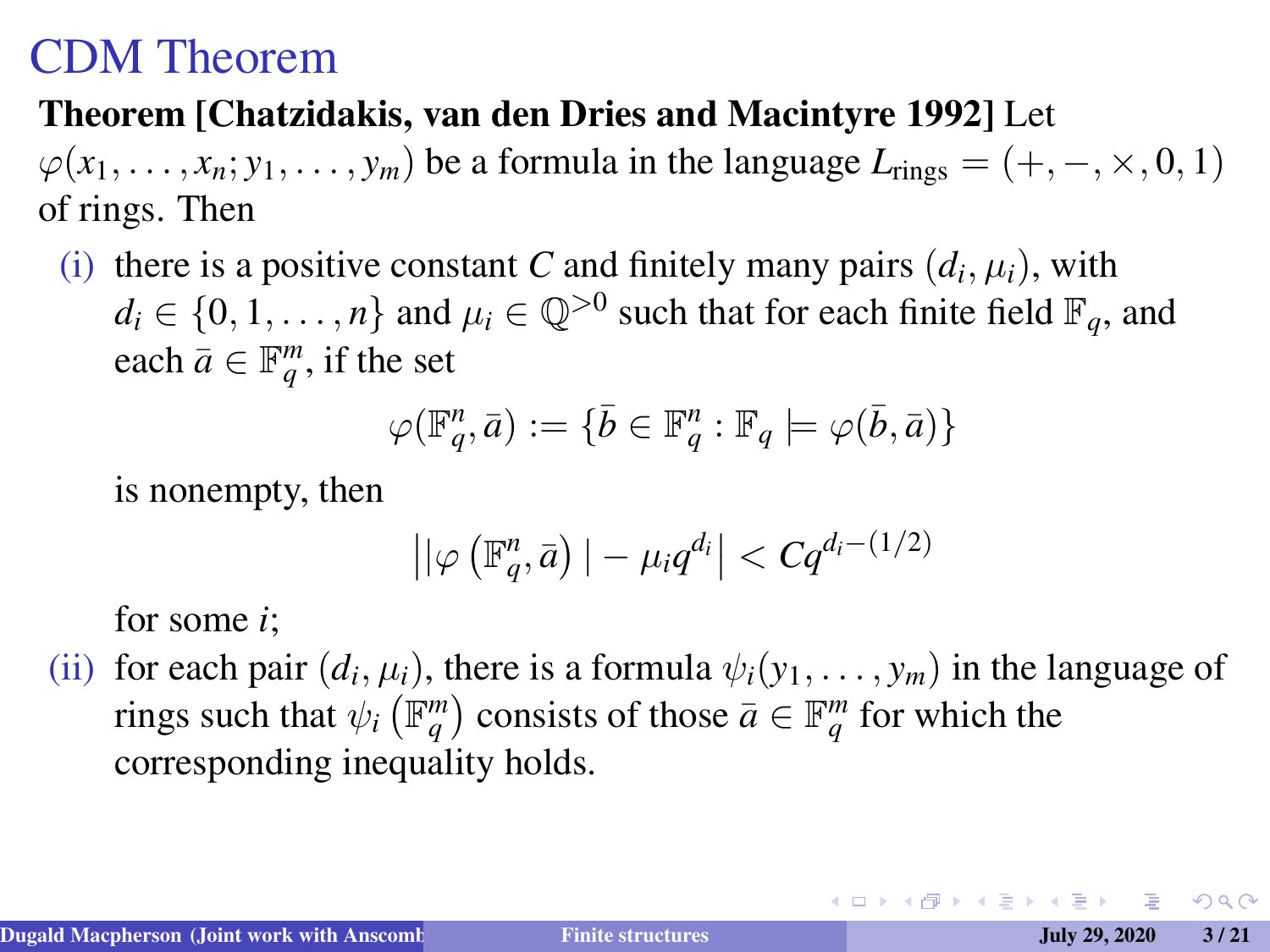#### <span id="page-7-0"></span>Theorem [Chatzidakis, van den Dries and Macintyre 1992] Let

 $\varphi(x_1, \ldots, x_n; y_1, \ldots, y_m)$  be a formula in the language  $L_{\text{rings}} = (+, -, \times, 0, 1)$ of rings. Then

(i) there is a positive constant *C* and finitely many pairs  $(d_i, \mu_i)$ , with  $d_i \in \{0, 1, \dots, n\}$  and  $\mu_i \in \mathbb{Q}^{>0}$  such that for each finite field  $\mathbb{F}_q$ , and each  $\bar{a} \in \mathbb{F}_q^m$ , if the set

$$
\varphi(\mathbb{F}_q^n,\bar{a}):=\{\bar{b}\in\mathbb{F}_q^n:\mathbb{F}_q\models\varphi(\bar{b},\bar{a})\}
$$

is nonempty, then

$$
\left| |\varphi\left(\mathbb{F}_q^n,\bar{a}\right)| - \mu_i q^{d_i} \right| < C q^{d_i - (1/2)}
$$

for some *i*;

(ii) for each pair  $(d_i, \mu_i)$ , there is a formula  $\psi_i(y_1, \ldots, y_m)$  in the language of rings such that  $\psi_i \left( \mathbb{F}_q^m \right)$  consists of those  $\bar{a} \in \mathbb{F}_q^m$  for which the corresponding inequality holds.

Corollary: There is no *L*<sub>rings</sub>-formula (even with parameters) which uniformly in all finite [fie](#page-8-0)[ld](#page-3-0)s  $\mathbb{F}_{p^2}$  $\mathbb{F}_{p^2}$  $\mathbb{F}_{p^2}$  $\mathbb{F}_{p^2}$  $\mathbb{F}_{p^2}$  defines the prime s[ub](#page-6-0)field  $\mathbb{F}_p$ [.](#page-0-0)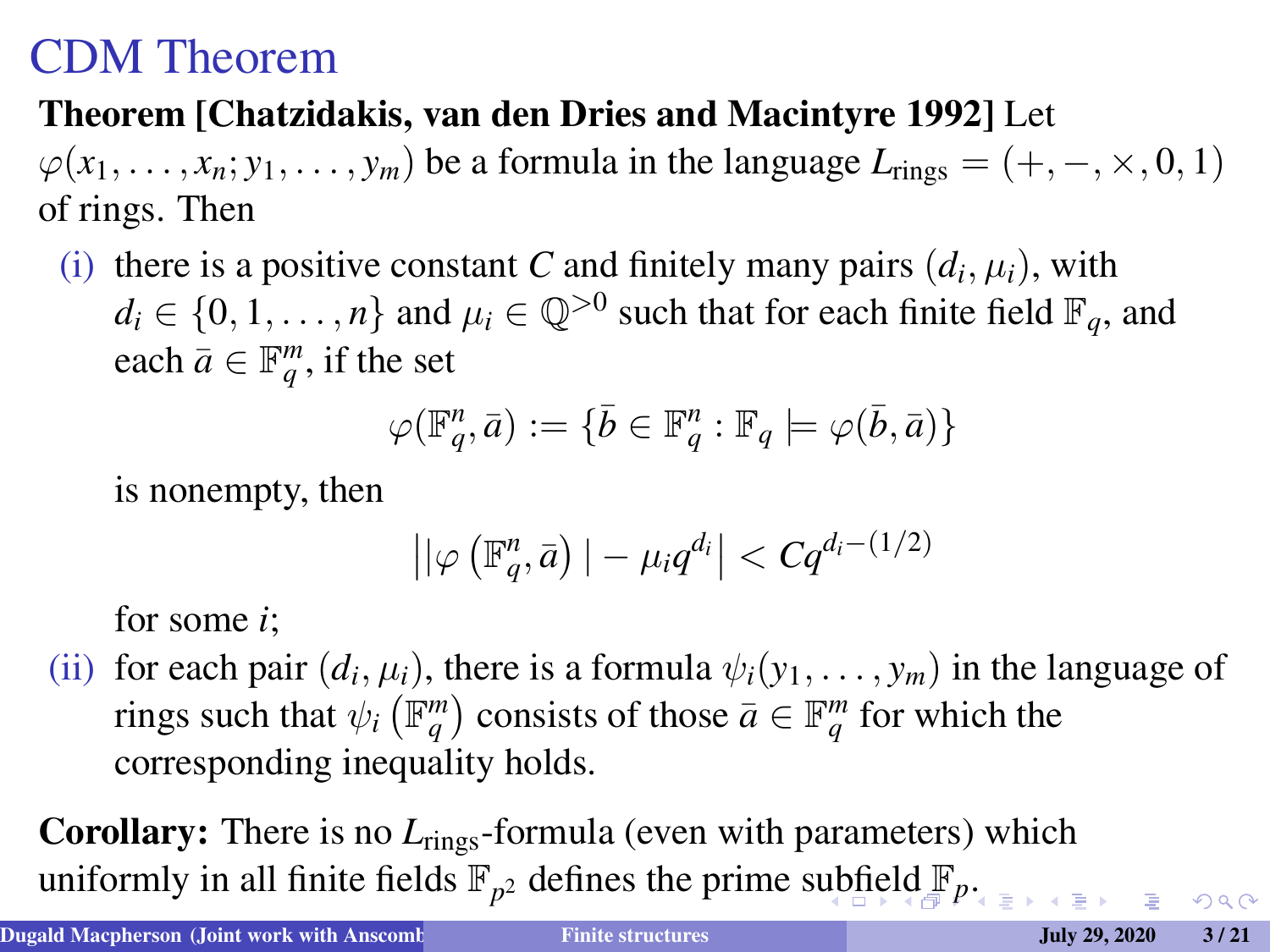$2Q$ 

<span id="page-8-0"></span>イロトス 伊 トスラ トス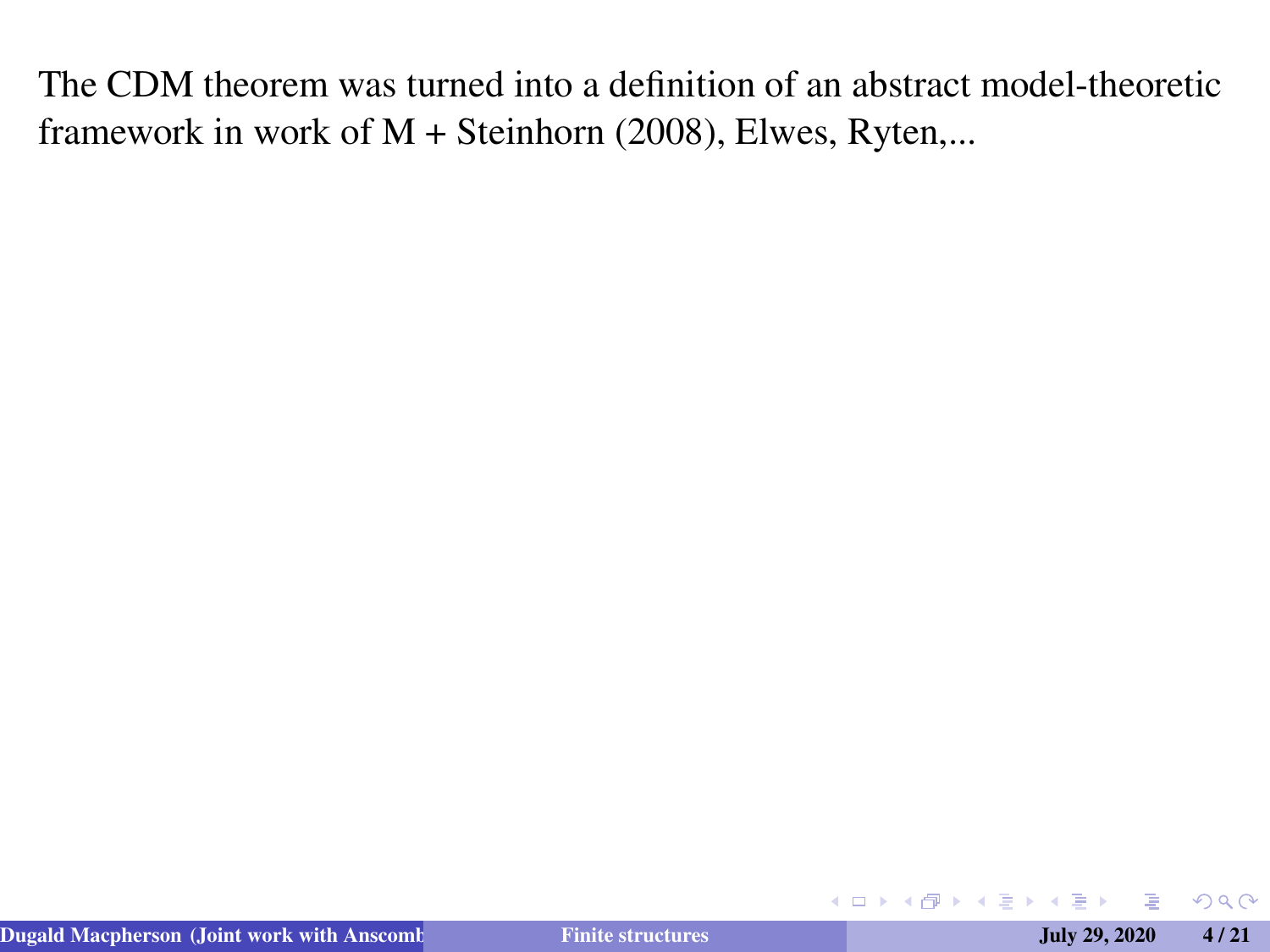A 1-dimensional asymptotic class is essentially a class of finite structures (in any first order language) satisfying the conclusion of the theorem.

**◆ ロ ▶ → 伊** 

 $\Omega$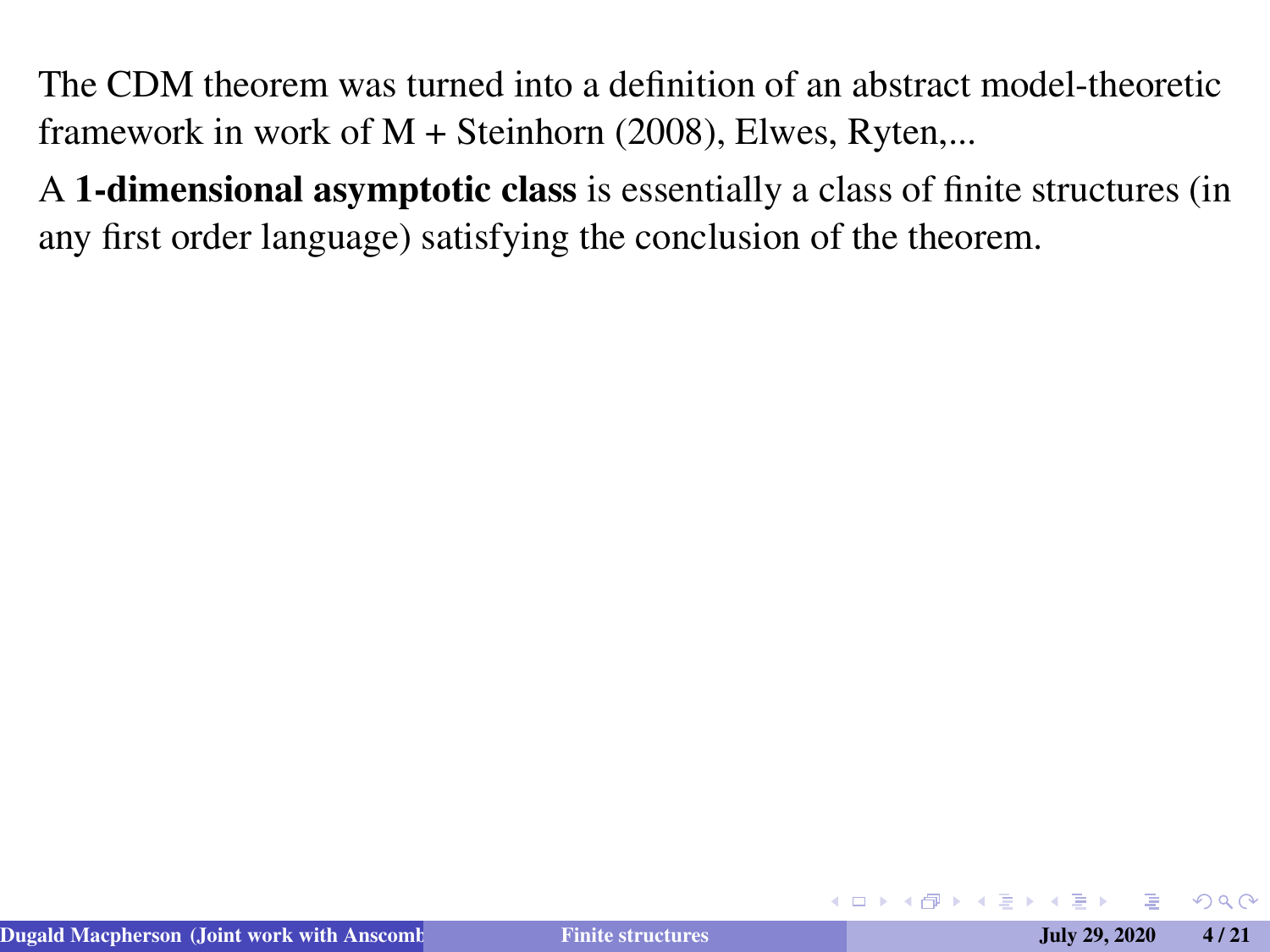A 1-dimensional asymptotic class is essentially a class of finite structures (in any first order language) satisfying the conclusion of the theorem.

Elwes (2007): notion of *N*-dimensional asymptotic class (e.g. class of groups  $SL_2(q)$  is a 3-dimensional asymptotic class; likewise the class of groups  $E_6(q)$ is a 78-dimensional asymptotic class).

 $\Omega$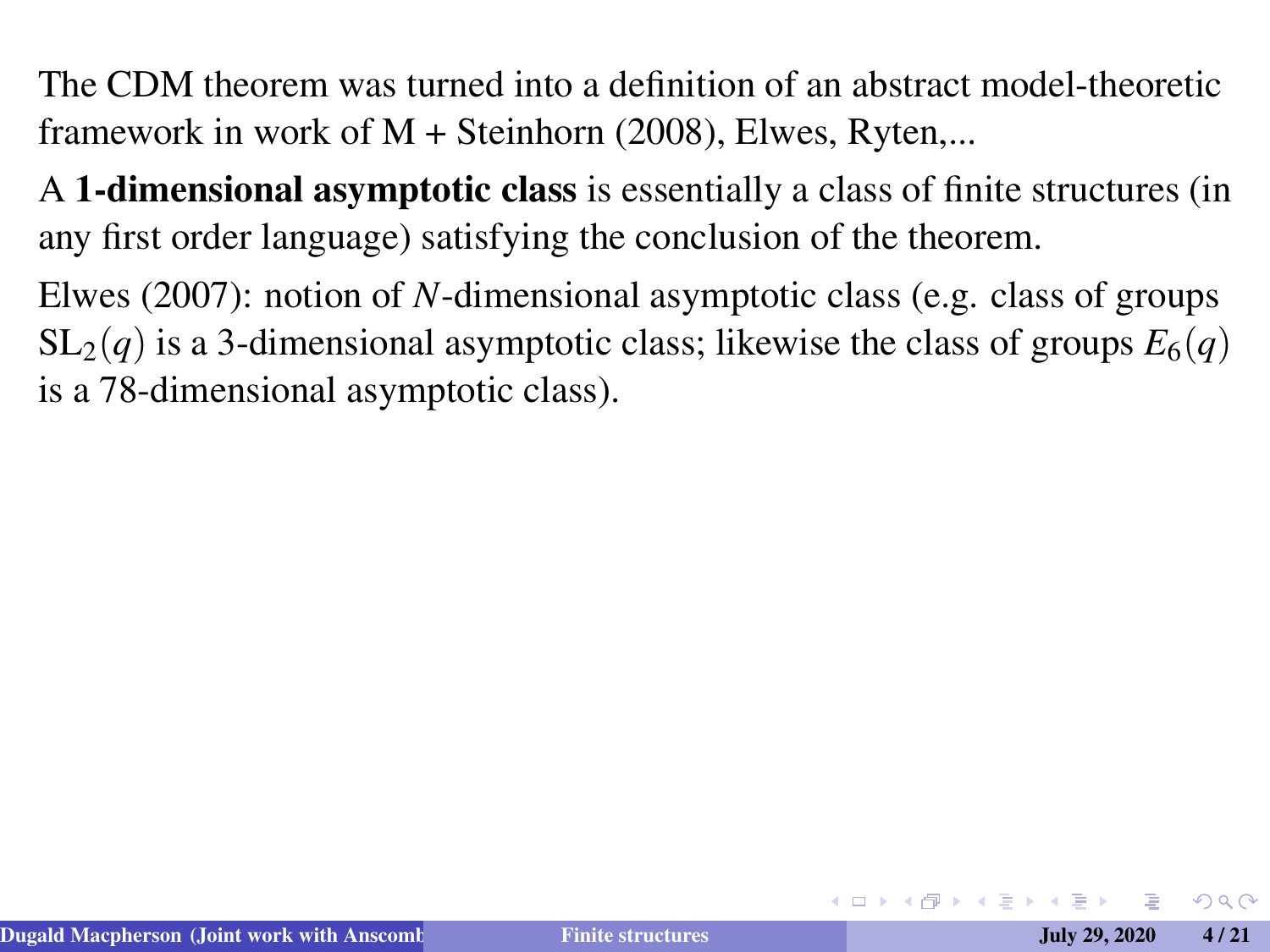A 1-dimensional asymptotic class is essentially a class of finite structures (in any first order language) satisfying the conclusion of the theorem.

Elwes (2007): notion of *N*-dimensional asymptotic class (e.g. class of groups  $SL_2(q)$  is a 3-dimensional asymptotic class; likewise the class of groups  $E_6(q)$ is a 78-dimensional asymptotic class).

Ryten (PhD thesis 2007): For any fixed Lie type  $\tau$ , possibly twisted, the class of all finite simple groups of type  $\tau$  is an asymptotic class.

 $\Omega$ 

イロト (何) イヨト (ヨ)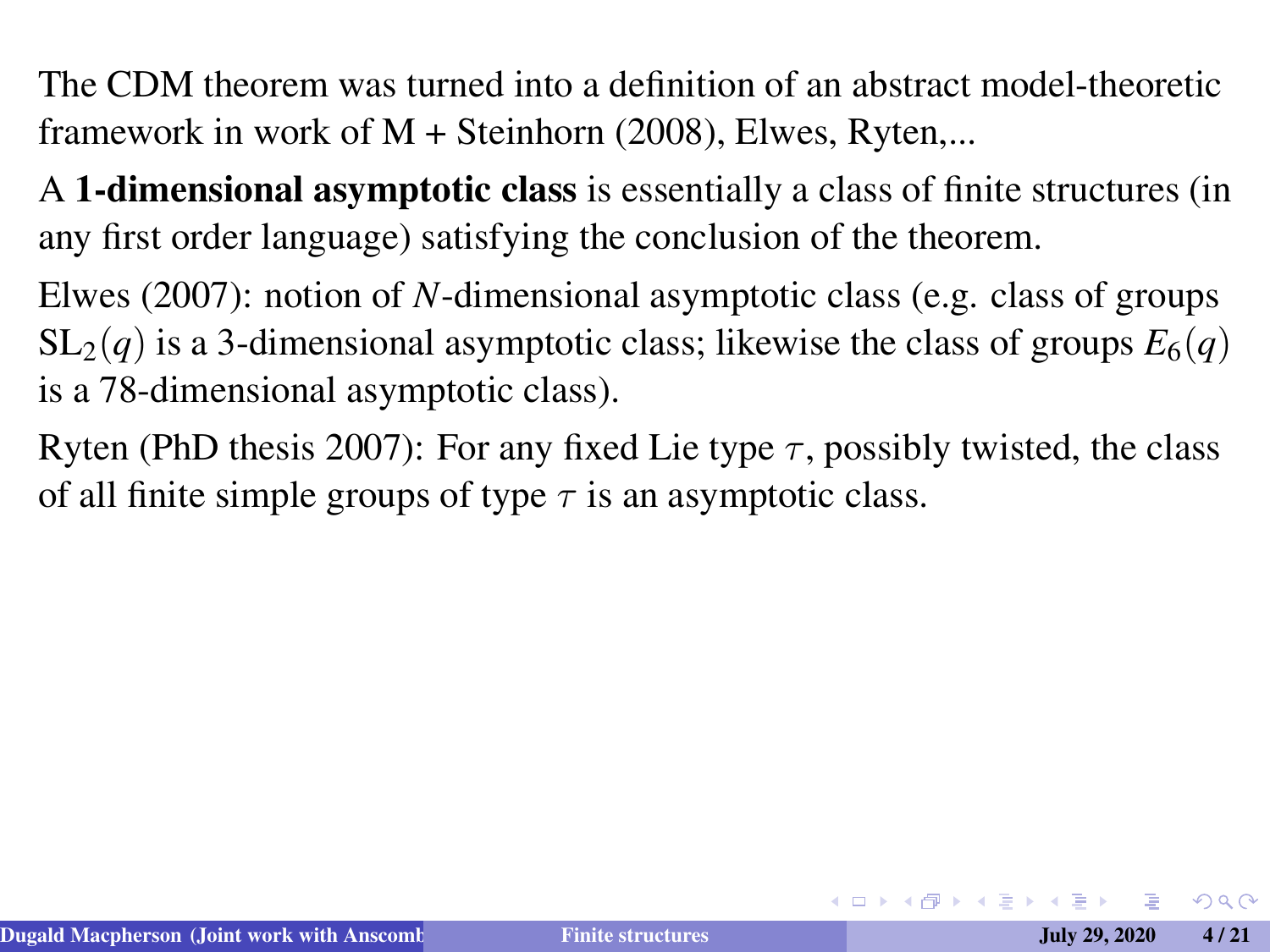A 1-dimensional asymptotic class is essentially a class of finite structures (in any first order language) satisfying the conclusion of the theorem.

Elwes (2007): notion of *N*-dimensional asymptotic class (e.g. class of groups  $SL_2(q)$  is a 3-dimensional asymptotic class; likewise the class of groups  $E_6(q)$ is a 78-dimensional asymptotic class).

Ryten (PhD thesis 2007): For any fixed Lie type  $\tau$ , possibly twisted, the class of all finite simple groups of type  $\tau$  is an asymptotic class.

**Corollary.** Fix a Lie type  $\tau$ , giving an *N*-dimensional asymptotic class of finite simple groups.

 $QQ$ 

イロンス 御い スミンス ミンニ き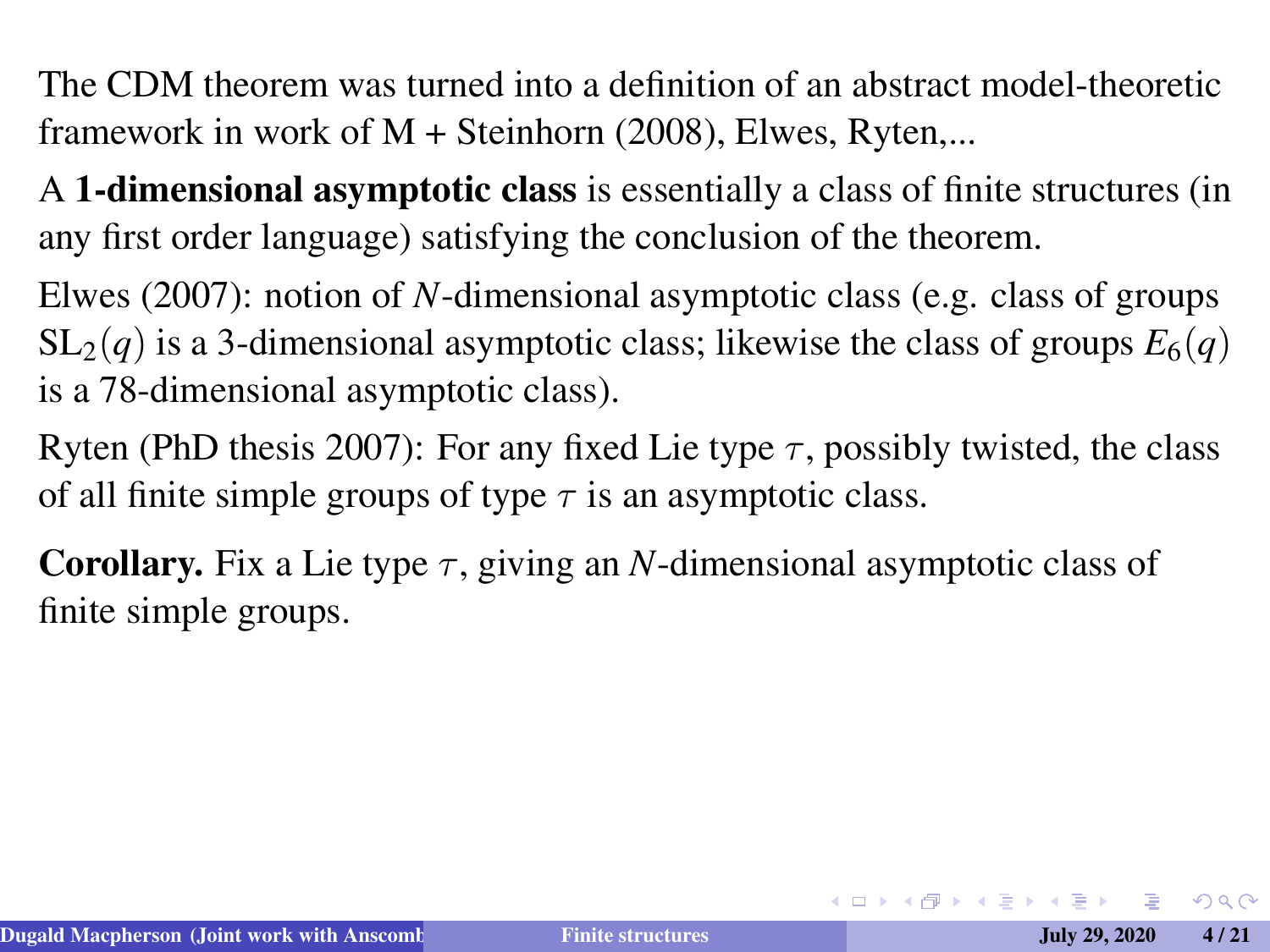A 1-dimensional asymptotic class is essentially a class of finite structures (in any first order language) satisfying the conclusion of the theorem.

Elwes (2007): notion of *N*-dimensional asymptotic class (e.g. class of groups  $SL_2(q)$  is a 3-dimensional asymptotic class; likewise the class of groups  $E_6(q)$ is a 78-dimensional asymptotic class).

Ryten (PhD thesis 2007): For any fixed Lie type  $\tau$ , possibly twisted, the class of all finite simple groups of type  $\tau$  is an asymptotic class.

**Corollary.** Fix a Lie type  $\tau$ , giving an *N*-dimensional asymptotic class of finite simple groups.

There is a finite set *E* of pairs  $(d_i, \mu_i) \in \{0, ..., N\} \times \mathbb{Q}^{\geq 0}$  such that for any finite simple group *G* of Lie type  $\tau$ , each conjugacy class of *G* has cardinality roughly  $\mu|G|^{d/N}$  for some  $(d, \mu) \in E$ .

 $QQ$ 

 $\mathbf{A} \equiv \mathbf{A} + \mathbf{A} + \mathbf{B} + \mathbf{A} + \mathbf{B} + \mathbf{A} + \mathbf{B} + \mathbf{A} + \mathbf{B} + \mathbf{A} + \mathbf{B} + \mathbf{A} + \mathbf{B} + \mathbf{A} + \mathbf{B} + \mathbf{A} + \mathbf{B} + \mathbf{A} + \mathbf{B} + \mathbf{A} + \mathbf{B} + \mathbf{A} + \mathbf{B} + \mathbf{A} + \mathbf{B} + \mathbf{A} + \mathbf{B} + \mathbf{A} + \mathbf{B} + \mathbf{A} + \math$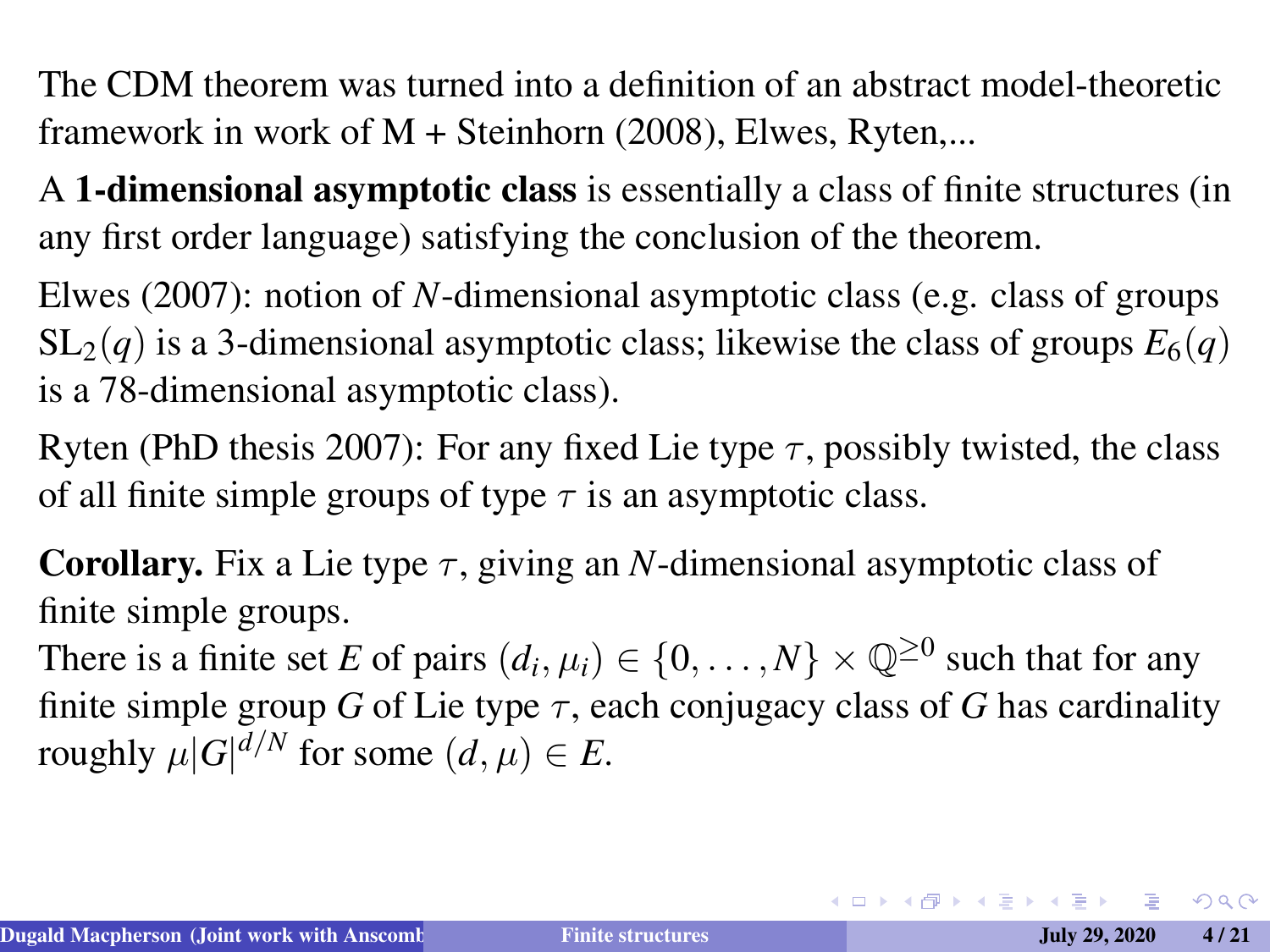A 1-dimensional asymptotic class is essentially a class of finite structures (in any first order language) satisfying the conclusion of the theorem.

Elwes (2007): notion of *N*-dimensional asymptotic class (e.g. class of groups  $SL_2(q)$  is a 3-dimensional asymptotic class; likewise the class of groups  $E_6(q)$ is a 78-dimensional asymptotic class).

Ryten (PhD thesis 2007): For any fixed Lie type  $\tau$ , possibly twisted, the class of all finite simple groups of type  $\tau$  is an asymptotic class.

**Corollary.** Fix a Lie type  $\tau$ , giving an *N*-dimensional asymptotic class of finite simple groups.

There is a finite set *E* of pairs  $(d_i, \mu_i) \in \{0, ..., N\} \times \mathbb{Q}^{\geq 0}$  such that for any finite simple group *G* of Lie type  $\tau$ , each conjugacy class of *G* has cardinality roughly  $\mu|G|^{d/N}$  for some  $(d, \mu) \in E$ .

**Proof:** Apply Ryten result to formula  $\phi(x, y)$  of form  $\exists z (z^{-1}xz = y)$ .

 $QQ$ 

 $\mathbf{A} \equiv \mathbf{A} + \mathbf{A} + \mathbf{B} + \mathbf{A} + \mathbf{B} + \mathbf{A} + \mathbf{B} + \mathbf{A} + \mathbf{B} + \mathbf{A} + \mathbf{B} + \mathbf{A} + \mathbf{B} + \mathbf{A} + \mathbf{B} + \mathbf{A} + \mathbf{B} + \mathbf{A} + \mathbf{B} + \mathbf{A} + \mathbf{B} + \mathbf{A} + \mathbf{B} + \mathbf{A} + \mathbf{B} + \mathbf{A} + \mathbf{B} + \mathbf{A} + \mathbf{B} + \mathbf{A} + \math$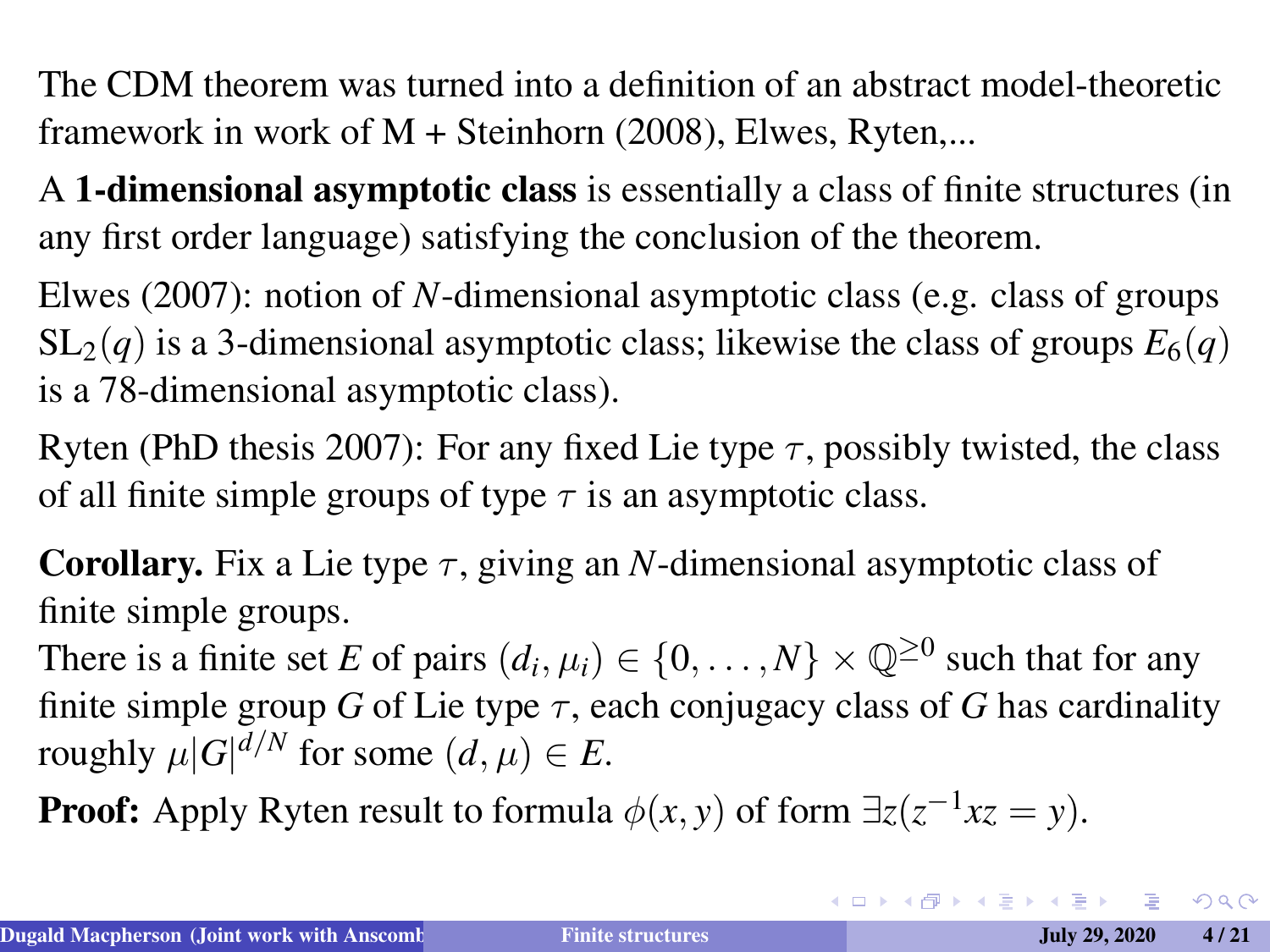Corresponding notion of measurable structure (M + Steinhorn), for *infinite* structures. This means we can assign pairs  $(d, \mu)$  to definable sets, with similar counting properties as for asymptotic classes.

**∢ ロ ▶ ィ 何** 

つくい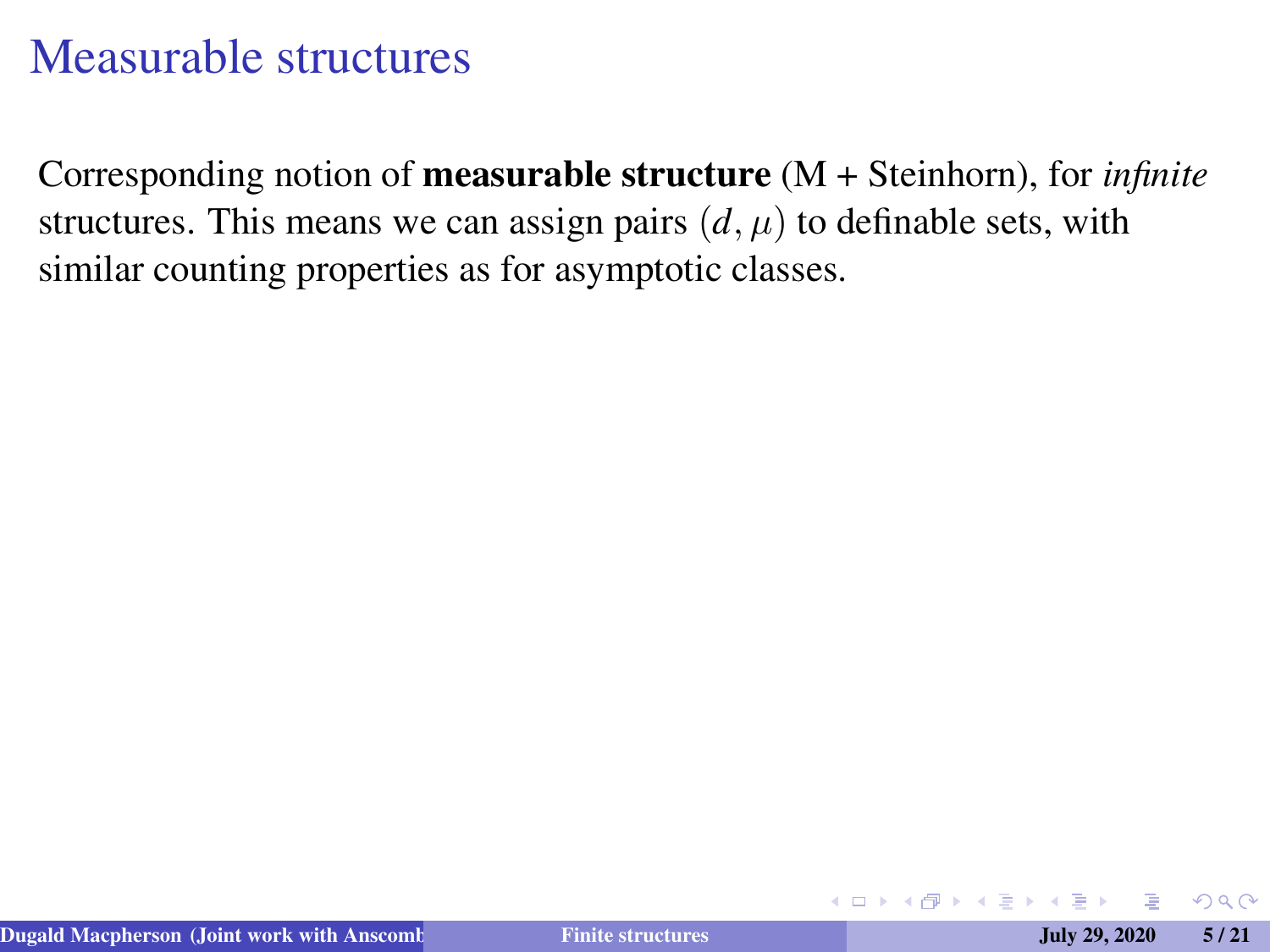Corresponding notion of measurable structure (M + Steinhorn), for *infinite* structures. This means we can assign pairs  $(d, \mu)$  to definable sets, with similar counting properties as for asymptotic classes.

#### Fact:

(i) Any ultraproduct of an asymptotic class is measurable. So every pseudofinite field is measurable. (The idea: an ultraproduct of sets of size roughly  $\mu q^d$  is assigned the pair  $(d, \mu)$ ).

 $\Omega$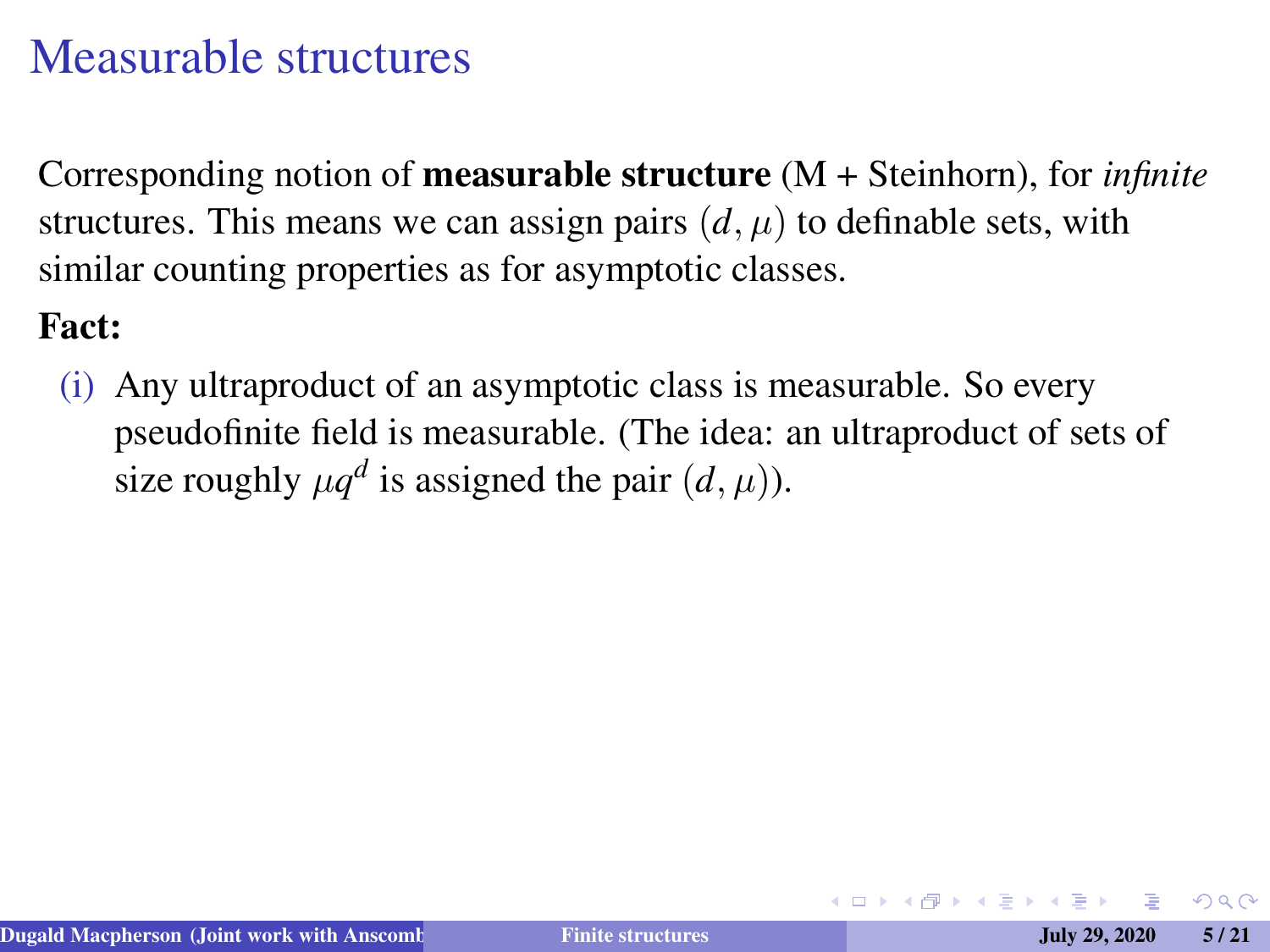Corresponding notion of measurable structure (M + Steinhorn), for *infinite* structures. This means we can assign pairs  $(d, \mu)$  to definable sets, with similar counting properties as for asymptotic classes.

#### Fact:

- (i) Any ultraproduct of an asymptotic class is measurable. So every pseudofinite field is measurable. (The idea: an ultraproduct of sets of size roughly  $\mu q^d$  is assigned the pair  $(d, \mu)$ ).
- (ii) Every measurable structure is supersimple of finite SU-rank. (Recall that the class of simple theories contains the stable theories, that forking gives a nice notion of independence in simple theories, and that  $supersimple + stable = superstable.$

 $2Q$ 

イロト (何) イヨト (ヨ)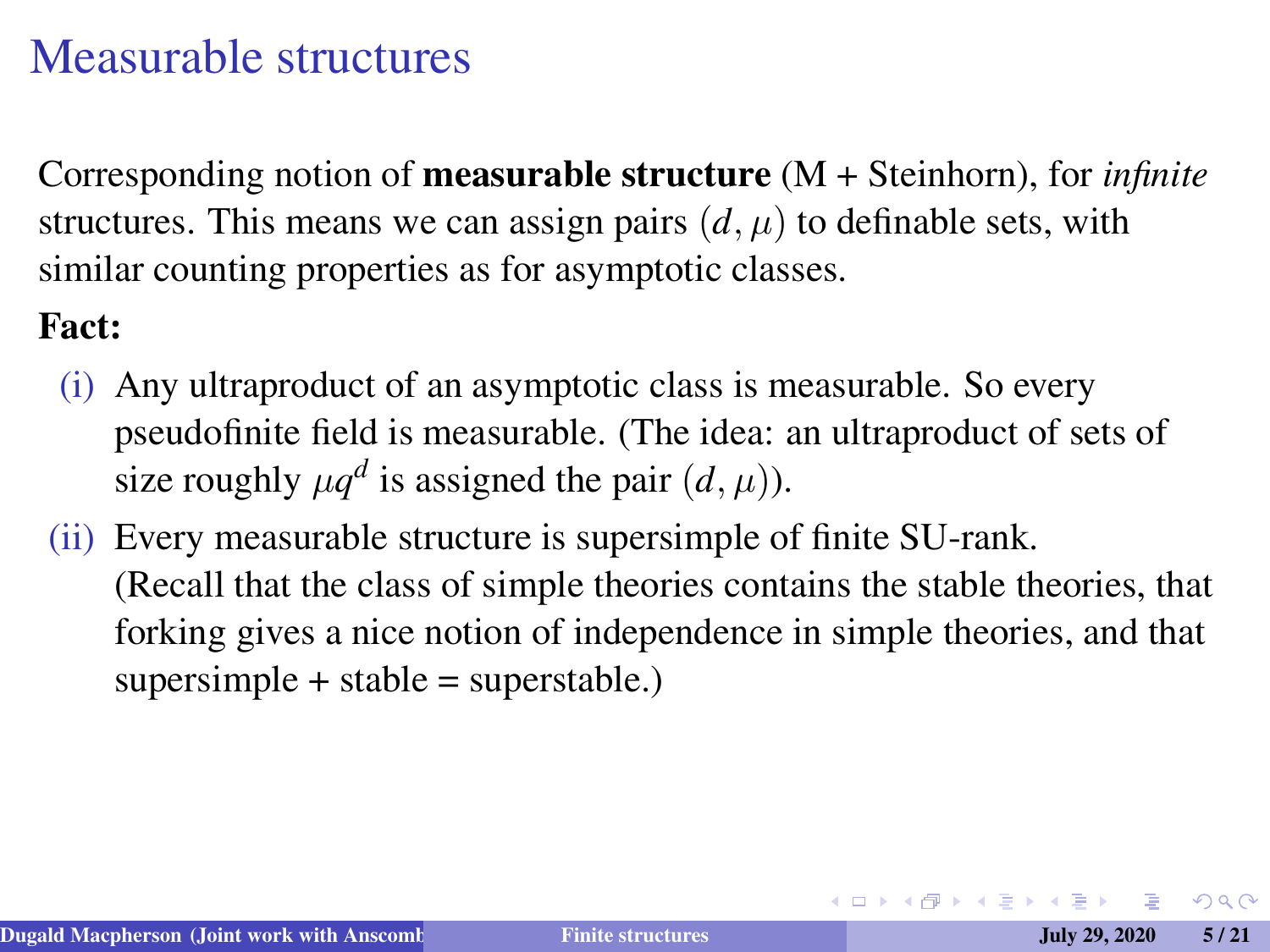Corresponding notion of measurable structure (M + Steinhorn), for *infinite* structures. This means we can assign pairs  $(d, \mu)$  to definable sets, with similar counting properties as for asymptotic classes.

#### Fact:

- (i) Any ultraproduct of an asymptotic class is measurable. So every pseudofinite field is measurable. (The idea: an ultraproduct of sets of size roughly  $\mu q^d$  is assigned the pair  $(d, \mu)$ ).
- (ii) Every measurable structure is supersimple of finite SU-rank. (Recall that the class of simple theories contains the stable theories, that forking gives a nice notion of independence in simple theories, and that  $supersimple + stable = superstable.$
- (iii)  $(\mathbb{C}, +, \times)$  is not measurable, due to the 2-1 surjection  $x \mapsto x^2$  $\mathbb{C} \setminus \{0\} \to \mathbb{C} \setminus \{0\}.$

 $2Q$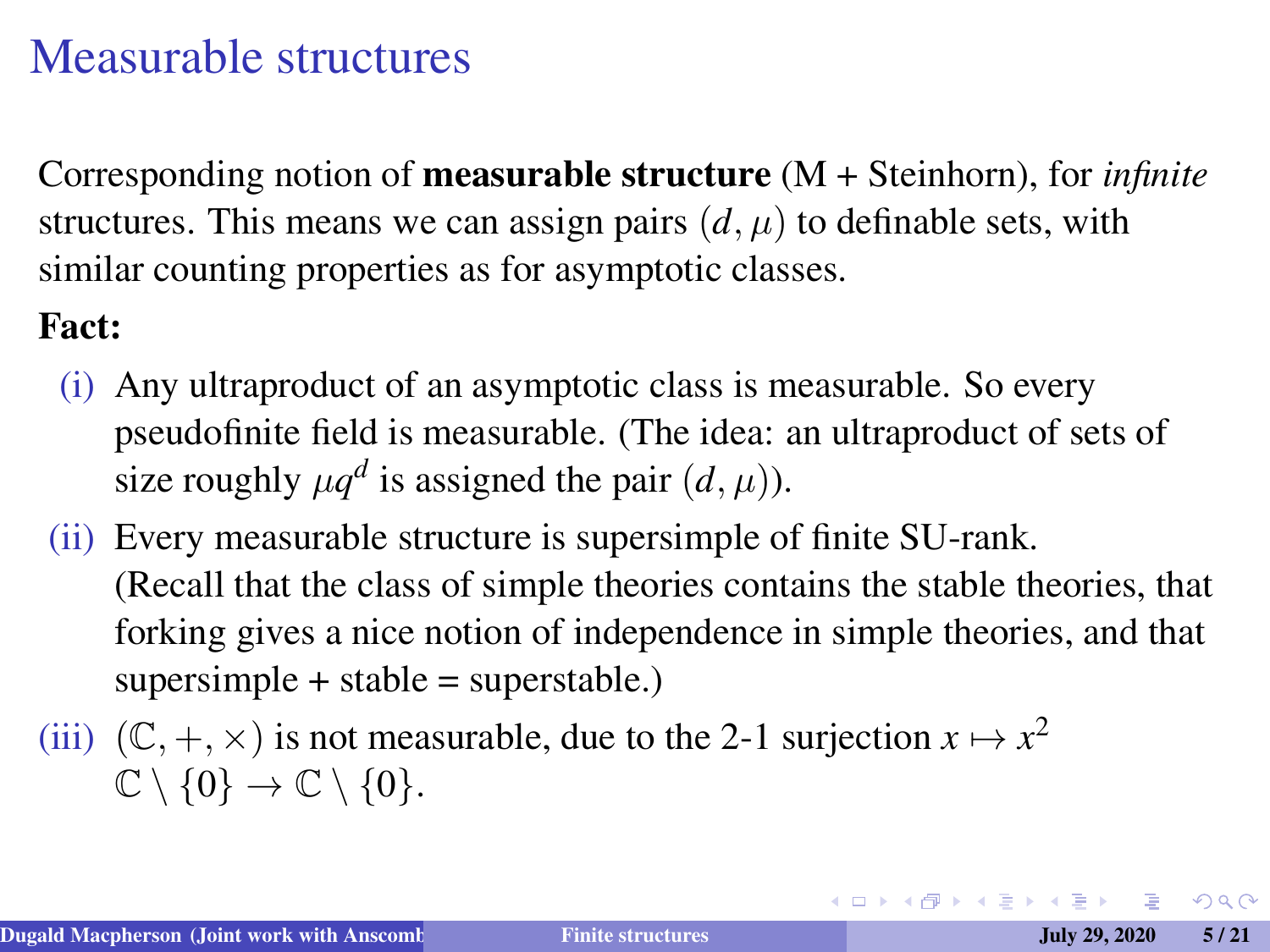(a) allow parts of the structure (sorts?) to vary independently,

 $QQ$ 

**← ロ → → 伊** 

医间面的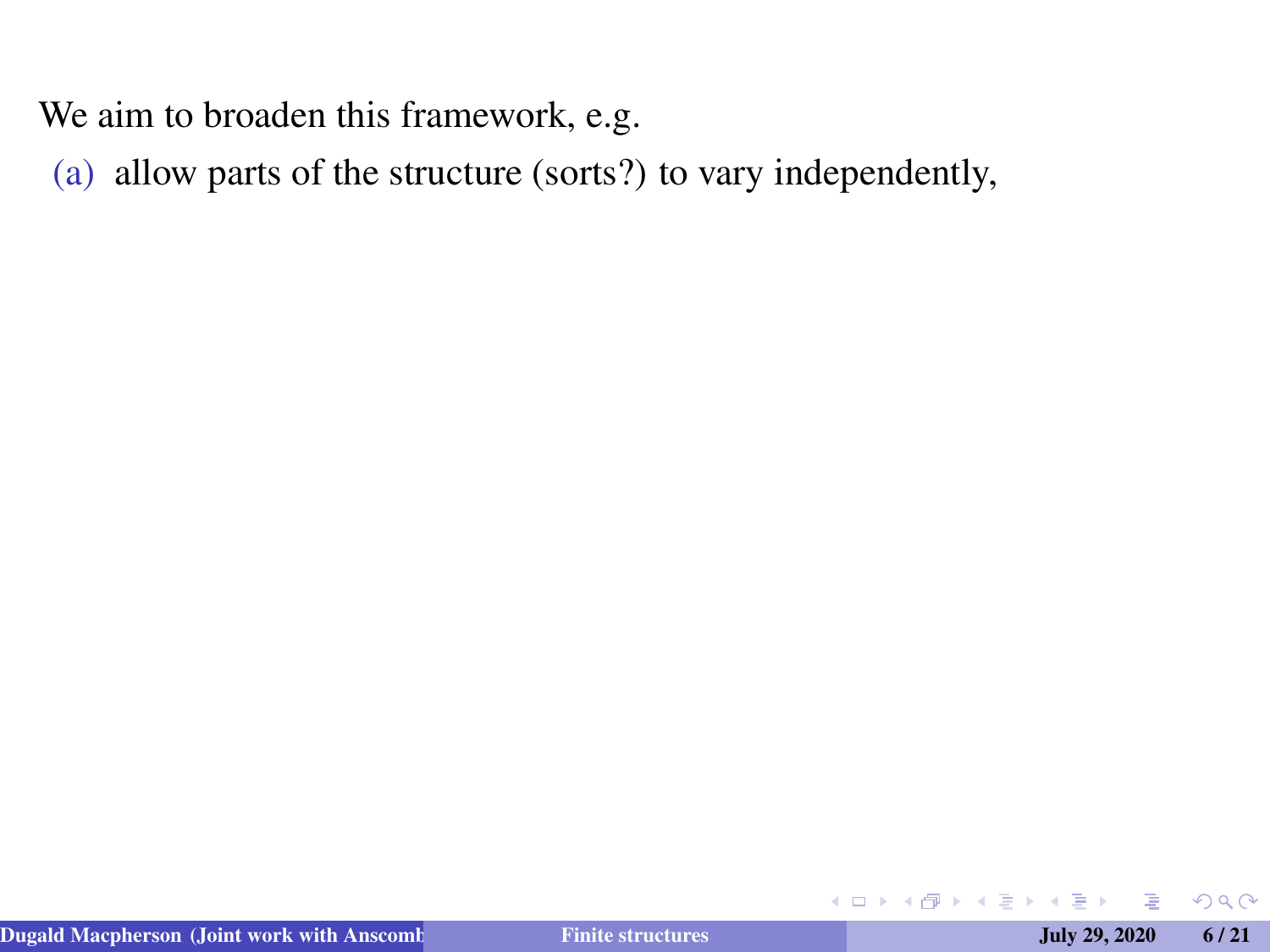- (a) allow parts of the structure (sorts?) to vary independently,
- (b) not require that ultraproducts have finite rank, or even have simple theory,

4 口 ) 4 伺

→ 画 →

 $2Q$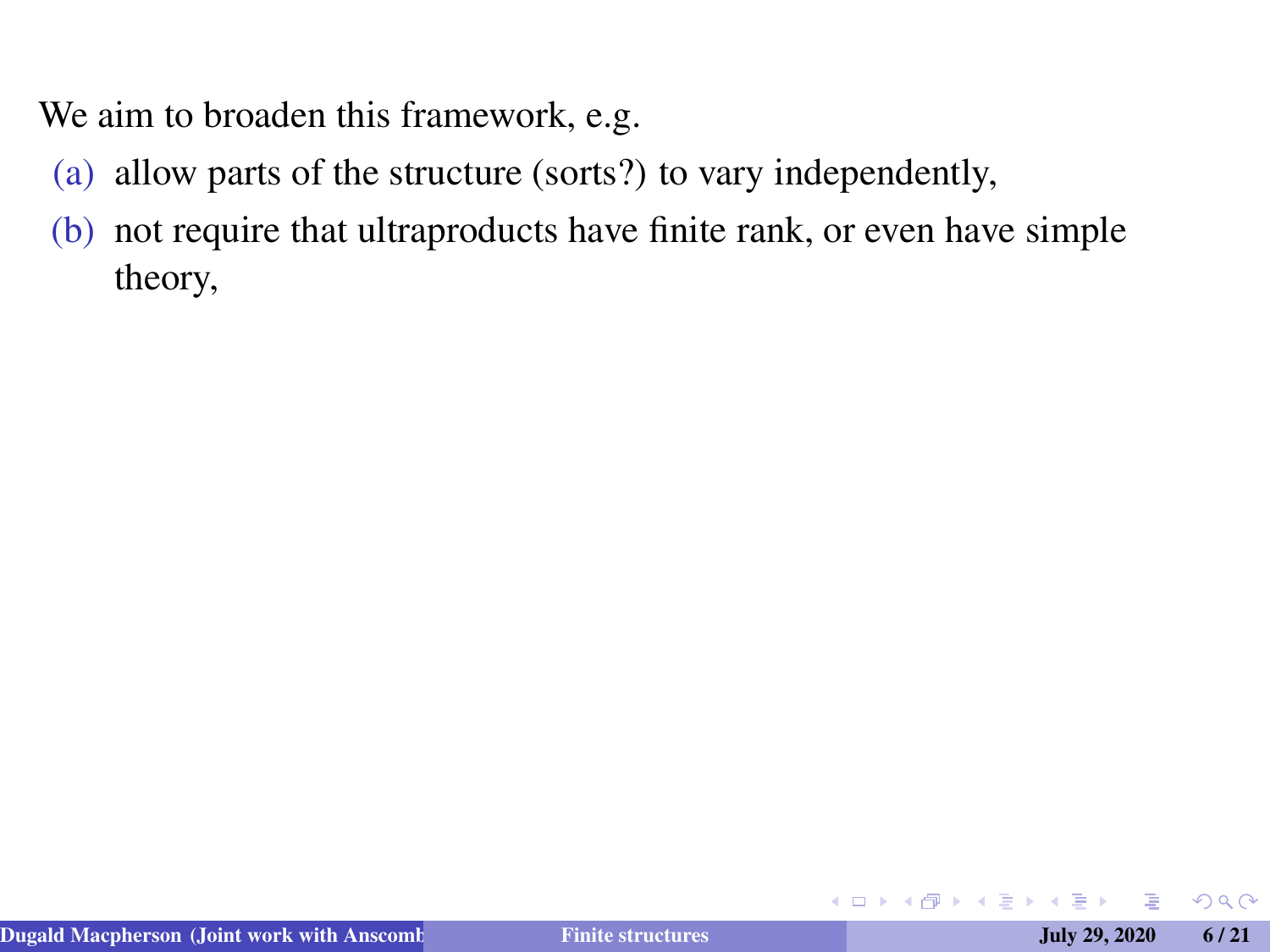- (a) allow parts of the structure (sorts?) to vary independently,
- (b) not require that ultraproducts have finite rank, or even have simple theory,
- (c) not worry about the form of the functions giving approximate cardinalities (no longer just  $q \mapsto \mu q^d$  as with finite fields).

 $\Omega$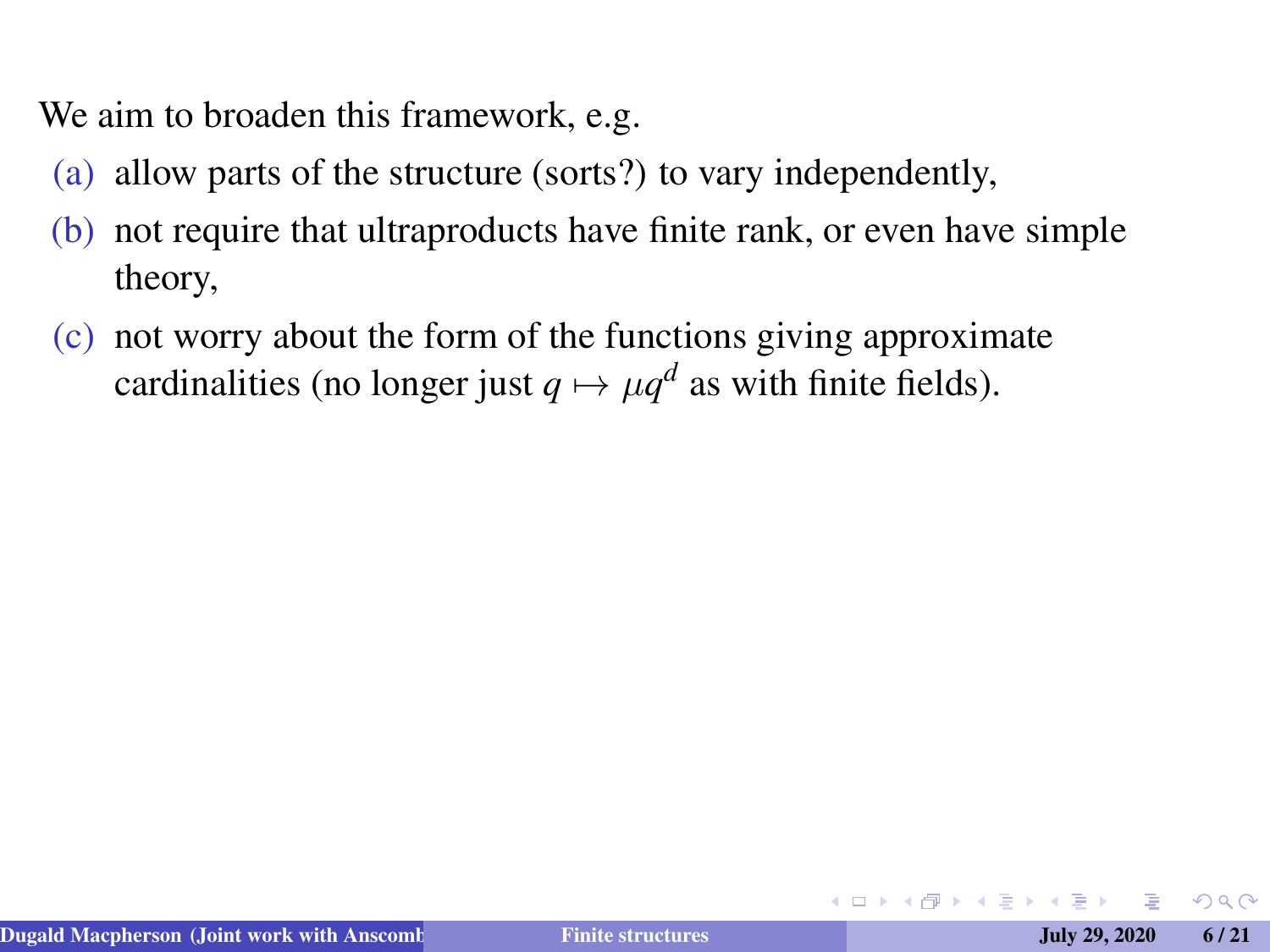- (a) allow parts of the structure (sorts?) to vary independently,
- (b) not require that ultraproducts have finite rank, or even have simple theory,
- (c) not worry about the form of the functions giving approximate cardinalities (no longer just  $q \mapsto \mu q^d$  as with finite fields).

We continue to work with a class of finite structures, and retain a key finiteness property:

 $\Omega$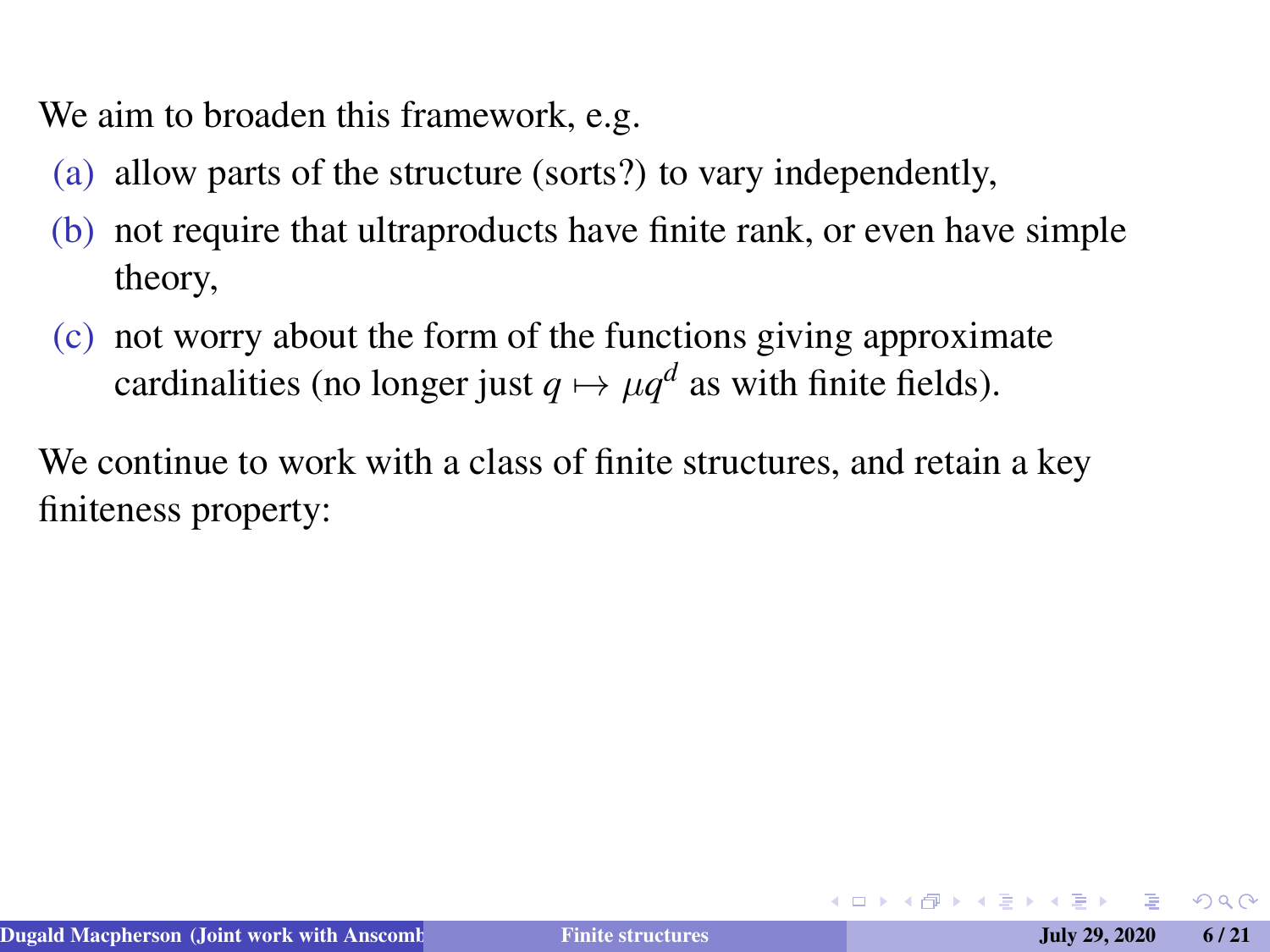- (a) allow parts of the structure (sorts?) to vary independently,
- (b) not require that ultraproducts have finite rank, or even have simple theory,
- (c) not worry about the form of the functions giving approximate cardinalities (no longer just  $q \mapsto \mu q^d$  as with finite fields).

We continue to work with a class of finite structures, and retain a key finiteness property:

for any formula  $\phi(\bar{x}, \bar{y})$  determining in each structure a family of definable sets, there is a number  $n_{\phi}$  such that the sets have one of  $n_{\phi}$  possible approximate sizes (in each finite structure).

 $2Q$ 

イロメイタメイミメイミメーミ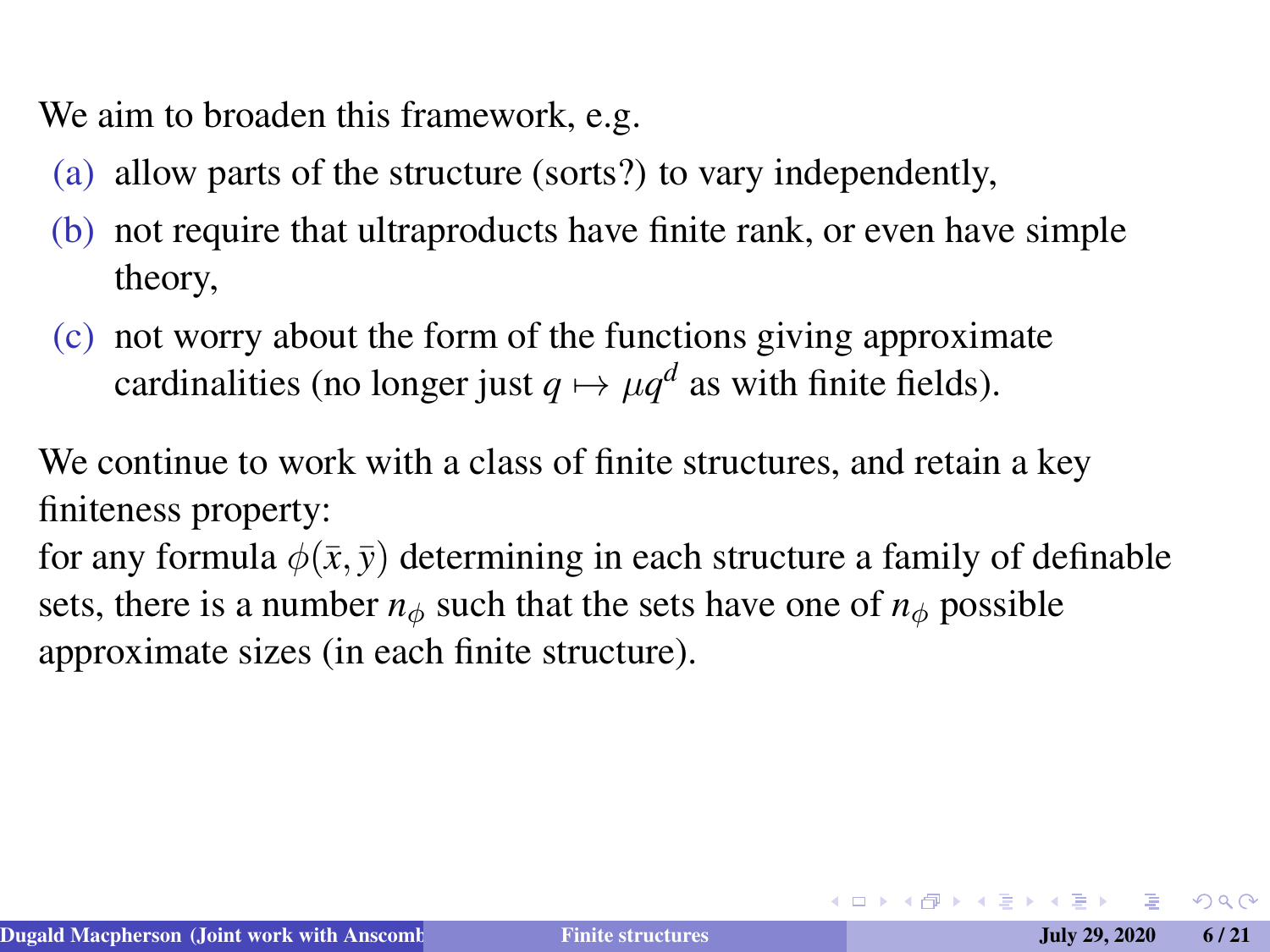- (a) allow parts of the structure (sorts?) to vary independently,
- (b) not require that ultraproducts have finite rank, or even have simple theory,
- (c) not worry about the form of the functions giving approximate cardinalities (no longer just  $q \mapsto \mu q^d$  as with finite fields).

We continue to work with a class of finite structures, and retain a key finiteness property:

for any formula  $\phi(\bar{x}, \bar{y})$  determining in each structure a family of definable sets, there is a number  $n_{\phi}$  such that the sets have one of  $n_{\phi}$  possible approximate sizes (in each finite structure).

Note: Our framework will NOT include the class of total orders, due to the formula  $x < y$ .

 $QQ$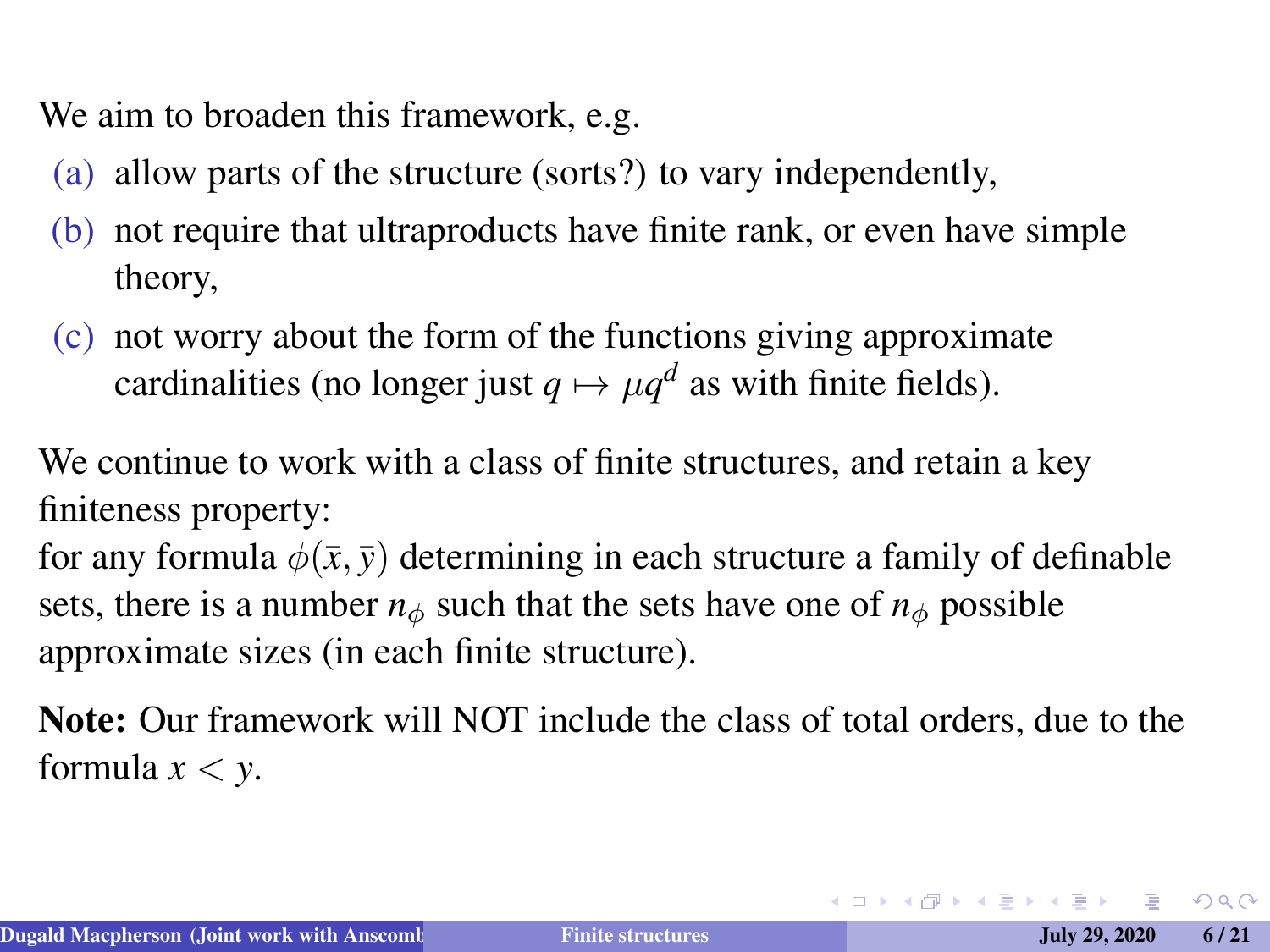Possible examples to keep in mind:

◆ ロ ▶ ◆ 母

医间面的

 $299$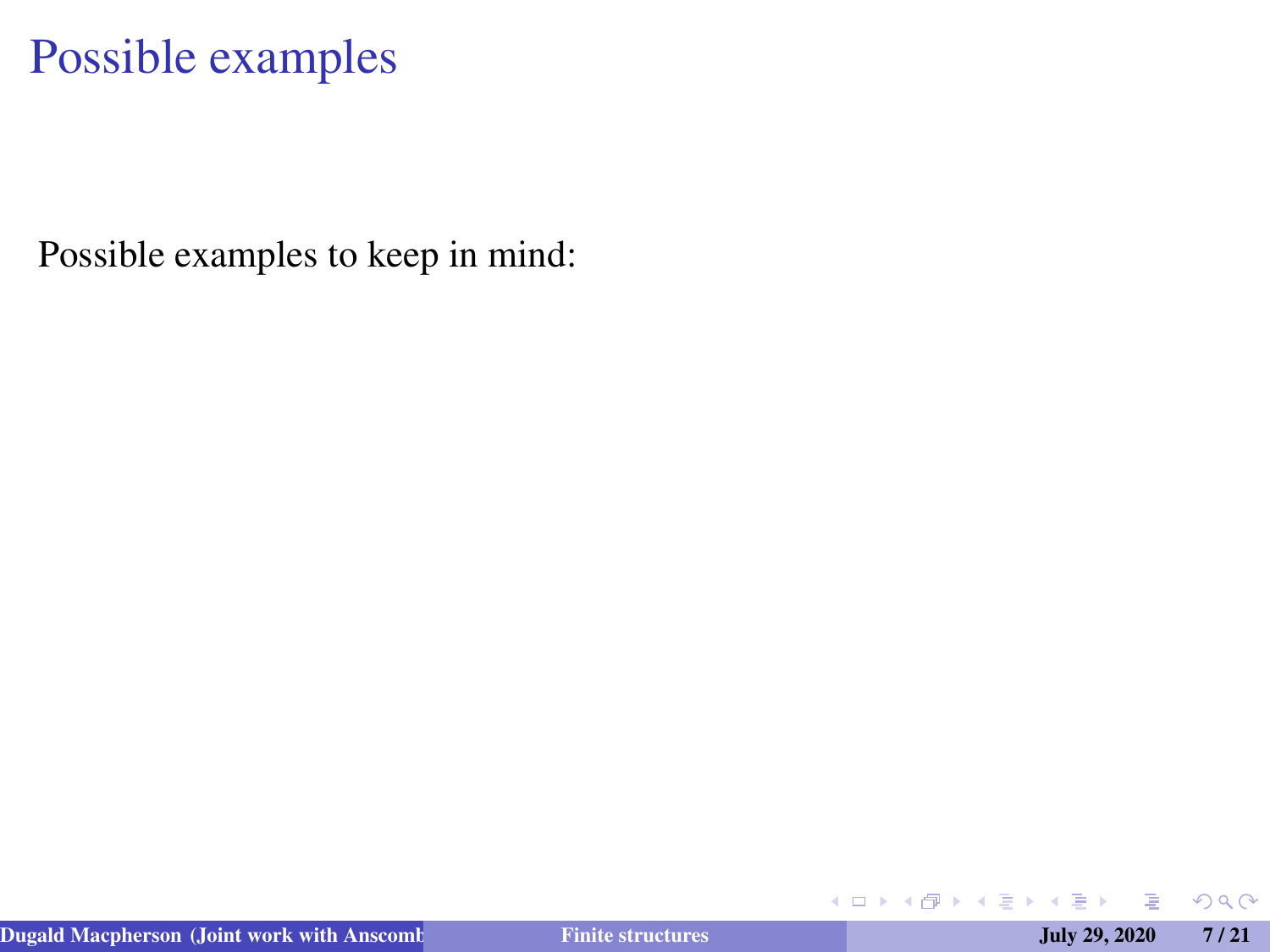Possible examples to keep in mind:

**1** Pairs  $(V, \mathbb{F}_q)$ , *V* a finite-dim vector space over  $\mathbb{F}_q$ .

**K ロ ▶ K 伊** 

 $\rightarrow$   $\equiv$   $\rightarrow$   $\rightarrow$ 

 $QQ$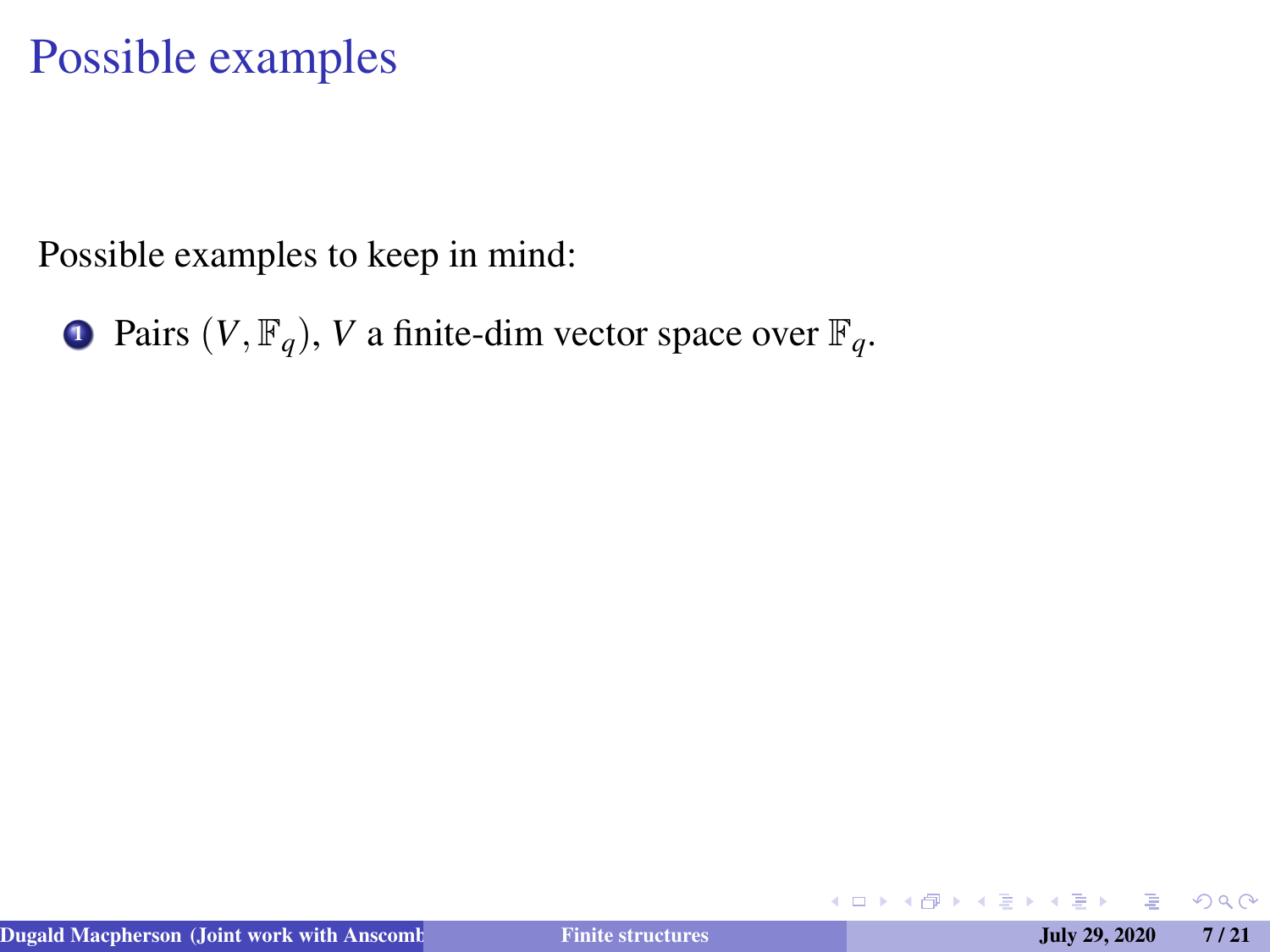Possible examples to keep in mind:

- **1** Pairs  $(V, \mathbb{F}_q)$ , *V* a finite-dim vector space over  $\mathbb{F}_q$ .
- **2** Triples  $(V, W, \mathbb{F}_q)$  with  $(V, \mathbb{F}_q)$  as above and *W* a subspace of *V*.

4 口 ▶ 4 何

 $2Q$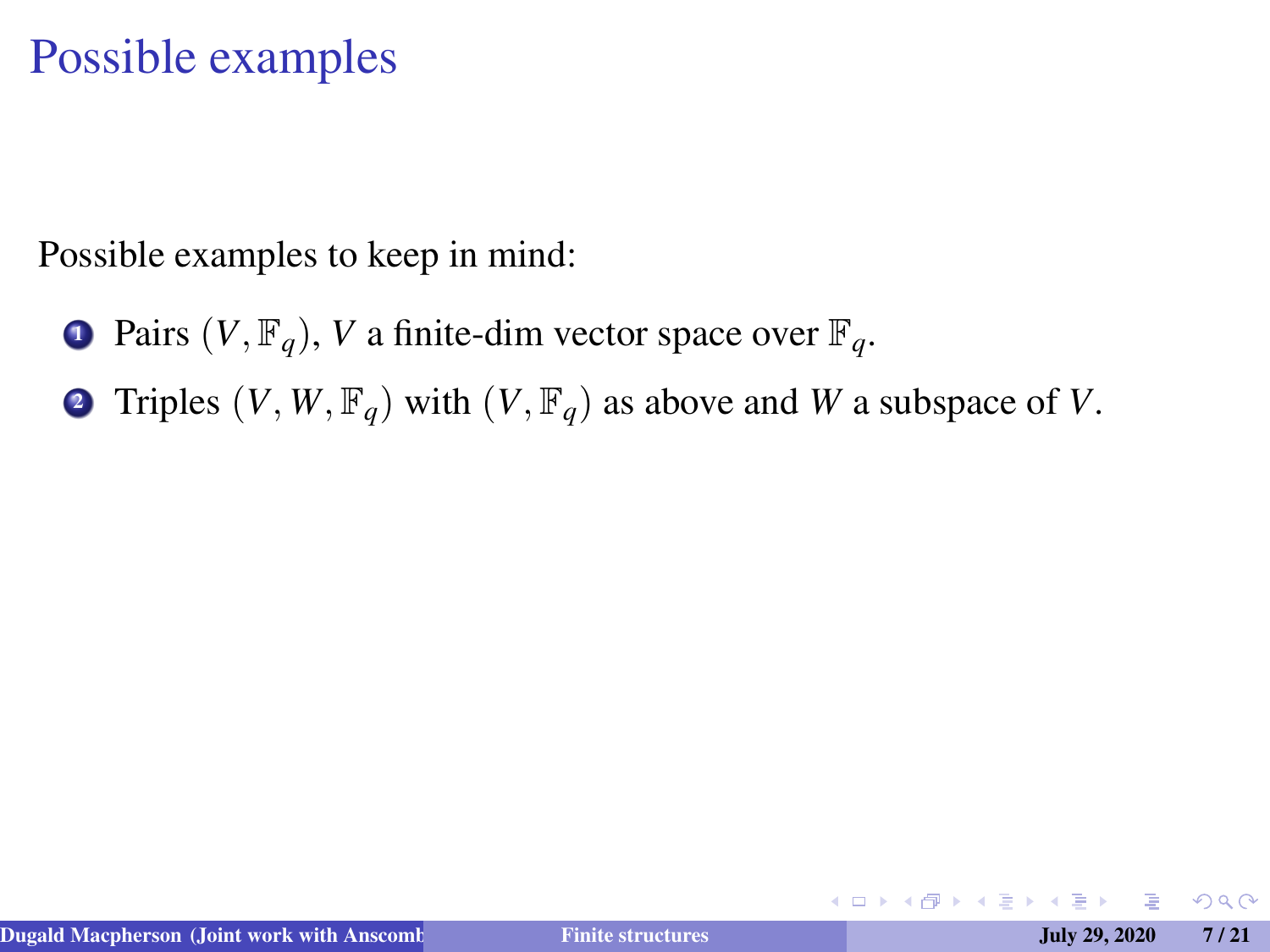Possible examples to keep in mind:

- **1** Pairs  $(V, \mathbb{F}_q)$ , *V* a finite-dim vector space over  $\mathbb{F}_q$ .
- **2** Triples  $(V, W, \mathbb{F}_q)$  with  $(V, \mathbb{F}_q)$  as above and *W* a subspace of *V*.
- <sup>3</sup> Disjoint unions of complete graphs all of same size (*n* copies of *Km*, so 2 parameters varying freely).

つくい

医头唇的头唇的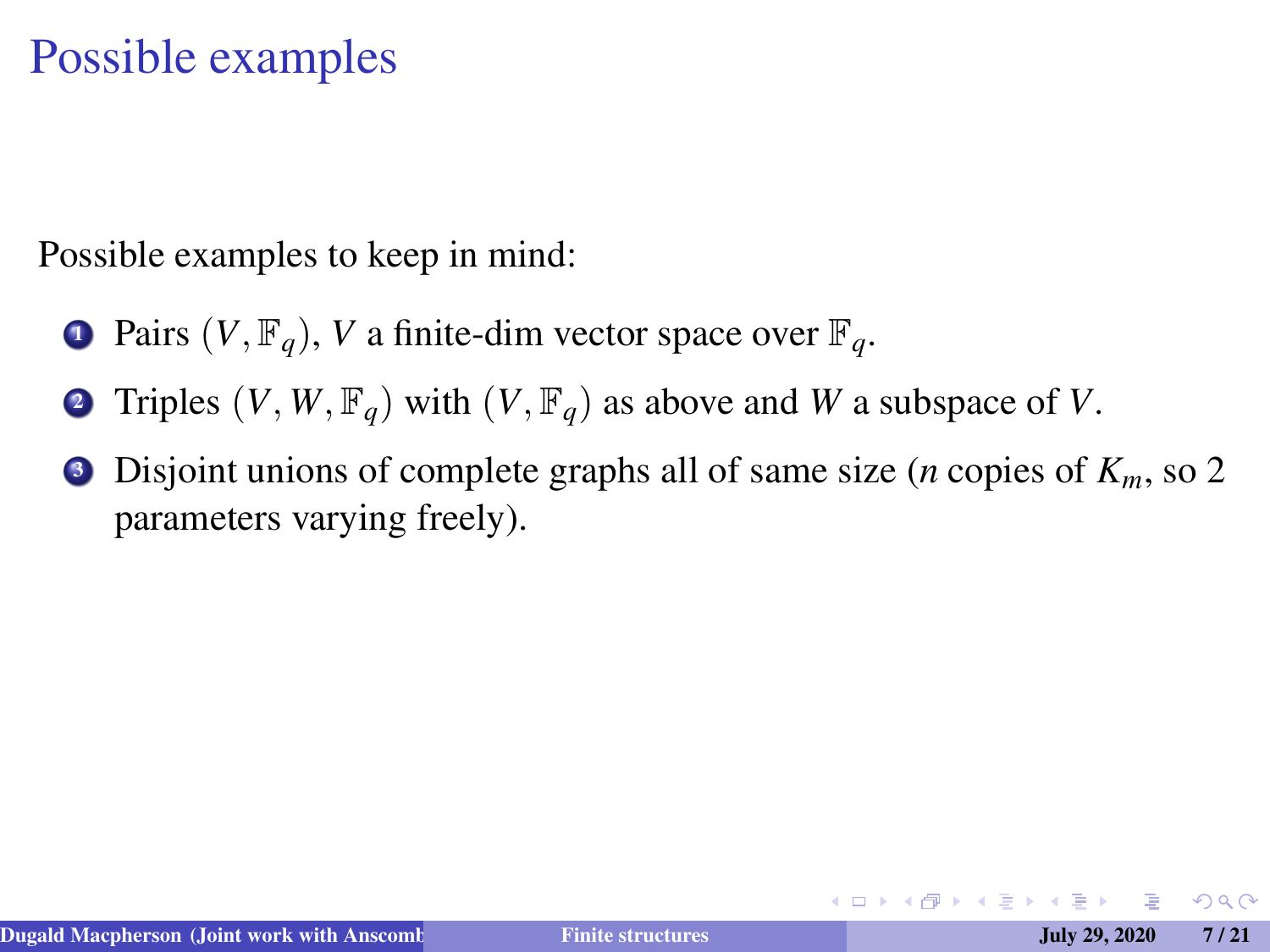Possible examples to keep in mind:

- **1** Pairs  $(V, \mathbb{F}_q)$ , *V* a finite-dim vector space over  $\mathbb{F}_q$ .
- **2** Triples  $(V, W, \mathbb{F}_q)$  with  $(V, \mathbb{F}_q)$  as above and *W* a subspace of *V*.
- <sup>3</sup> Disjoint unions of complete graphs all of same size (*n* copies of *Km*, so 2 parameters varying freely).
- Finite abelian groups.

トイラトイラト

 $QQ$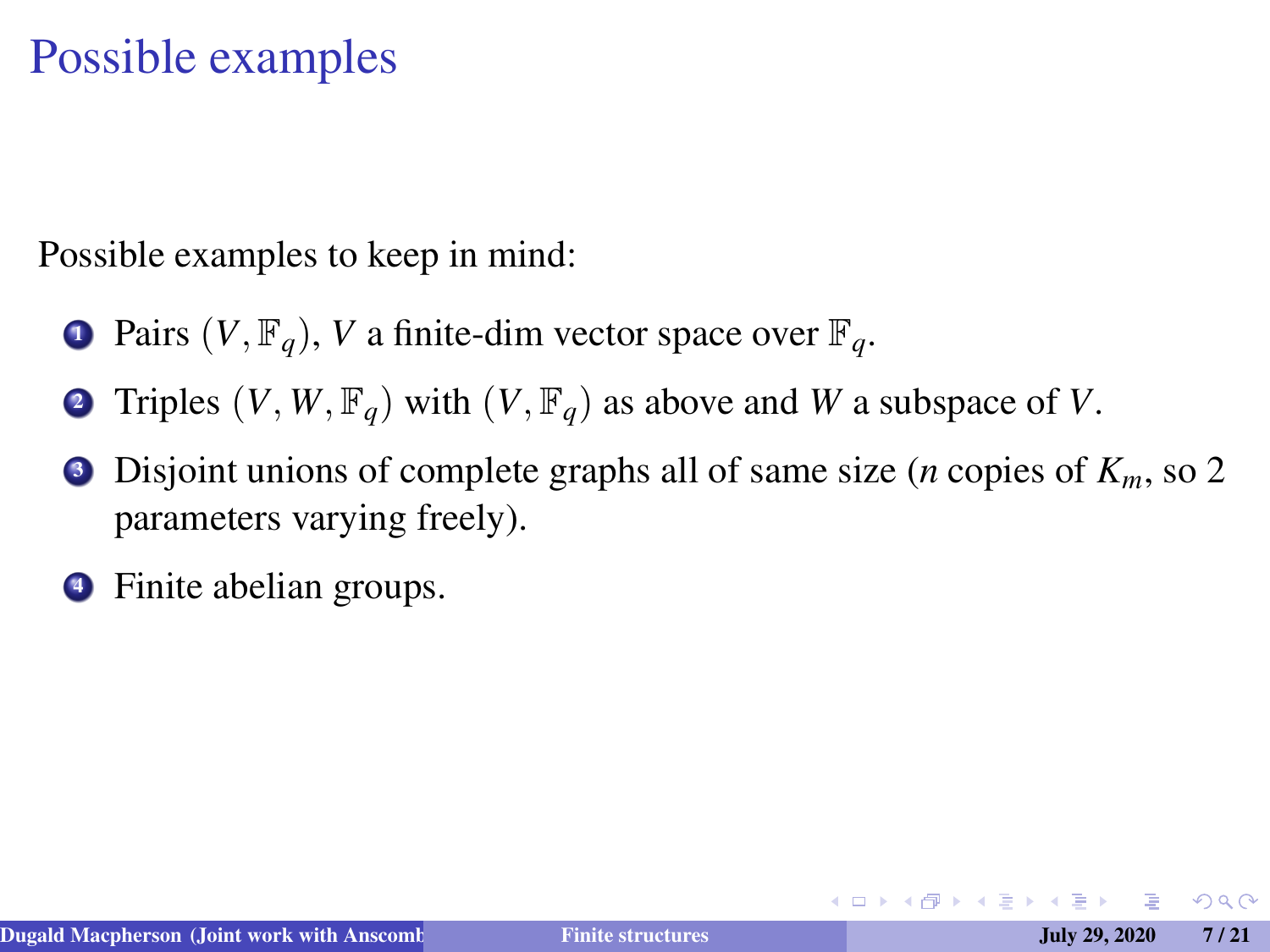Possible examples to keep in mind:

- **1** Pairs  $(V, \mathbb{F}_q)$ , *V* a finite-dim vector space over  $\mathbb{F}_q$ .
- **2** Triples  $(V, W, \mathbb{F}_q)$  with  $(V, \mathbb{F}_q)$  as above and *W* a subspace of *V*.
- <sup>3</sup> Disjoint unions of complete graphs all of same size (*n* copies of *Km*, so 2 parameters varying freely).
- Finite abelian groups.
- Finite graphs of bounded degree.

トイラトイラト

 $2Q$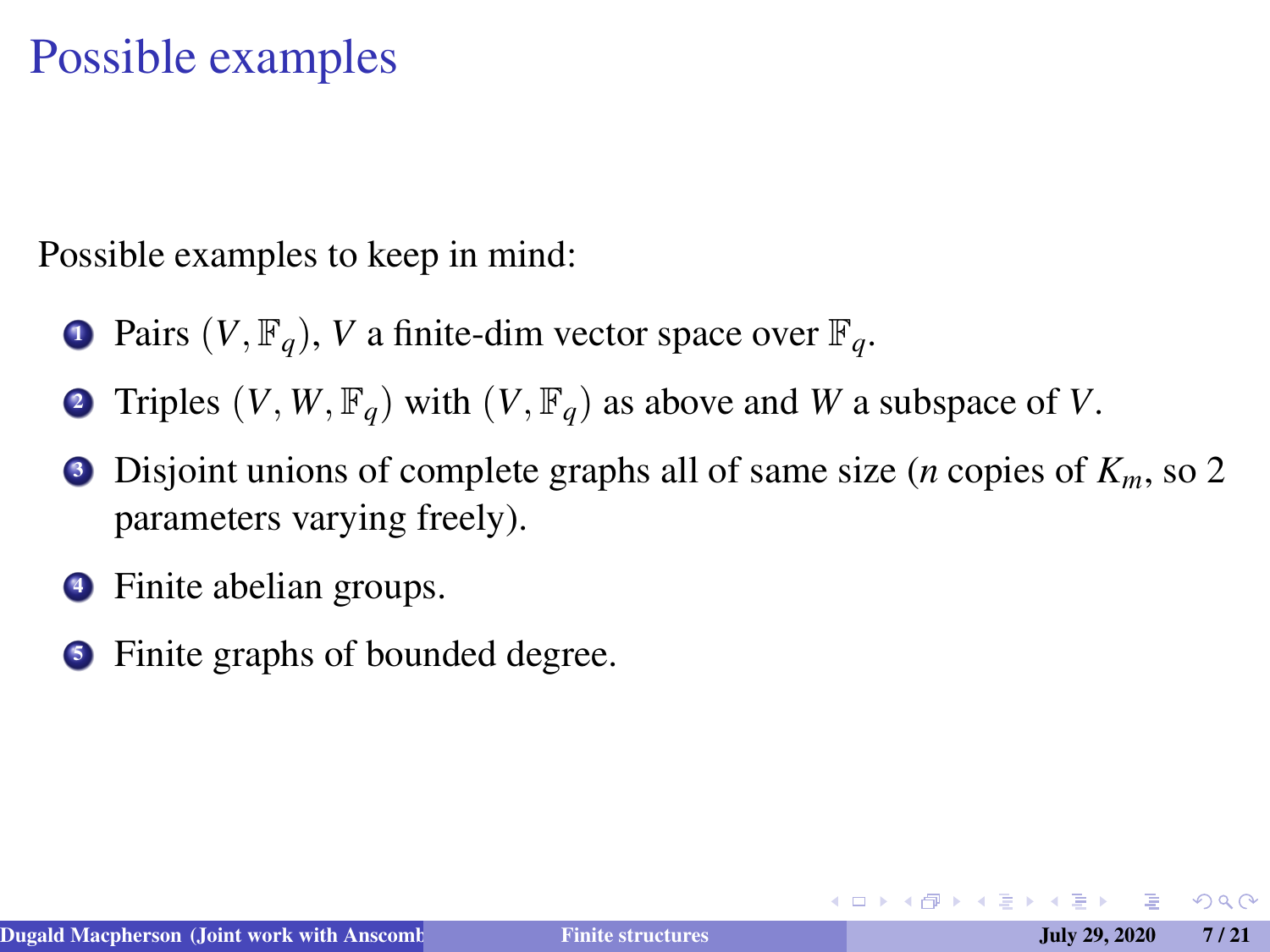# ∅-definable finite partitions

For a class C of finite L-structures and a tuple  $\bar{y}$  of variables, we denote by  $(C, \bar{y})$  the set  $\{(M, \bar{a}) \mid M \in C, \bar{a} \in M^{|\bar{y}|}\}$  of pairs ('pointed structures') consisting of a structure in  $\mathcal C$  and a  $\bar{\nu}$ -tuple from that structure.

 $\Omega$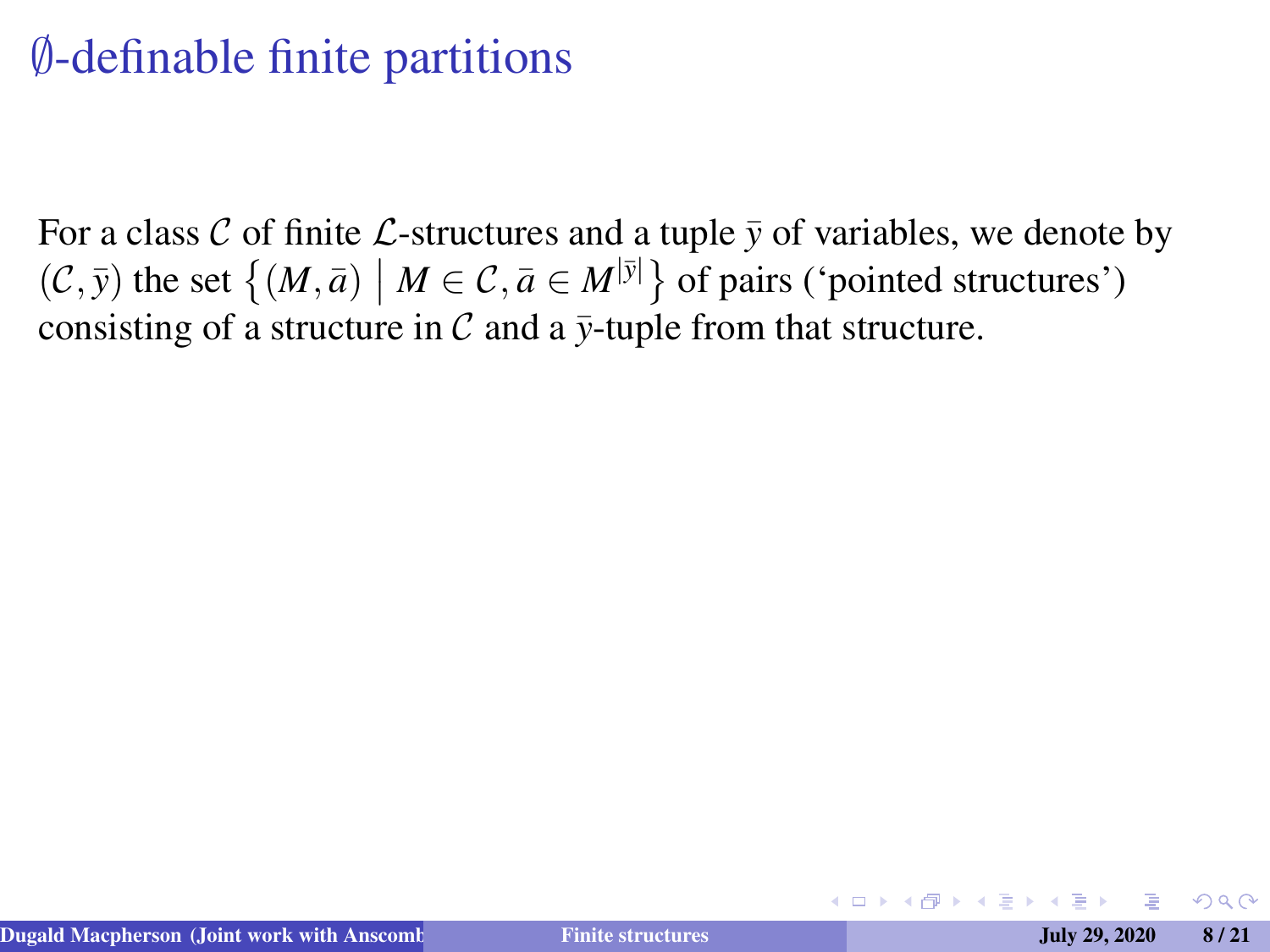### ∅-definable finite partitions

For a class C of finite L-structures and a tuple  $\bar{y}$  of variables, we denote by  $(C, \bar{y})$  the set  $\{(M, \bar{a}) \mid M \in C, \bar{a} \in M^{|\bar{y}|}\}$  of pairs ('pointed structures') consisting of a structure in  $\mathcal C$  and a  $\bar{\nu}$ -tuple from that structure.

A finite partition  $\Phi$  of  $(C, \bar{v})$  (i.e. finitely many parts) is *≬***-definable** if for each  $P \in \Phi$  there exists an *L*-formula  $\phi_P(\bar{y})$  without parameters such that

$$
\phi_P(M) = \big\{\bar{b} \in M^{|\bar{y}|} \mid (M, \bar{b}) \in P\big\},\
$$

for each  $M \in \mathcal{C}$ .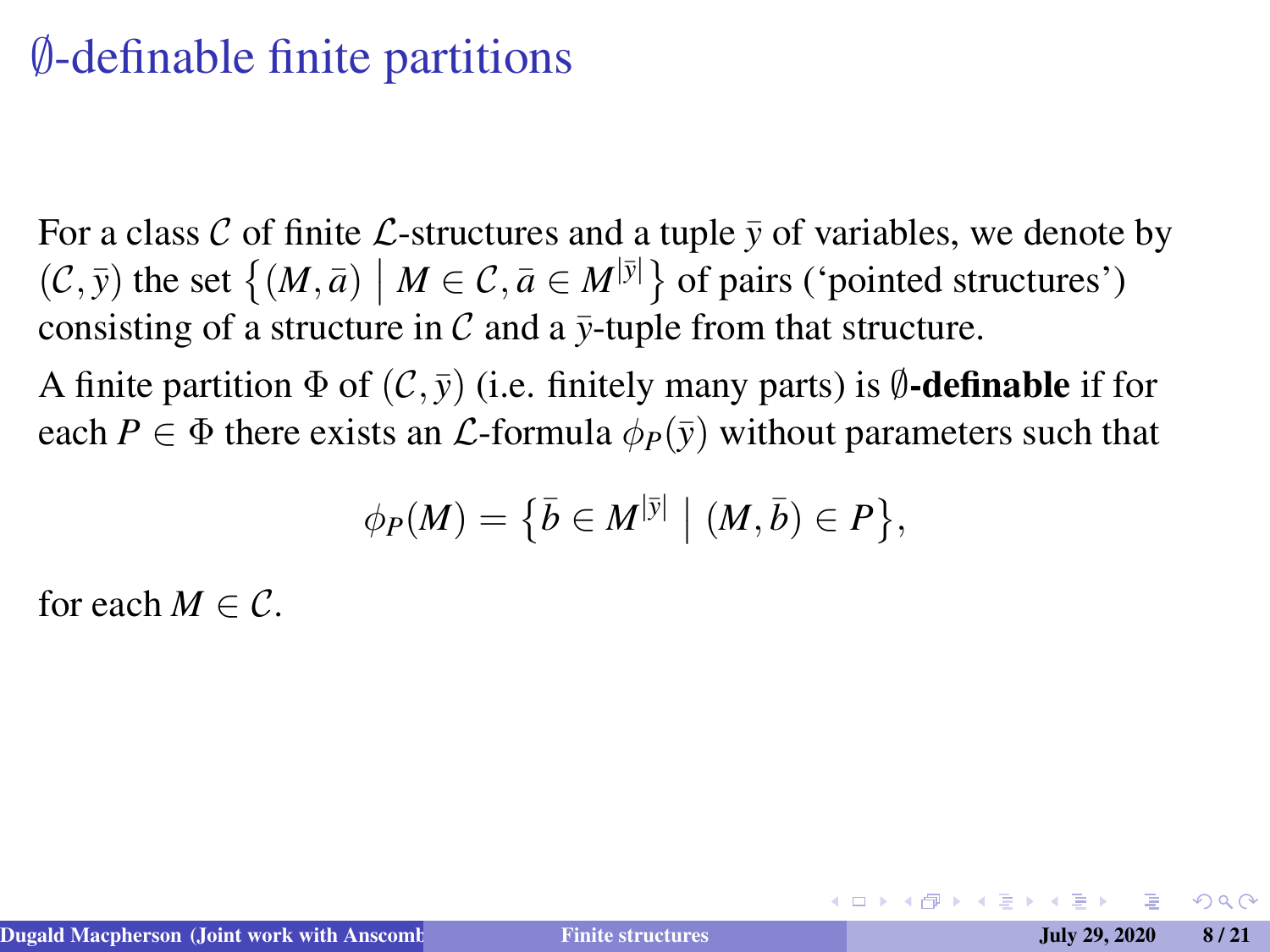## ∅-definable finite partitions

For a class C of finite L-structures and a tuple  $\bar{y}$  of variables, we denote by  $(C, \bar{y})$  the set  $\{(M, \bar{a}) \mid M \in C, \bar{a} \in M^{|\bar{y}|}\}$  of pairs ('pointed structures') consisting of a structure in  $\mathcal C$  and a  $\bar{\nu}$ -tuple from that structure.

A finite partition  $\Phi$  of  $(C, \bar{v})$  (i.e. finitely many parts) is  $\emptyset$ **-definable** if for each *P*  $\in \Phi$  there exists an *L*-formula  $\phi_P(\bar{y})$  without parameters such that

$$
\phi_P(M) = \big\{\bar{b} \in M^{|\bar{y}|} \mid (M, \bar{b}) \in P\big\},\
$$

for each  $M \in \mathcal{C}$ .

**The idea:** we partition  $\bar{y}$ -space uniformly (across C) into a fixed finite number of parts, each part (uniformly)  $\emptyset$ -definable in each structure in C.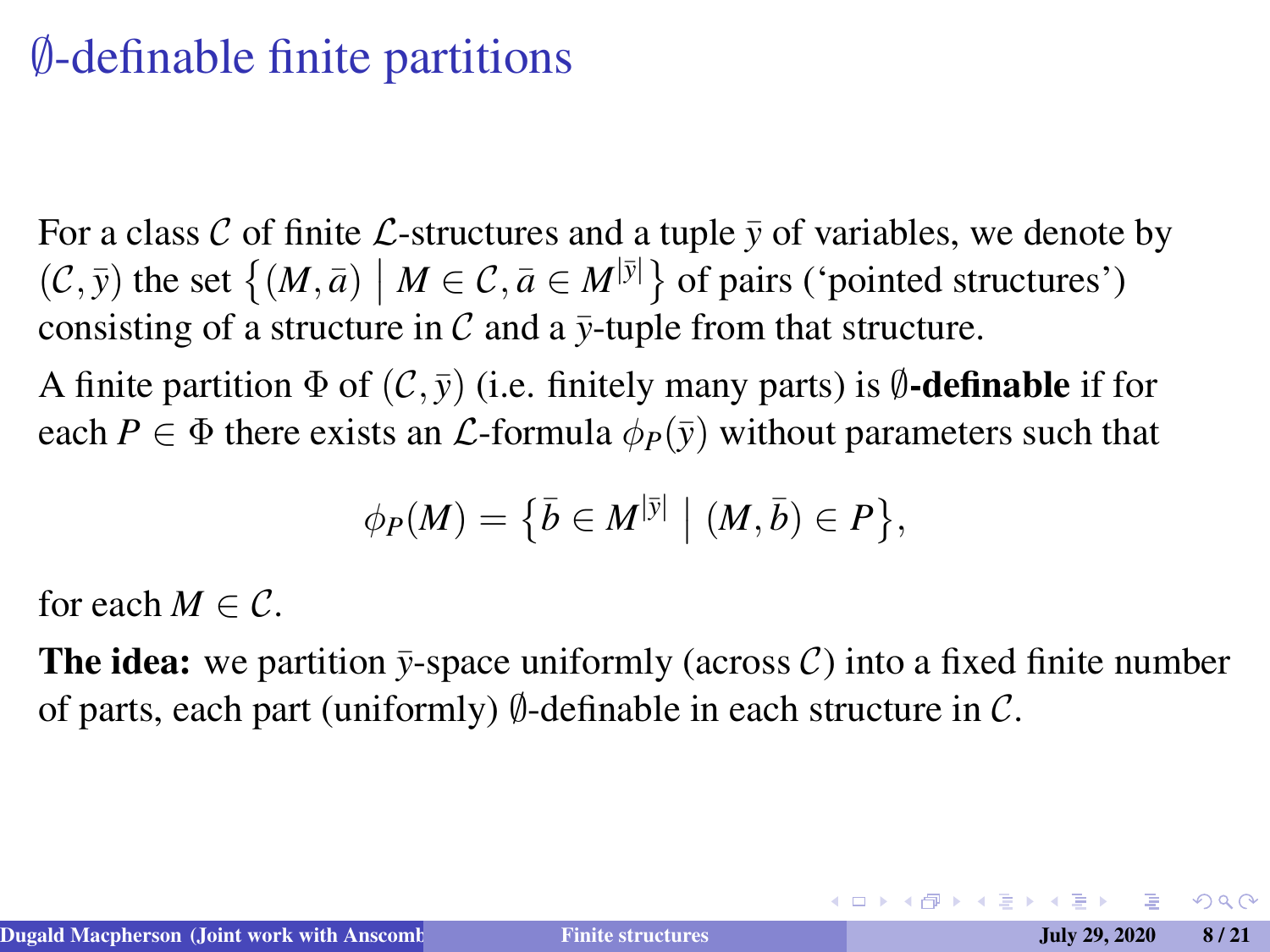#### Definition of *R*-m a.c.

Let *R* be ANY set of functions  $C \longrightarrow \mathbb{R}^{\geq 0}$ . A class *C* of finite *L*-structures is an *R*-multidimensional asymptotic class (or an *R*-m.a.c. for short) if for every formula  $\phi(\bar{x}, \bar{y})$  there is a finite  $\emptyset$ -definable partition  $\Phi$  of  $(C, \bar{y})$  and a set  $H_{\Phi} := \{ h_P \in R \mid P \in \Phi \}$  of functions such that:

$$
\left| |\phi(M^{|\bar{x}|}; \bar{b})| - h_P(M) \right| = o(h_P(M)) \tag{1}
$$

for  $(M, \bar{b}) \in P$  as  $|M| \longrightarrow \infty$ .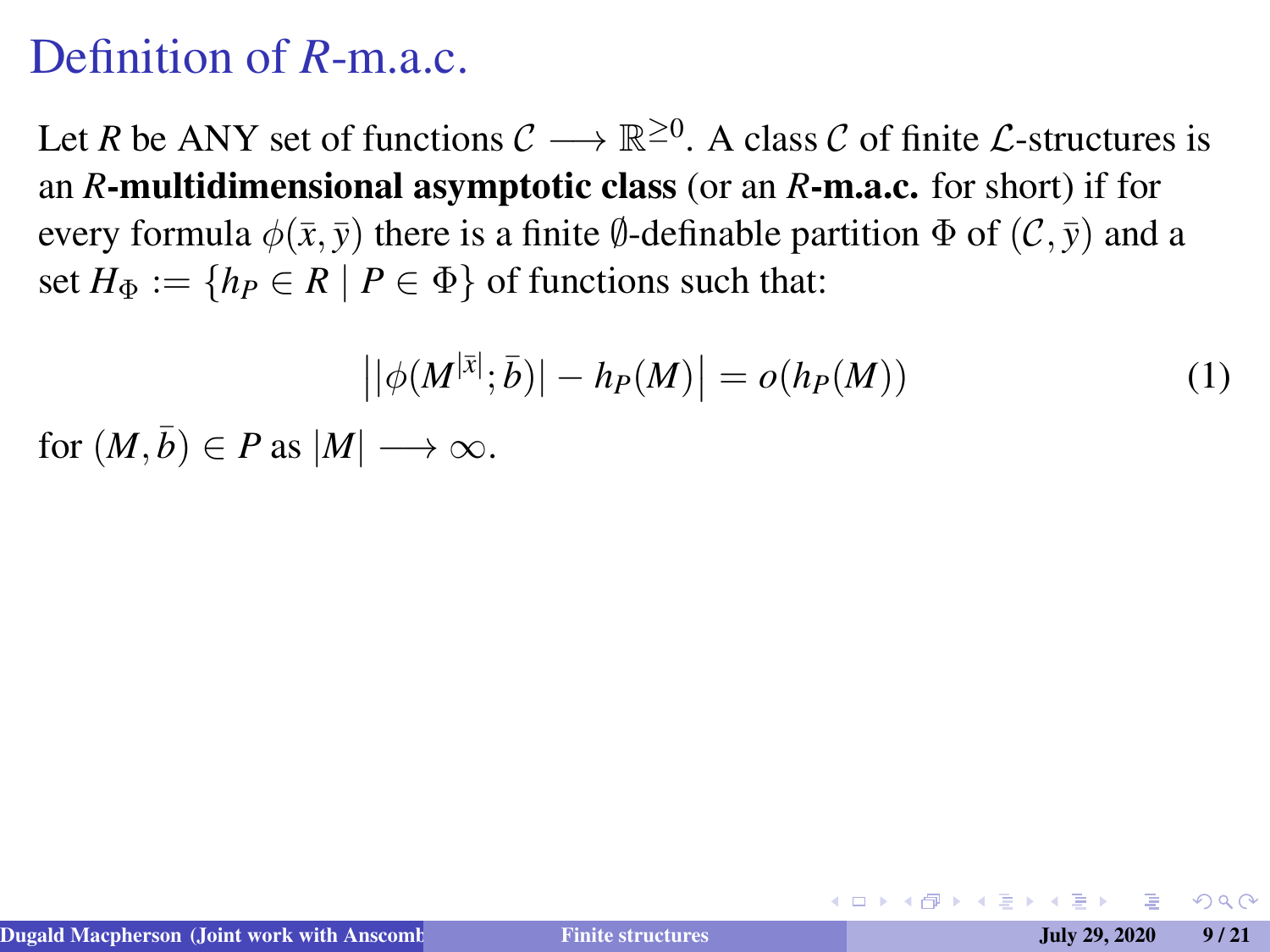#### Definition of *R*-m.a.c.

Let *R* be ANY set of functions  $C \longrightarrow \mathbb{R}^{\geq 0}$ . A class *C* of finite *L*-structures is an *R*-multidimensional asymptotic class (or an *R*-m.a.c. for short) if for every formula  $\phi(\bar{x}, \bar{y})$  there is a finite  $\emptyset$ -definable partition  $\Phi$  of  $(C, \bar{y})$  and a set  $H_{\Phi} := \{ h_P \in R \mid P \in \Phi \}$  of functions such that:

$$
\left| |\phi(M^{|\bar{x}|}; \bar{b})| - h_P(M) \right| = o(h_P(M)) \tag{1}
$$

for  $(M, \bar{b}) \in P$  as  $|M| \longrightarrow \infty$ .

 $\mathcal C$  is an  $R$ -m.e.c (multidimensional exact class) if above we have

$$
|\phi(M^{|\bar{x}|},\bar{b})|=h_P(M).
$$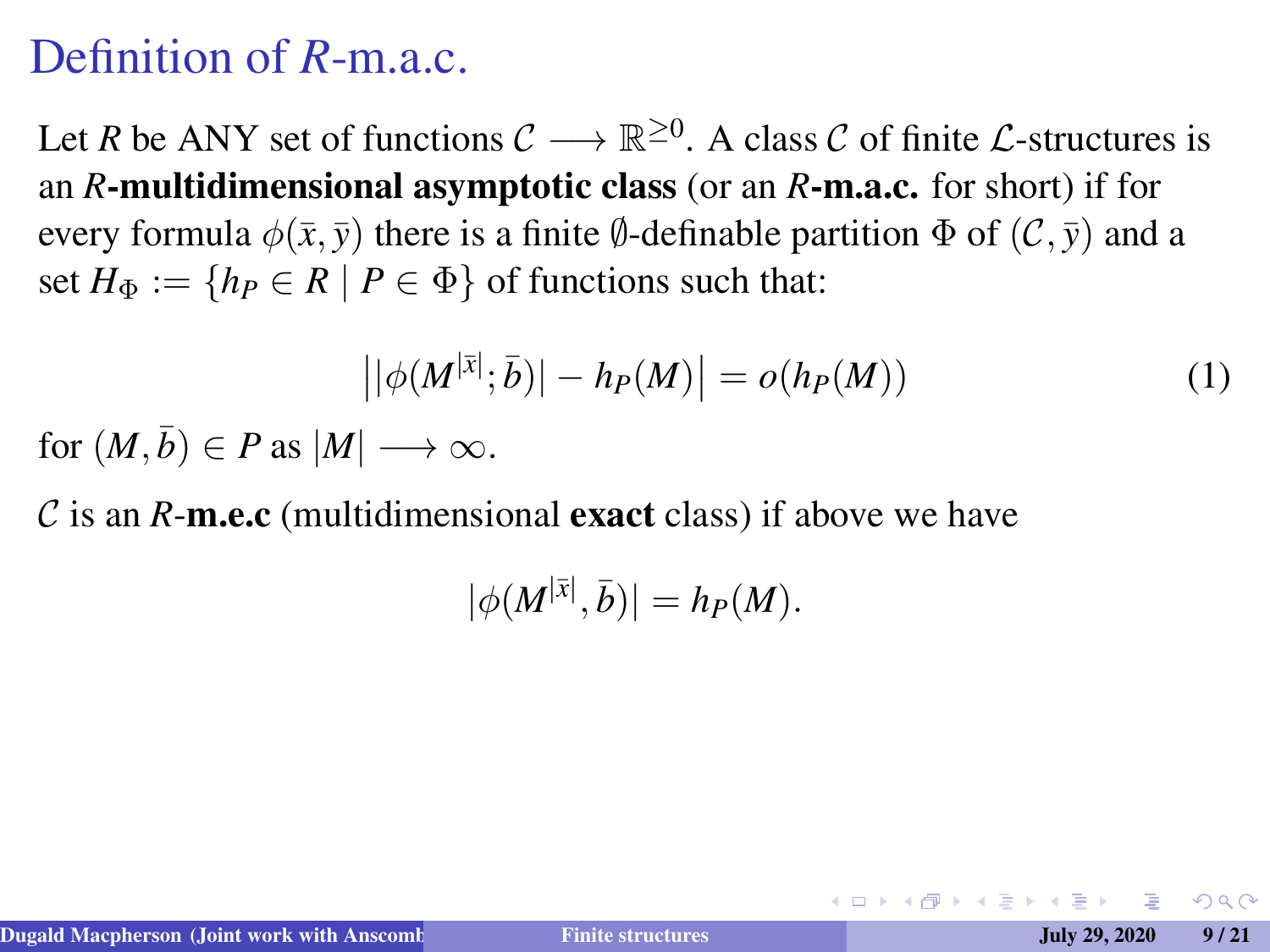### Definition of *R*-m.a.c.

Let *R* be ANY set of functions  $C \longrightarrow \mathbb{R}^{\geq 0}$ . A class *C* of finite *L*-structures is an *R*-multidimensional asymptotic class (or an *R*-m.a.c. for short) if for every formula  $\phi(\bar{x}, \bar{y})$  there is a finite  $\emptyset$ -definable partition  $\Phi$  of  $(C, \bar{y})$  and a set  $H_{\Phi} := \{ h_P \in R \mid P \in \Phi \}$  of functions such that:

$$
\left| |\phi(M^{|\bar{x}|}; \bar{b})| - h_P(M) \right| = o(h_P(M)) \tag{1}
$$

for  $(M, \bar{b}) \in P$  as  $|M| \longrightarrow \infty$ .

 $\mathcal C$  is an  $R$ -m.e.c (multidimensional exact class) if above we have

$$
|\phi(M^{|\bar{x}|},\bar{b})|=h_P(M).
$$

The idea: The size of  $\phi(M^{|\bar{x}|}, \bar{b})$  is a function of *M*, the function depending just on the *part* of  $\bar{b}$  (i.e. the *part* of  $(M, \bar{b})$ ). The notion of *R*-m.e.c. is a strengthening of *R*-m.a.c..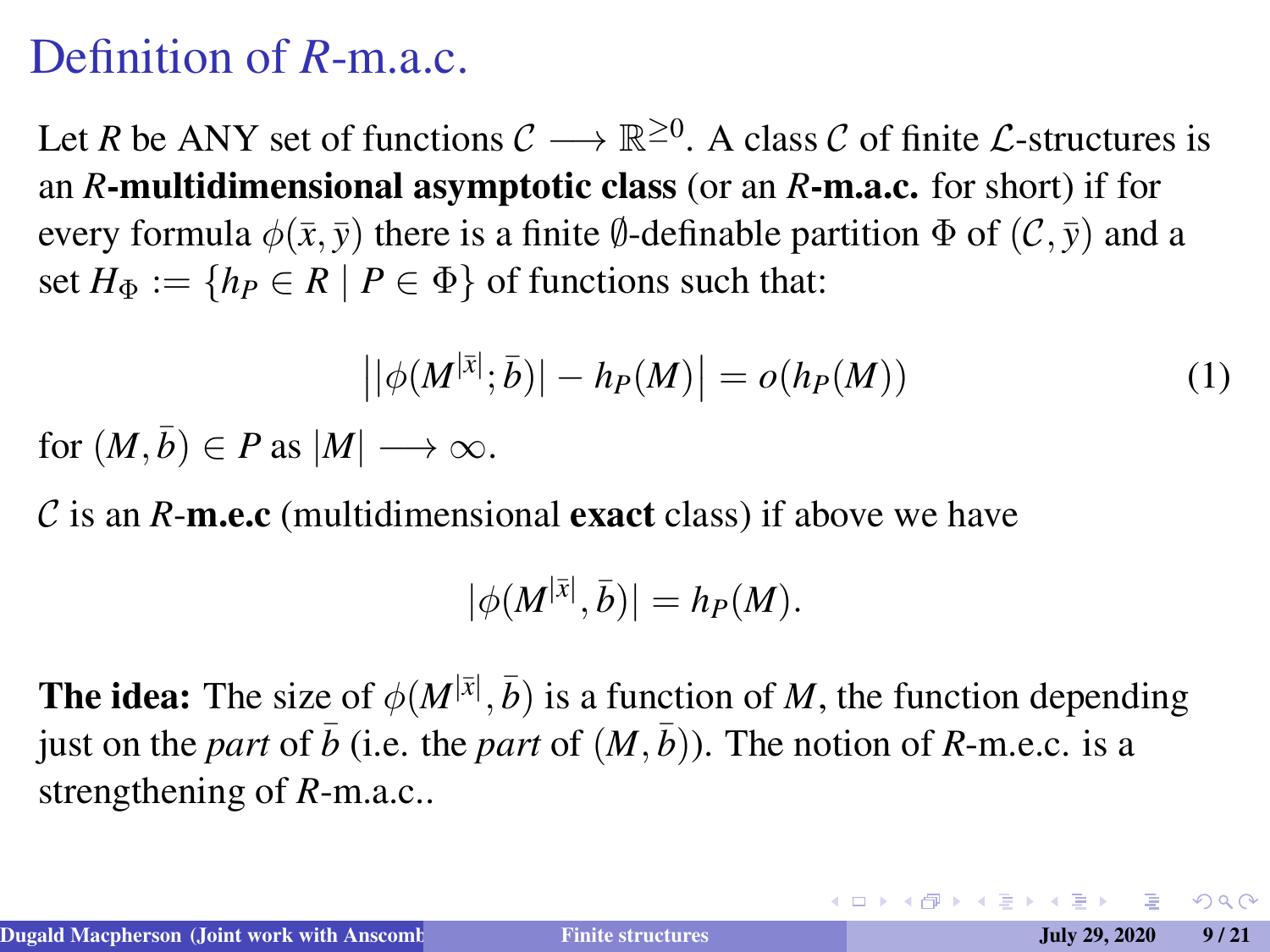## Definition of *R*-m.a.c.

Let *R* be ANY set of functions  $C \longrightarrow \mathbb{R}^{\geq 0}$ . A class *C* of finite *L*-structures is an *R*-multidimensional asymptotic class (or an *R*-m.a.c. for short) if for every formula  $\phi(\bar{x}, \bar{y})$  there is a finite  $\emptyset$ -definable partition  $\Phi$  of  $(C, \bar{y})$  and a set  $H_{\Phi} := \{ h_P \in R \mid P \in \Phi \}$  of functions such that:

$$
\left| |\phi(M^{|\bar{x}|}; \bar{b})| - h_P(M) \right| = o(h_P(M)) \tag{1}
$$

for  $(M, \bar{b}) \in P$  as  $|M| \longrightarrow \infty$ .

 $\mathcal C$  is an  $R$ -m.e.c (multidimensional exact class) if above we have

$$
|\phi(M^{|\bar{x}|},\bar{b})|=h_P(M).
$$

The idea: The size of  $\phi(M^{|\bar{x}|}, \bar{b})$  is a function of *M*, the function depending just on the *part* of  $\bar{b}$  (i.e. the *part* of  $(M, \bar{b})$ ). The notion of *R*-m.e.c. is a strengthening of *R*-m.a.c..

**weak**  $R$ -m.a.c. (or  $R$ -m.e.c.) – drop the definability clause on the partition  $\Phi$ .

 $QQ$ 

 $\mathbf{A} \equiv \mathbf{A} + \mathbf{A} + \mathbf{B} + \mathbf{A} + \mathbf{B} + \mathbf{A} + \mathbf{B} + \mathbf{A} + \mathbf{B} + \mathbf{A} + \mathbf{B} + \mathbf{A} + \mathbf{B} + \mathbf{A} + \mathbf{B} + \mathbf{A} + \mathbf{B} + \mathbf{A} + \mathbf{B} + \mathbf{A} + \mathbf{B} + \mathbf{A} + \mathbf{B} + \mathbf{A} + \mathbf{B} + \mathbf{A} + \mathbf{B} + \mathbf{A} + \mathbf{B} + \mathbf{A} + \math$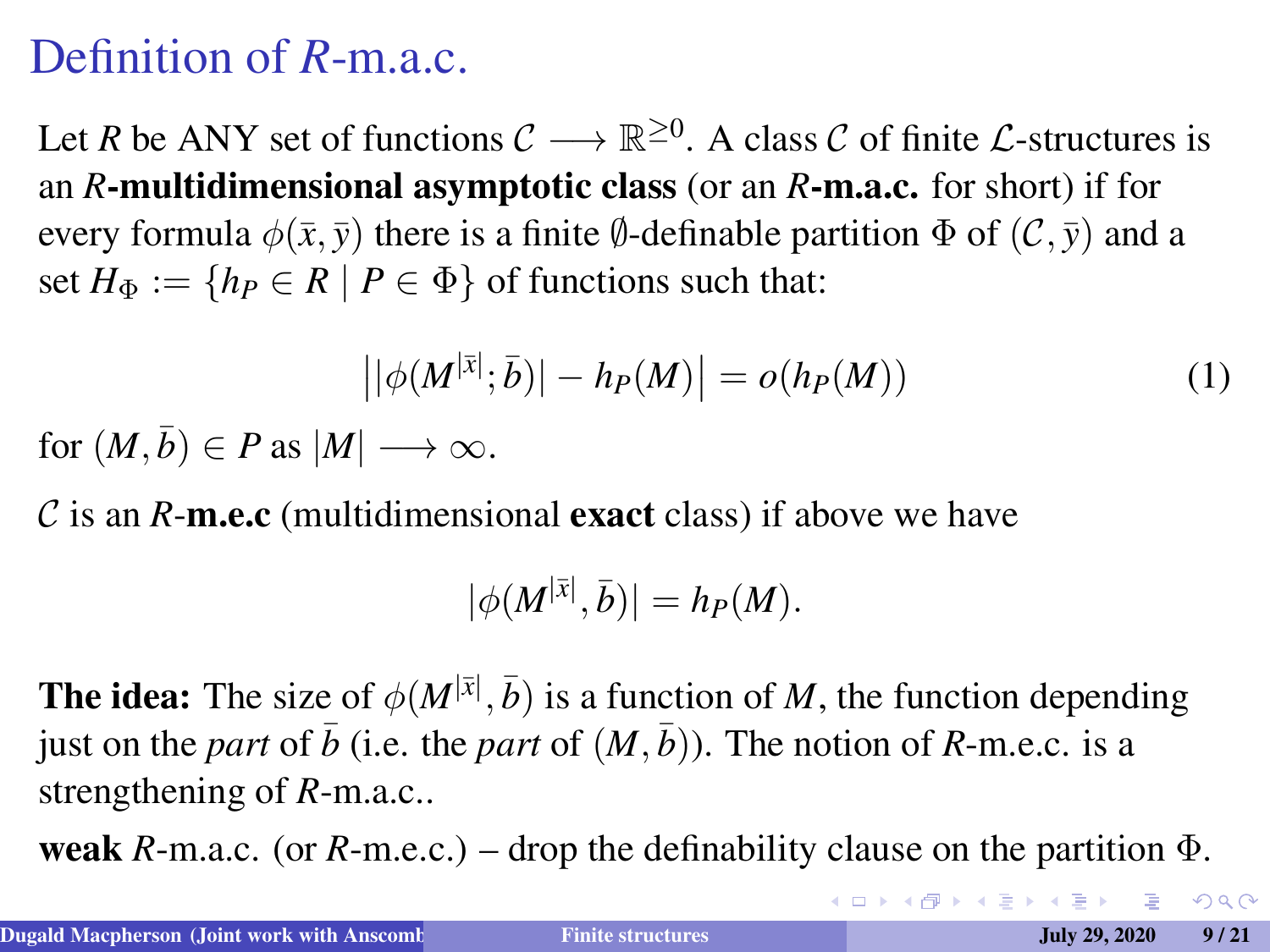#### **Observations**

Basic facts about *R*-m.a.c.s and *R*-m.e.c.s.

1. To prove a class C is an *R*-m.a.c. or *R*-m.e.c it suffices to prove the condition for formulas  $\phi(x, \bar{y})$  (with *x* a single variable), replacing *R* by the ring generated by *R*. (Fibering argument, using definability. Compare how o-minimality is a one-variable condition but implies cell decomposition.)

 $\Omega$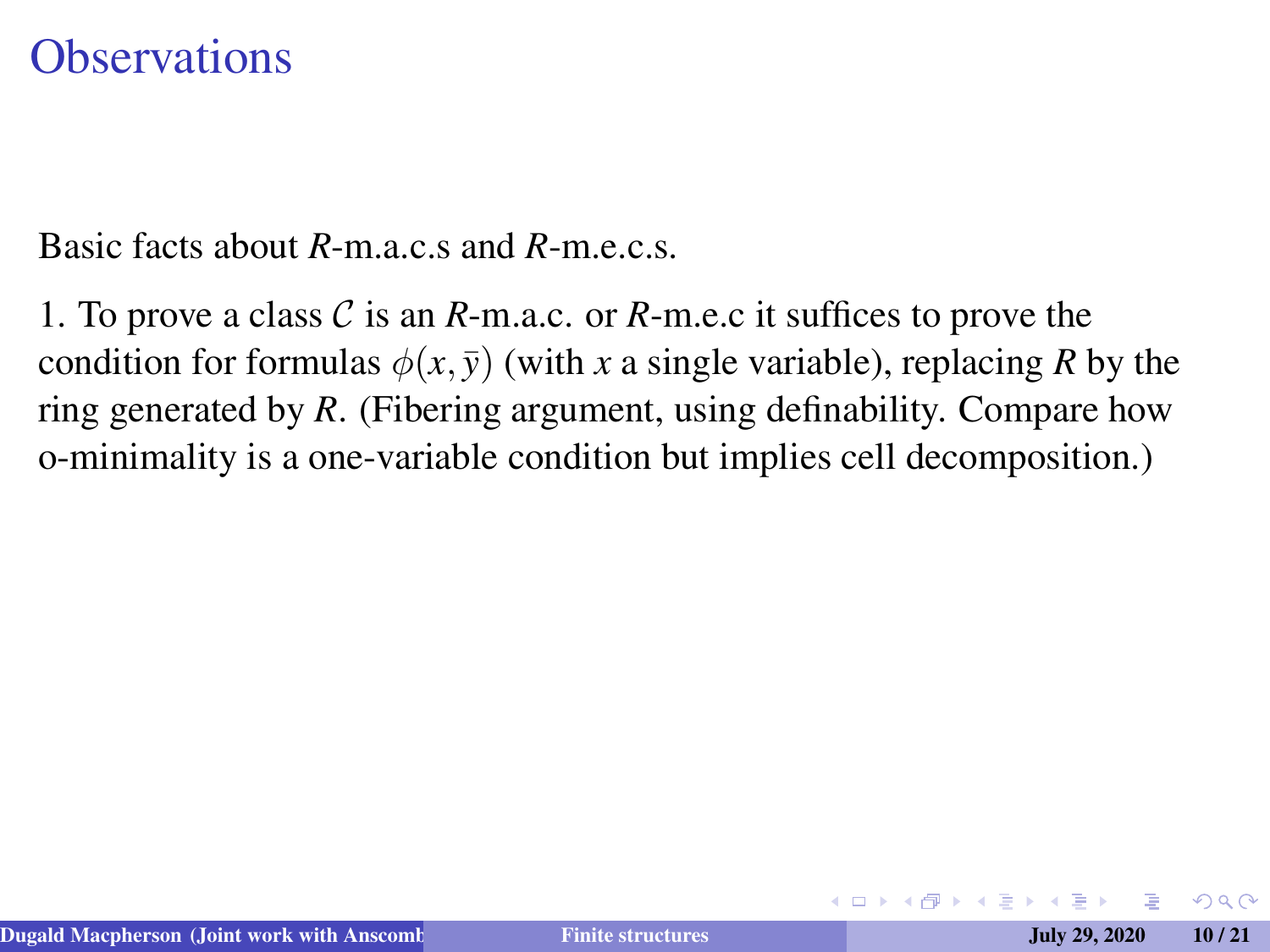#### **Observations**

Basic facts about *R*-m.a.c.s and *R*-m.e.c.s.

1. To prove a class C is an *R*-m.a.c. or *R*-m.e.c it suffices to prove the condition for formulas  $\phi(x, \bar{y})$  (with *x* a single variable), replacing *R* by the ring generated by *R*. (Fibering argument, using definability. Compare how o-minimality is a one-variable condition but implies cell decomposition.)

2. (Wolf) If  $\mathcal C$  is a m.a.c. or m.e.c. then so is any class of finite structures uniformly bi-interpretable with  $\mathcal{C}$ . (Note: These conditions are not closed under interpretability or taking reducts, as the definability clause may be lost.)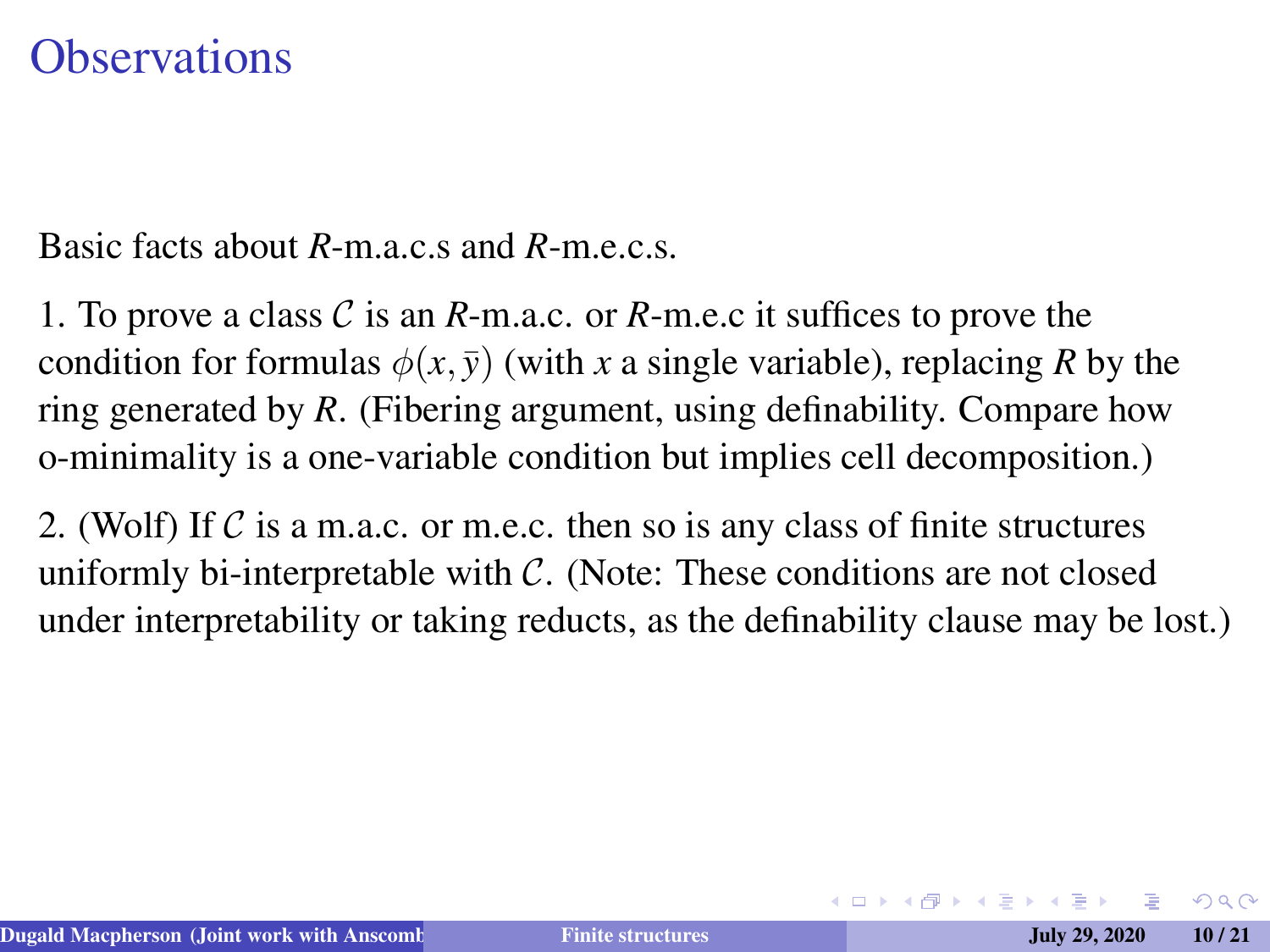#### **Observations**

Basic facts about *R*-m.a.c.s and *R*-m.e.c.s.

1. To prove a class C is an *R*-m.a.c. or *R*-m.e.c it suffices to prove the condition for formulas  $\phi(x, \bar{y})$  (with *x* a single variable), replacing *R* by the ring generated by *R*. (Fibering argument, using definability. Compare how o-minimality is a one-variable condition but implies cell decomposition.)

2. (Wolf) If  $C$  is a m.a.c. or m.e.c. then so is any class of finite structures uniformly bi-interpretable with  $\mathcal{C}$ . (Note: These conditions are not closed under interpretability or taking reducts, as the definability clause may be lost.)

3. Any class uniformly interpretable in a m.a.c. is a weak m.a.c..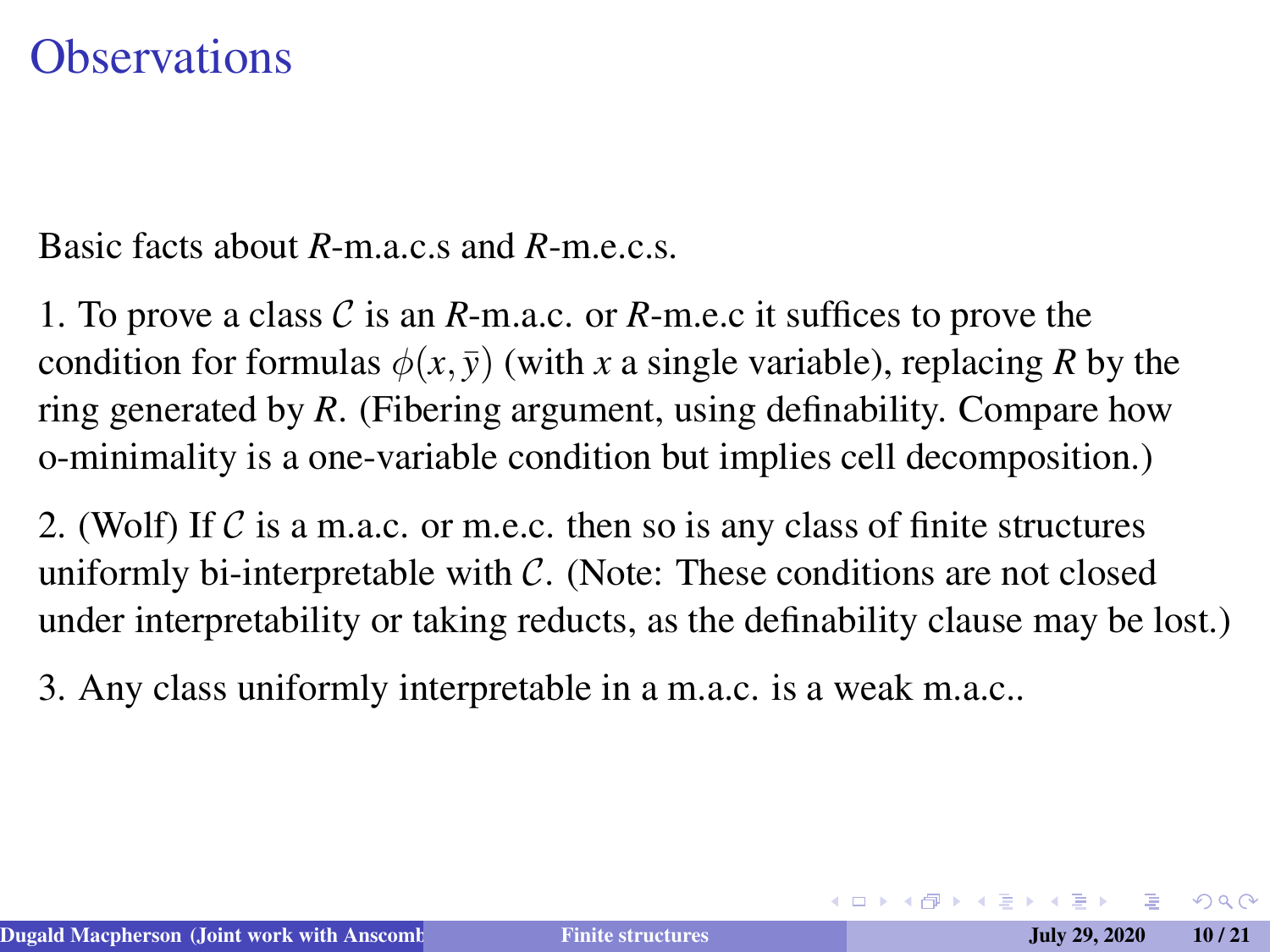1. (Garcia, M, Steinhorn) Class of 2-sorted structures  $(V, \mathbb{F}_q)$ , with *V* a finite-dimensional vector space over  $\mathbb{F}_q$ . Here, given a formula  $\phi(\bar{x}, \bar{y})$  there is a finite set  $E_{\phi}$  of polynomials  $g(\mathbb{V}, \mathbb{F})$  over  $\mathbb Q$  such that if  $M = (V, F)$  then each  $h_P(M)$  has form  $g(|V|, |F|)$  for some  $g \in E_\phi$ .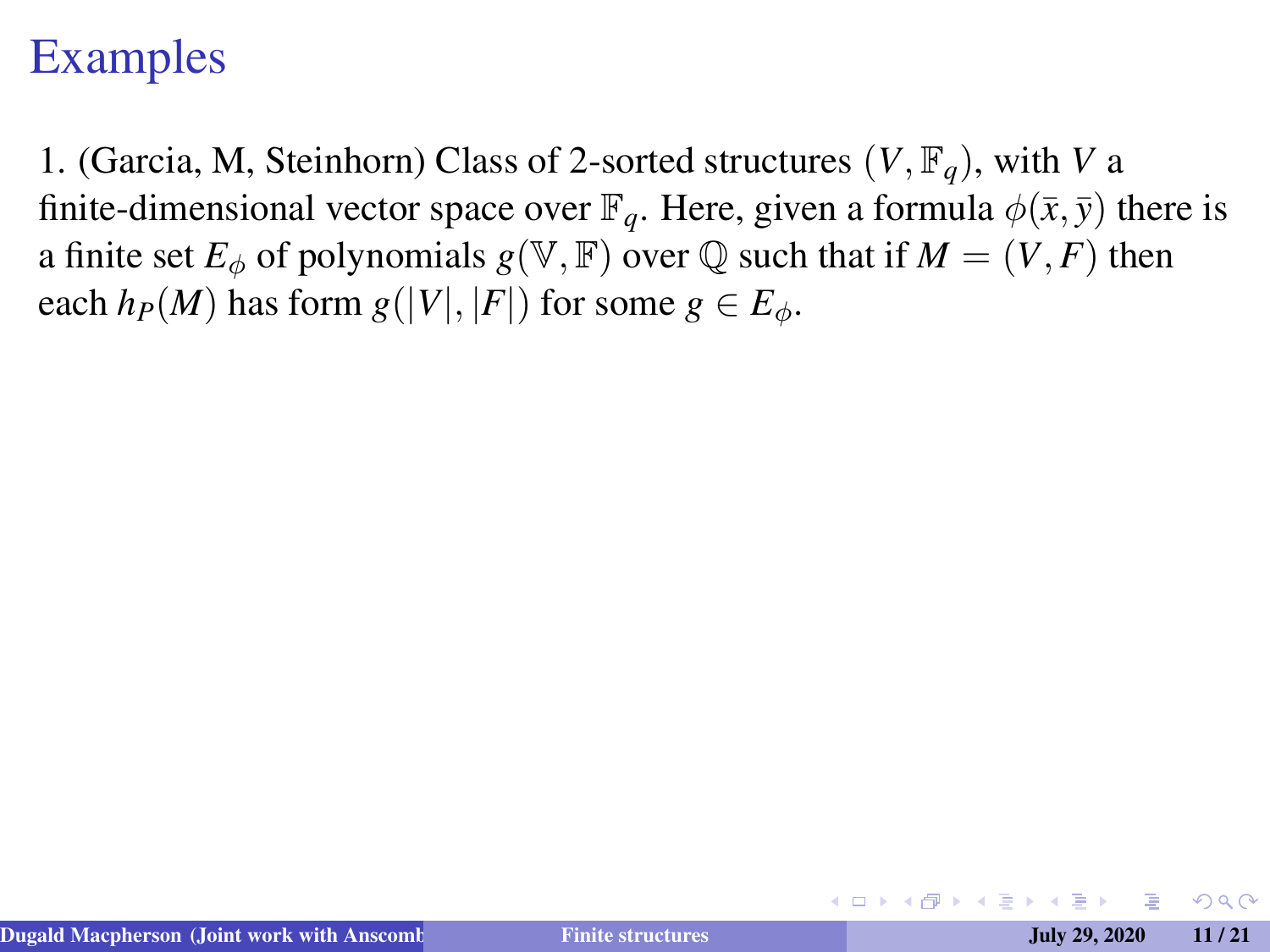1. (Garcia, M, Steinhorn) Class of 2-sorted structures  $(V, \mathbb{F}_q)$ , with *V* a finite-dimensional vector space over  $\mathbb{F}_q$ . Here, given a formula  $\phi(\bar{x}, \bar{y})$  there is a finite set  $E_{\phi}$  of polynomials  $g(\mathbb{V}, \mathbb{F})$  over  $\mathbb Q$  such that if  $M = (V, F)$  then each  $h_P(M)$  has form  $g(|V|, |F|)$  for some  $g \in E_\phi$ .

Note that ultraproducts are supersimple, but the *V*-sort may have rank  $\omega$ .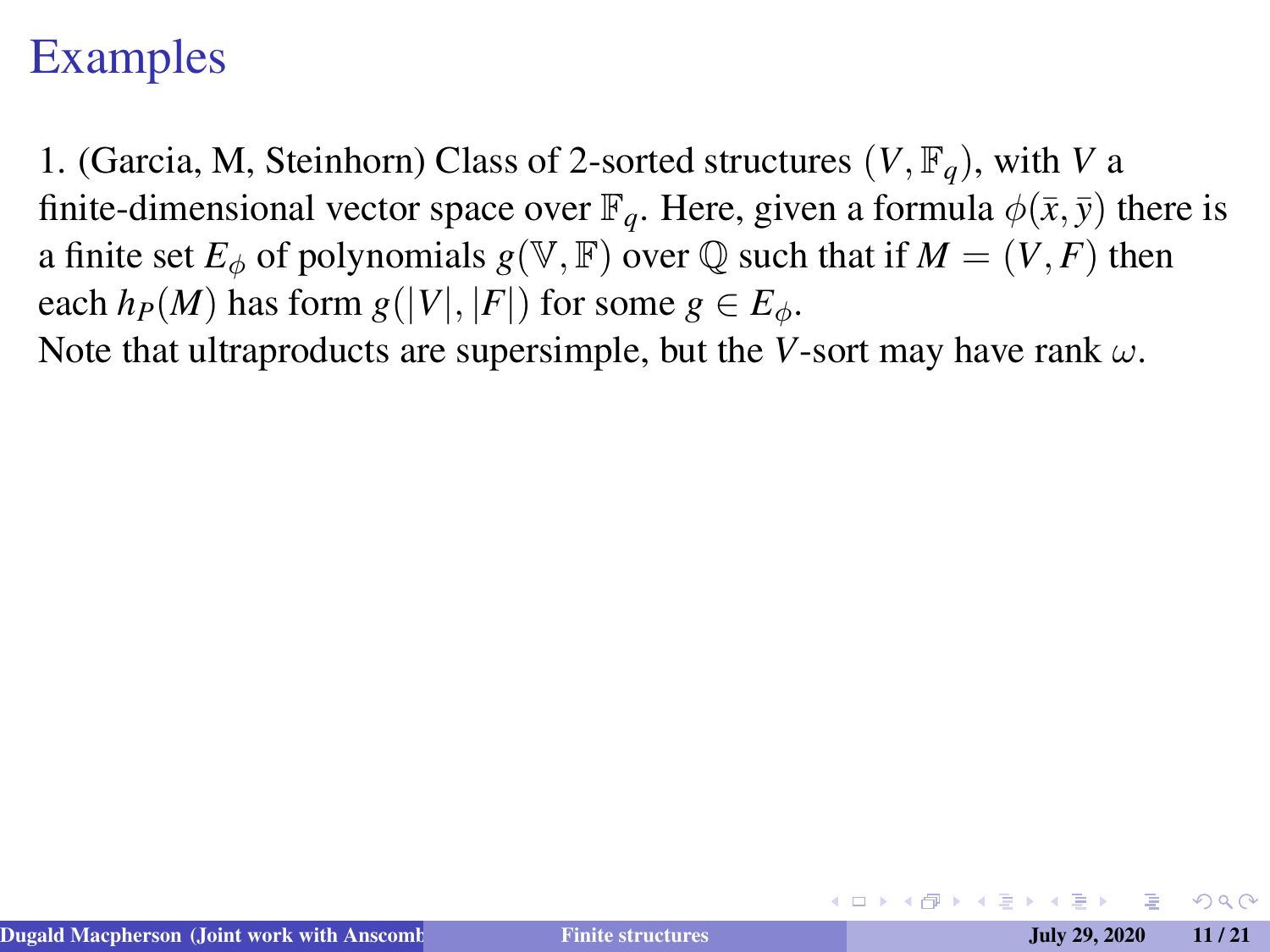1. (Garcia, M, Steinhorn) Class of 2-sorted structures (*V*, F*q*), with *V* a finite-dimensional vector space over  $\mathbb{F}_q$ . Here, given a formula  $\phi(\bar{x}, \bar{y})$  there is a finite set  $E_{\phi}$  of polynomials  $g(\mathbb{V}, \mathbb{F})$  over  $\mathbb Q$  such that if  $M = (V, F)$  then each  $h_P(M)$  has form  $g(|V|, |F|)$  for some  $g \in E_\phi$ .

Note that ultraproducts are supersimple, but the *V*-sort may have rank  $\omega$ .

2. More generally, fix a quiver  $Q$  (digraph) of **finite representation type**  $(A_n, A_n)$  $D_n$ ,  $E_6$ ,  $E_7$ ,  $E_8$ ). Over the field *F*, this has a finite-dimensional **path algebra** *FQ*, which has finitely many isomorphism types of indecomposable representations. Let

 $C_O := \{(V, FO, F) : F \text{ finite field}, V \text{ finite module for } FO\}$ 

(3-sorted, with the natural language). Then  $C<sub>O</sub>$  is an *R*-mac with the functions *h* given by polynomials  $g(F, W_1, \ldots, W_t)$ , where the  $W_i$  variables correspond to the indecomposables for the quiver *Q*.

**KOD KAD KED KED E VAN**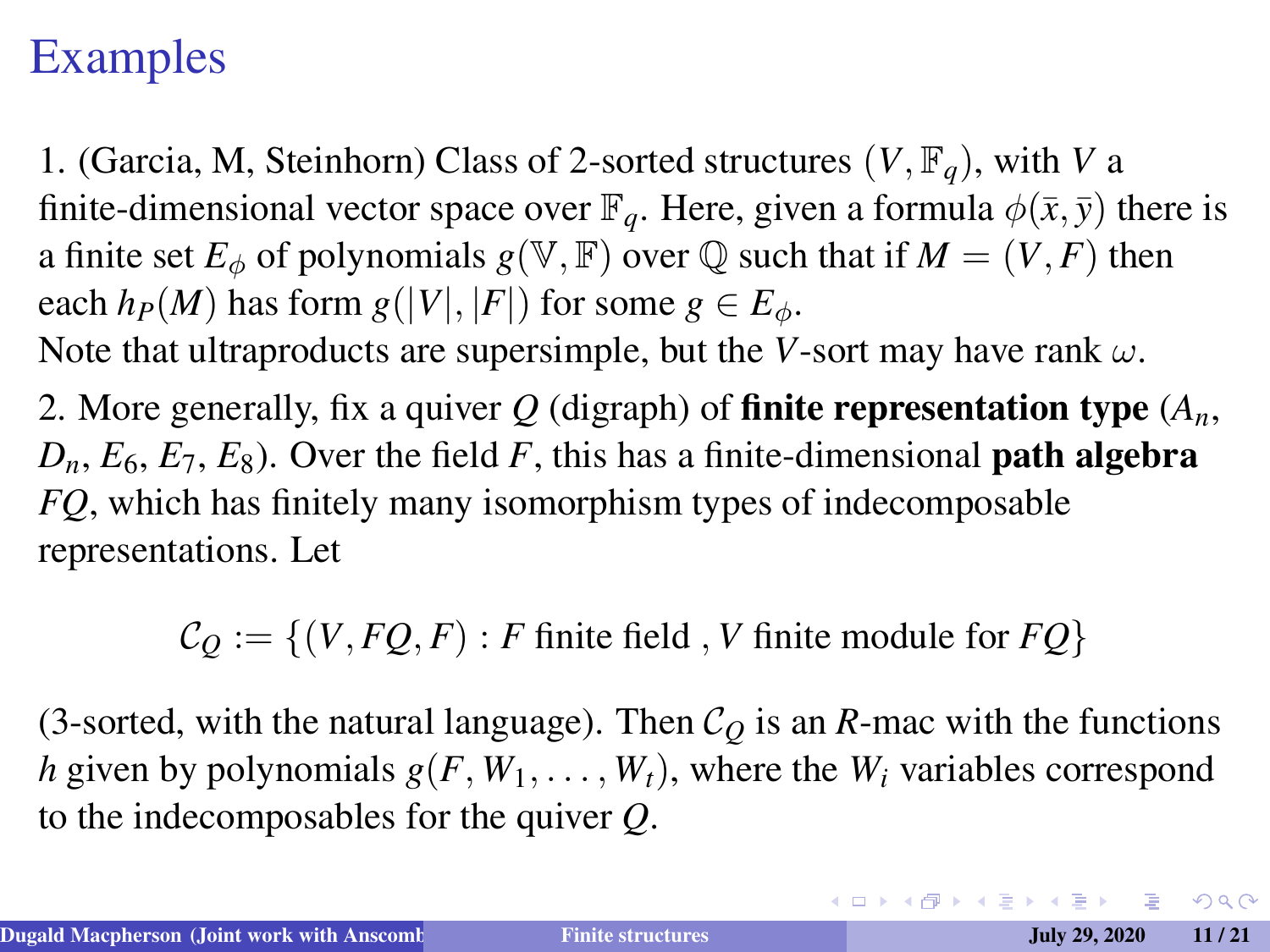3. (Bello Aguirre) In the language of rings, for fixed  $d \in \mathbb{N}$ , let  $\mathcal{C}_d$  be the collection of all finite residue rings  $\mathbb{Z}/n\mathbb{Z}$ , where *n* is a product of powers of at most *d* primes, each with exponent at most *d*.

4 口 ) 4 伺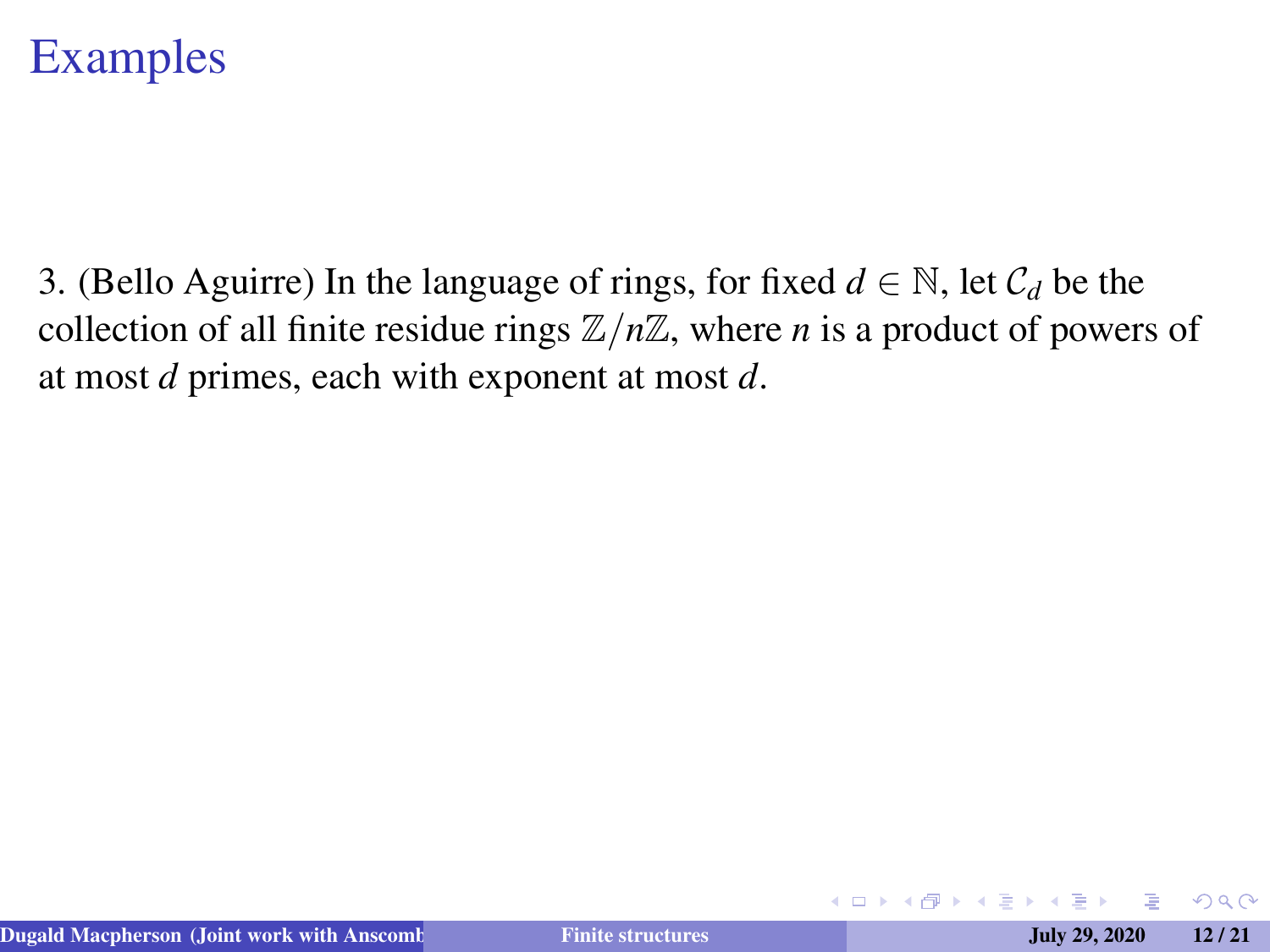- 3. (Bello Aguirre) In the language of rings, for fixed  $d \in \mathbb{N}$ , let  $\mathcal{C}_d$  be the collection of all finite residue rings  $\mathbb{Z}/n\mathbb{Z}$ , where *n* is a product of powers of at most *d* primes, each with exponent at most *d*.
- Then  $C_d$  is a weak m.a.c., and is a m.a.c. after appropriate expansion by unary predicates. If just one prime is involved, this is an asymptotic class (e.g.  $\{\mathbb{Z}/p^2\mathbb{Z} : p \text{ prime}\}\$ is a 2-dim asymptotic class). Ultraproducts are supersimple of finite SU-rank.

 $2Q$ 

キロメ 不得 トメミ トメミト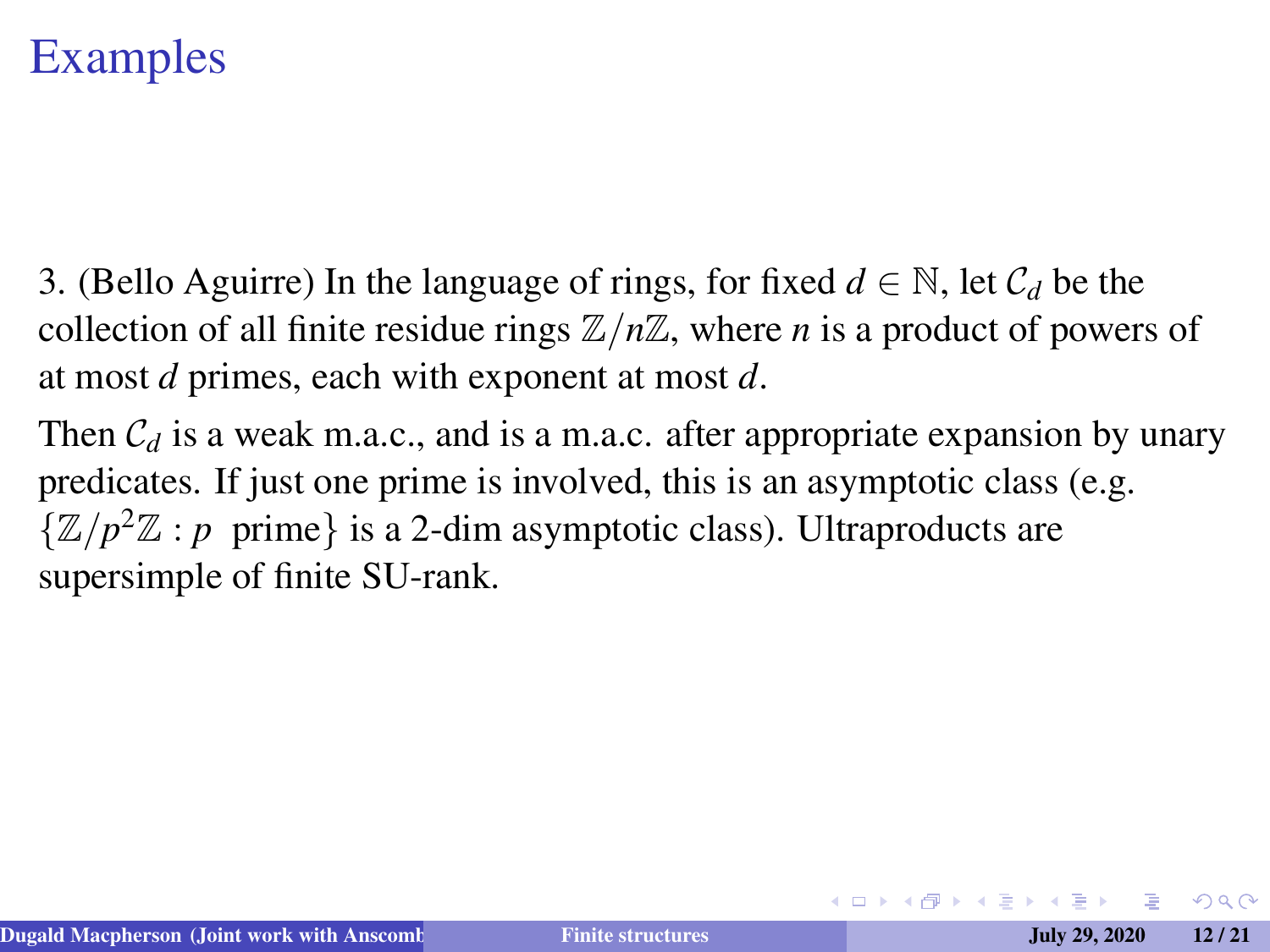3. (Bello Aguirre) In the language of rings, for fixed  $d \in \mathbb{N}$ , let  $\mathcal{C}_d$  be the collection of all finite residue rings  $\mathbb{Z}/n\mathbb{Z}$ , where *n* is a product of powers of at most *d* primes, each with exponent at most *d*.

Then  $C_d$  is a weak m.a.c., and is a m.a.c. after appropriate expansion by unary predicates. If just one prime is involved, this is an asymptotic class (e.g.  $\{\mathbb{Z}/p^2\mathbb{Z} : p \text{ prime}\}\$ is a 2-dim asymptotic class). Ultraproducts are supersimple of finite SU-rank.

(Idea:  $\mathbb{Z}/p^d\mathbb{Z}$  is coordinatised uniformly by  $\mathbb{Z}/p\mathbb{Z}$ .)

 $2Q$ 

イロト (何) イヨト (ヨ)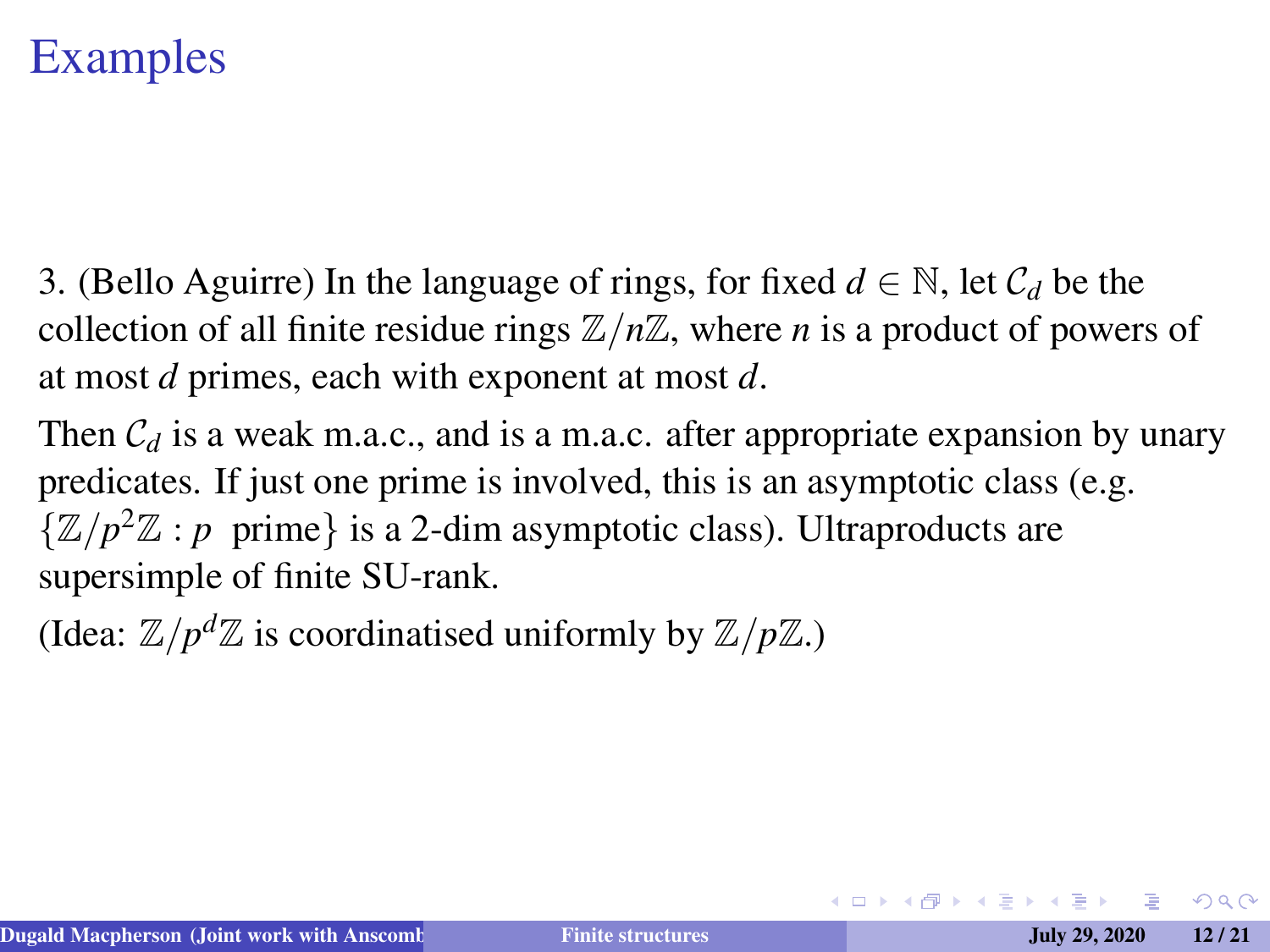Let  $(S, +, \cdot, 0, 1, <)$  be a (commutative) ordered semiring (so  $(S, +, 0)$ ,  $(S, \cdot, 1)$  are commutative monoids, least element 0, etc.).

つくい

4 口 ) 4 伺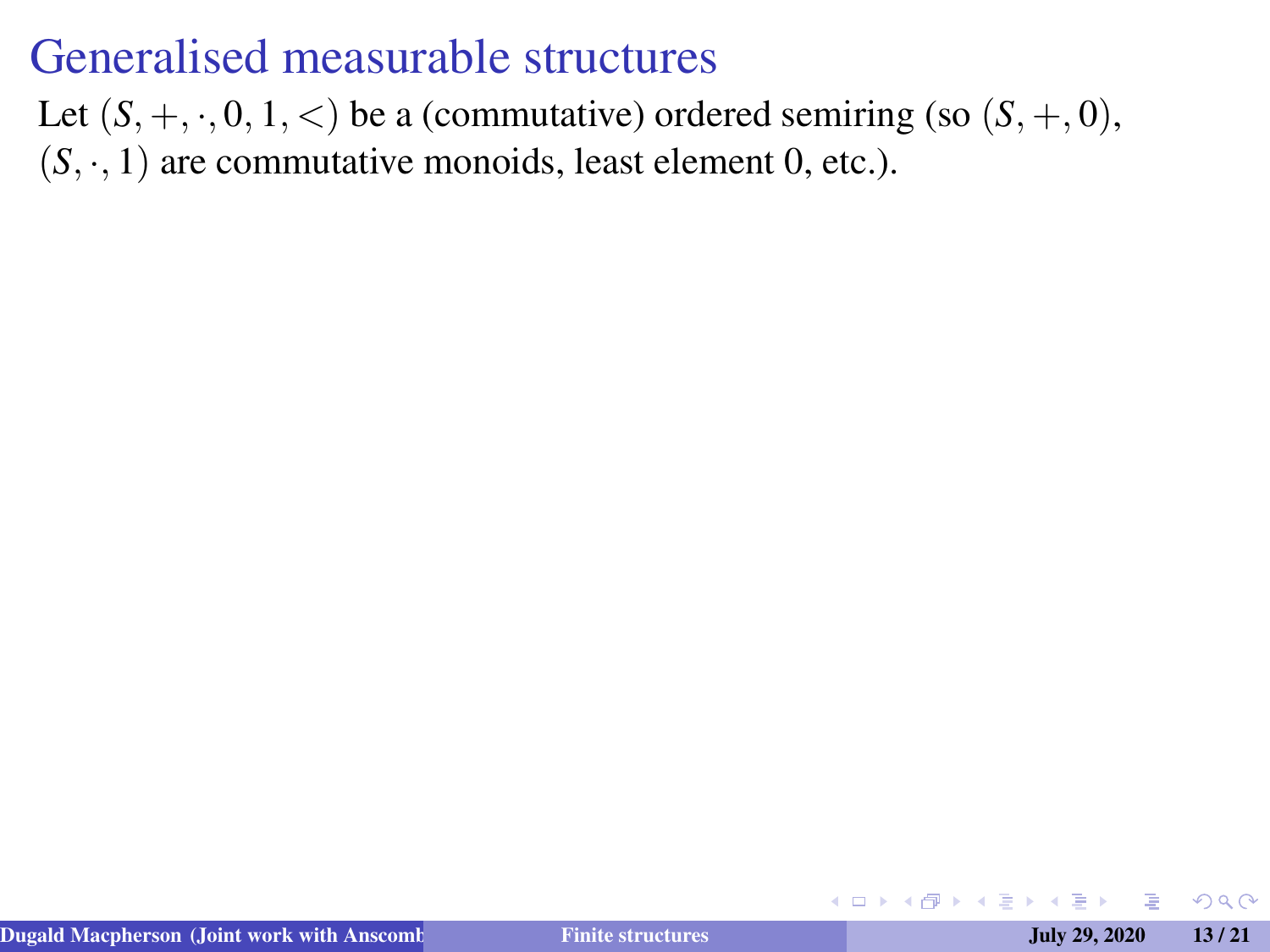Let  $(S, +, \cdot, 0, 1, <)$  be a (commutative) ordered semiring (so  $(S, +, 0)$ ,  $(S, \cdot, 1)$  are commutative monoids, least element 0, etc.).

Define  $\sim$  on *S* with *a*  $\sim$  *b* iff *a* ≤ *b* ≤ *na* or *b* ≤ *a* ≤ *nb* for some *n* ∈ N.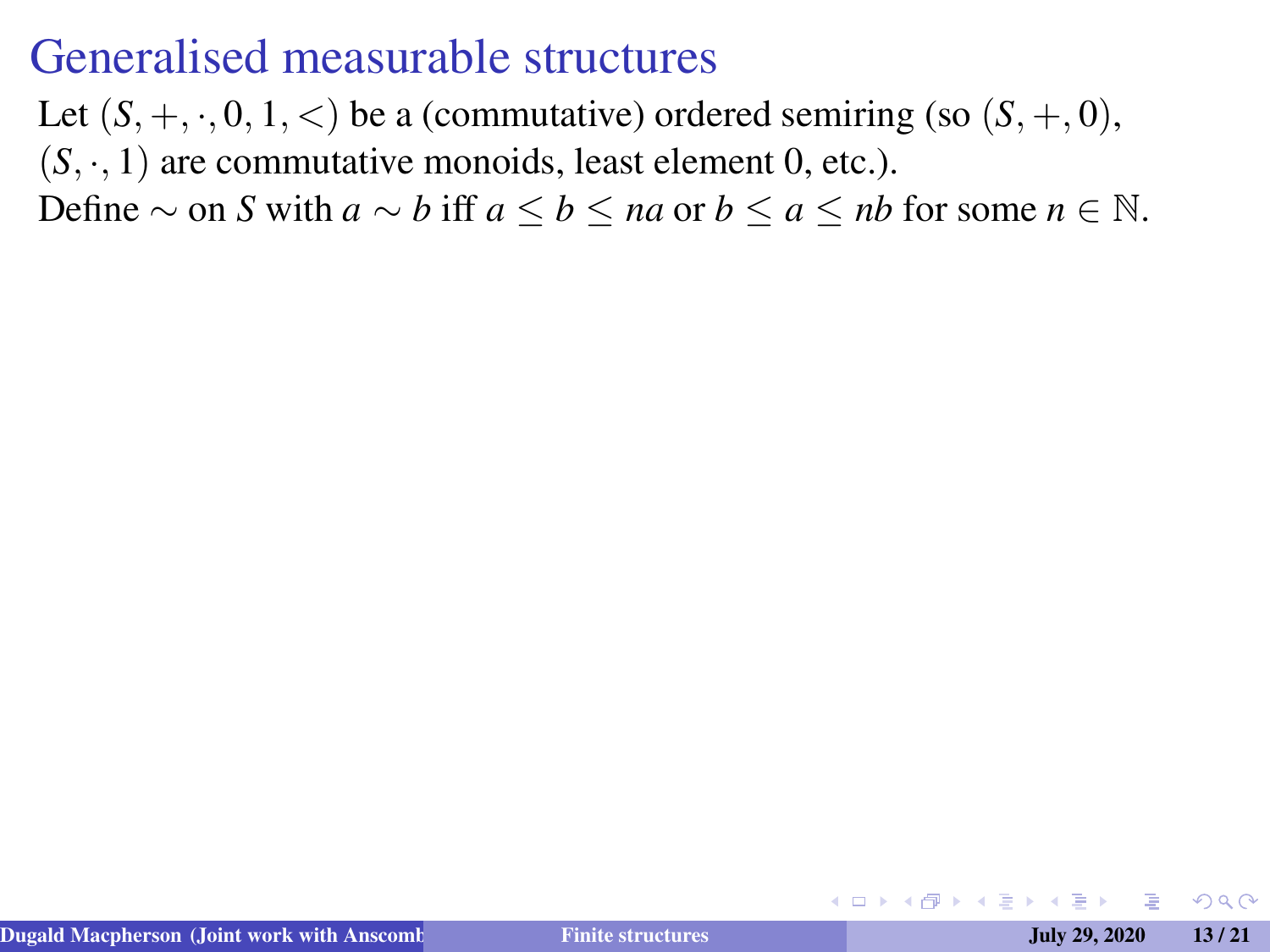Let  $(S, +, \cdot, 0, 1, <)$  be a (commutative) ordered semiring (so  $(S, +, 0)$ ,  $(S, \cdot, 1)$  are commutative monoids, least element 0, etc.). Define  $\sim$  on *S* with *a*  $\sim$  *b* iff *a* ≤ *b* ≤ *na* or *b* ≤ *a* ≤ *nb* for some *n* ∈ N. Put  $D := S / \sim$ , and  $d_S : S \to D$  the natural 'dimension' map. Say *S* is a

measuring semiring if

$$
\forall x, y, z \in S((x < y \land d(y) = d(z)) \to x + z < y + z).
$$

 $\Omega$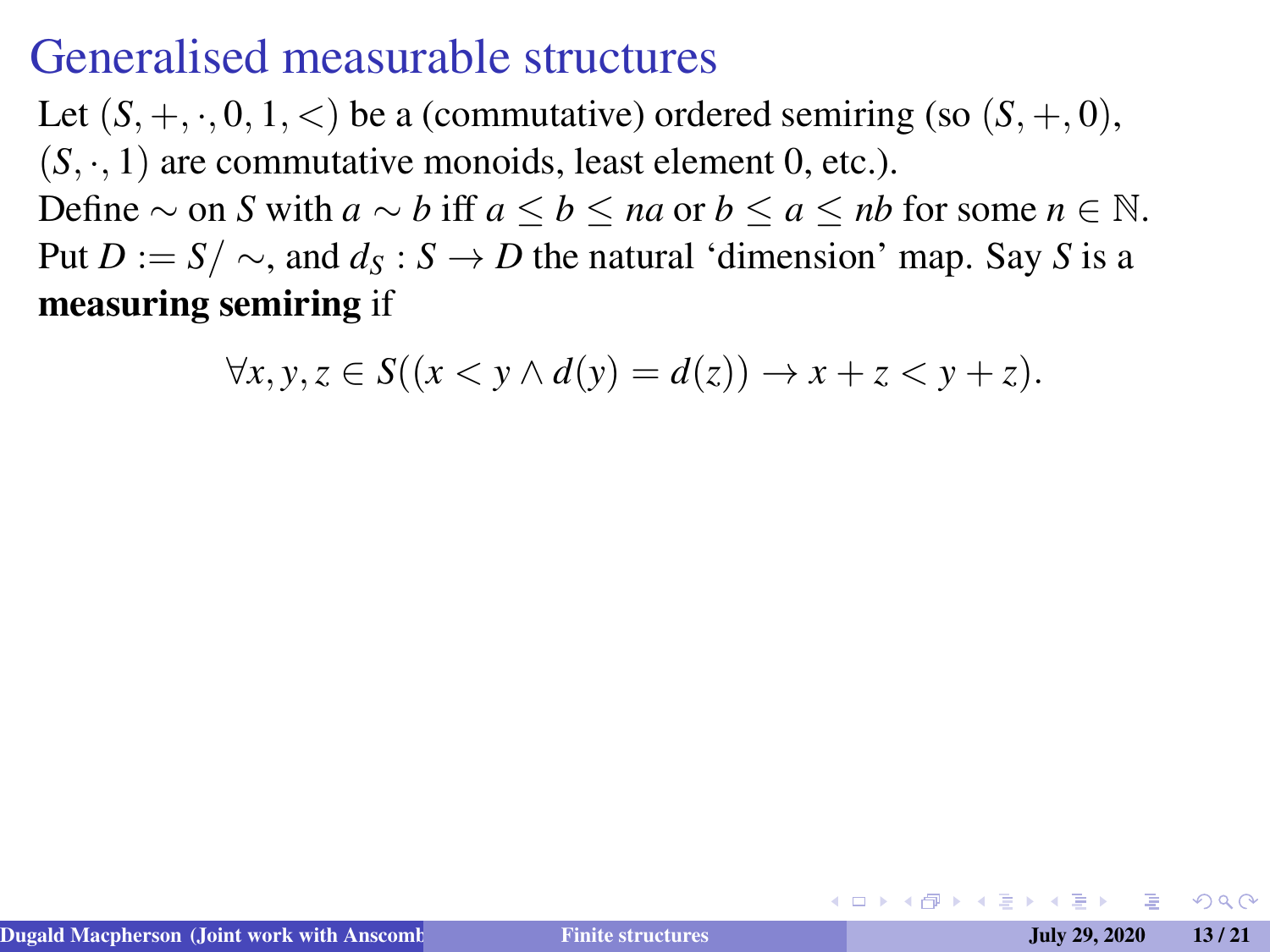Let  $(S, +, \cdot, 0, 1, <)$  be a (commutative) ordered semiring (so  $(S, +, 0)$ ,  $(S, \cdot, 1)$  are commutative monoids, least element 0, etc.). Define  $\sim$  on *S* with  $a \sim b$  iff  $a \le b \le na$  or  $b \le a \le nb$  for some  $n \in \mathbb{N}$ . Put  $D := S / \sim$ , and  $d_S : S \to D$  the natural 'dimension' map. Say *S* is a

measuring semiring if

$$
\forall x, y, z \in S((x < y \land d(y) = d(z)) \rightarrow x + z < y + z).
$$

Let *S* be a measuring semiring and let *M* be an *L*-structure. We say that *M* is *S*-measurable if there is a function  $h : Def(M) \longrightarrow S$  such that

• *finite sets*: 
$$
h(X) = |X|
$$
 for finite X;

2 *finite additivity*: if  $X, Y \in \text{Def}(M)$  are disjoint,  $h(X \cup Y) = h(X) + h(Y)$ ;

**3** *mac condition*: for each definable family X (given by a formula  $\phi(\bar{x}, \bar{y})$ ) there exists a finite set  $F \subseteq S$  such that  $h(\mathcal{X}) = F$  and for each  $f \in F$ ,  $h^{-1}(f)$  is a  $\emptyset$ -definable family; and

 $\bullet$  *Fubini*: suppose  $p: X \longrightarrow Y$  is a definable function and there exists *f* ∈ *S* such that for all  $\bar{a} \in Y$ ,  $h(p^{-1}(\bar{a})) = f$ ; then we have  $h(X) = f \cdot h(Y)$ . イロトメ 御きメ 老 トメ 老 トー 老

 $QQ$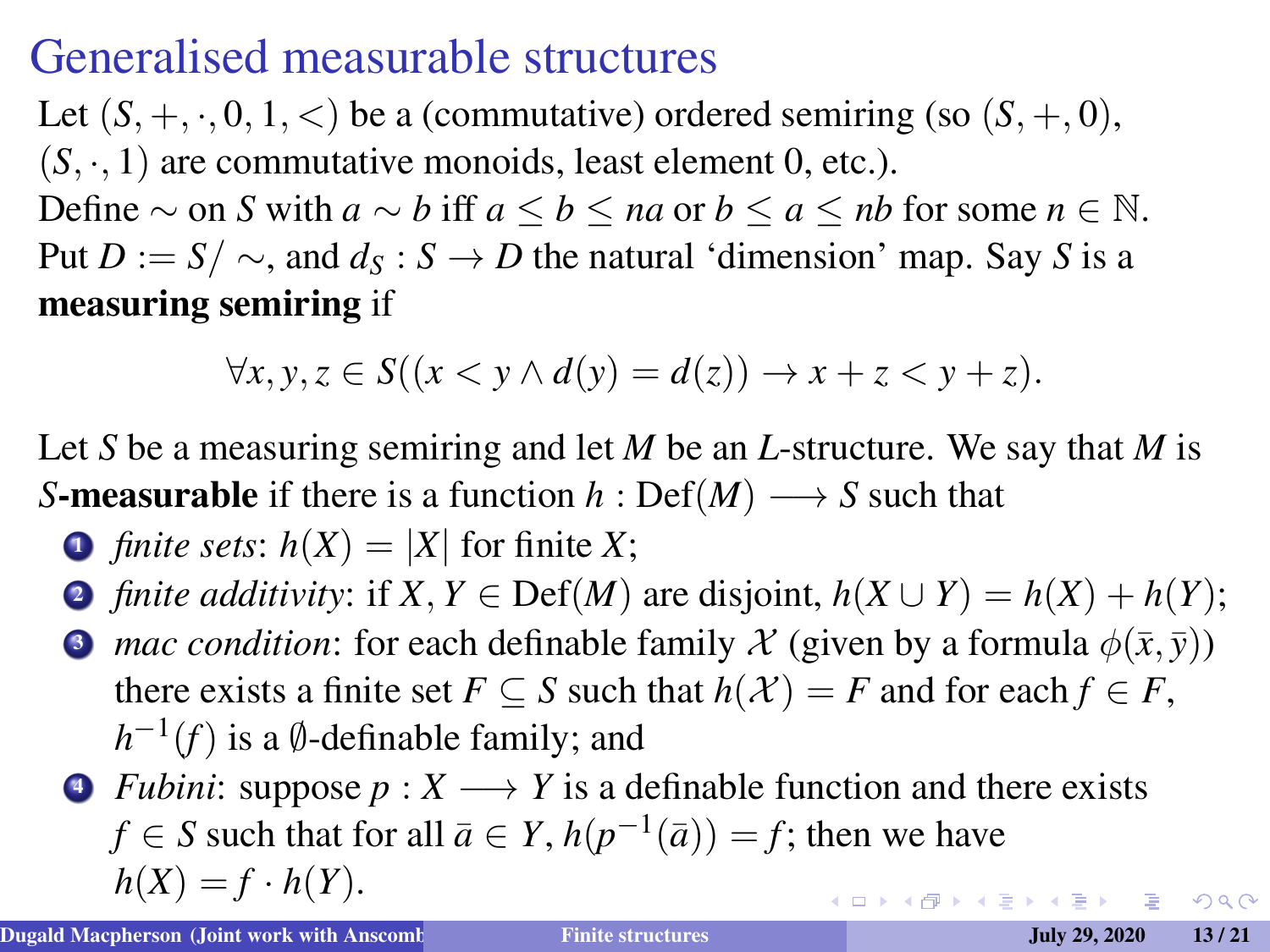In finite fields, by CDM, definable sets had size roughly  $\mu q^d$ . Likewise, if M is *S*-measurable, and *D* is formed as above via  $d<sub>S</sub> : S \rightarrow D$ , then  $(D, \text{max}, \oplus, -\infty, 0, <)$  has a semiring structure (with max and  $\oplus$  induced from + and  $\times$  via  $d_S$ ), and we may form

$$
E = \mathbb{R}^{\geq 0} X^D = \{ \mu X^d : \mu \in \mathbb{R}^{\geq 0}, d \in D \}.
$$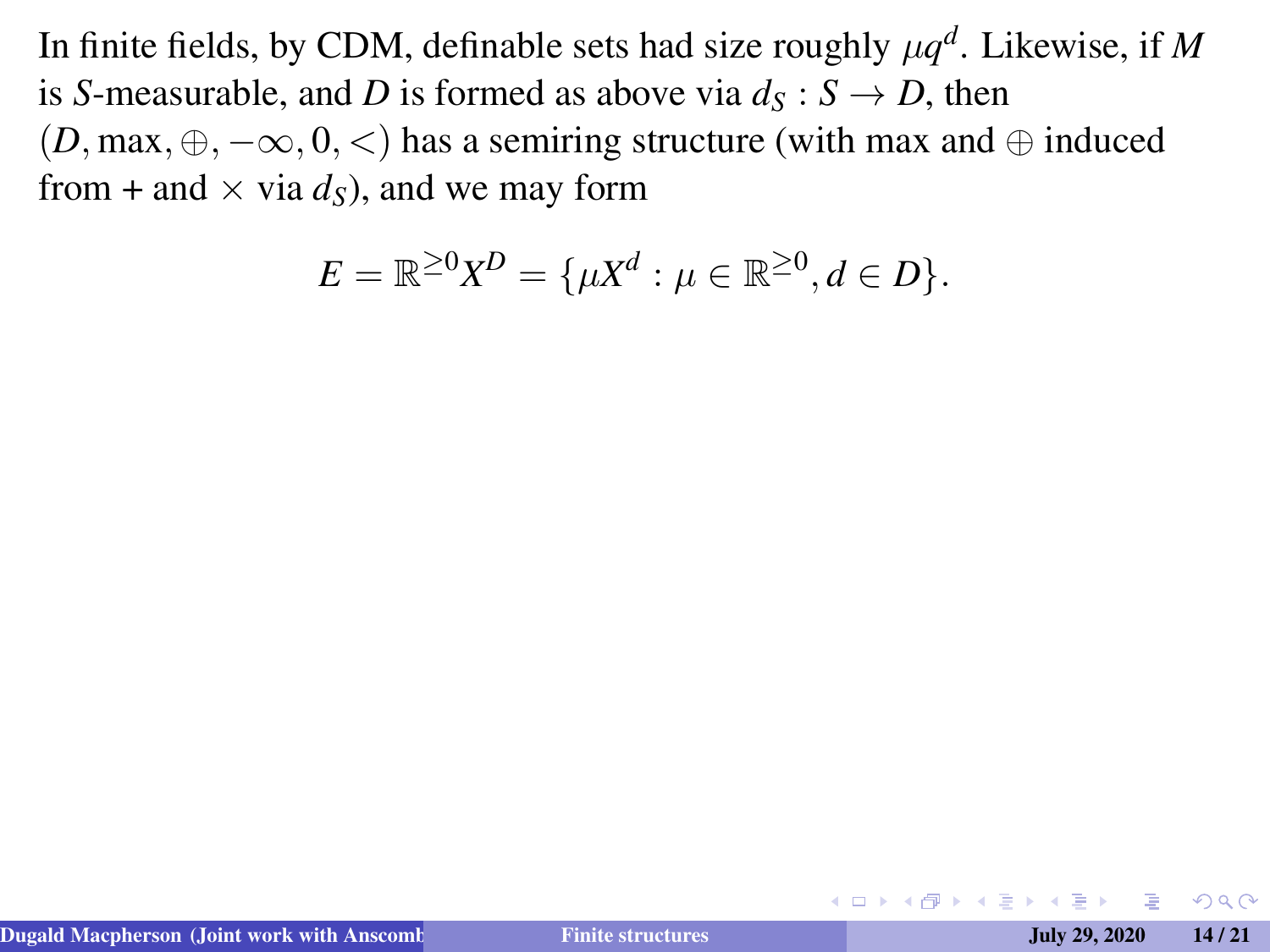In finite fields, by CDM, definable sets had size roughly  $\mu q^d$ . Likewise, if M is *S*-measurable, and *D* is formed as above via  $d_S : S \to D$ , then  $(D, \text{max}, \oplus, -\infty, 0, <)$  has a semiring structure (with max and  $\oplus$  induced from + and  $\times$  via  $d<sub>S</sub>$ ), and we may form

$$
E = \mathbb{R}^{\geq 0} X^D = \{ \mu X^d : \mu \in \mathbb{R}^{\geq 0}, d \in D \}.
$$

Here  $\mu_1 X^{d_1} \times \mu_2 X^{d_2} = \mu_1 \mu_2 X^{d_1 \oplus d_2}$  and

$$
\mu_1 X^{d_1} + \mu_2 X^{d_2} = \begin{cases} (\mu_1 + \mu_2) X^{d_1} & d_1 = d_2 \\ \max\{\mu_1 X^{d_1}, \mu_2 X^{d_2}\} & \text{otherwise} \end{cases}
$$

 $\Omega$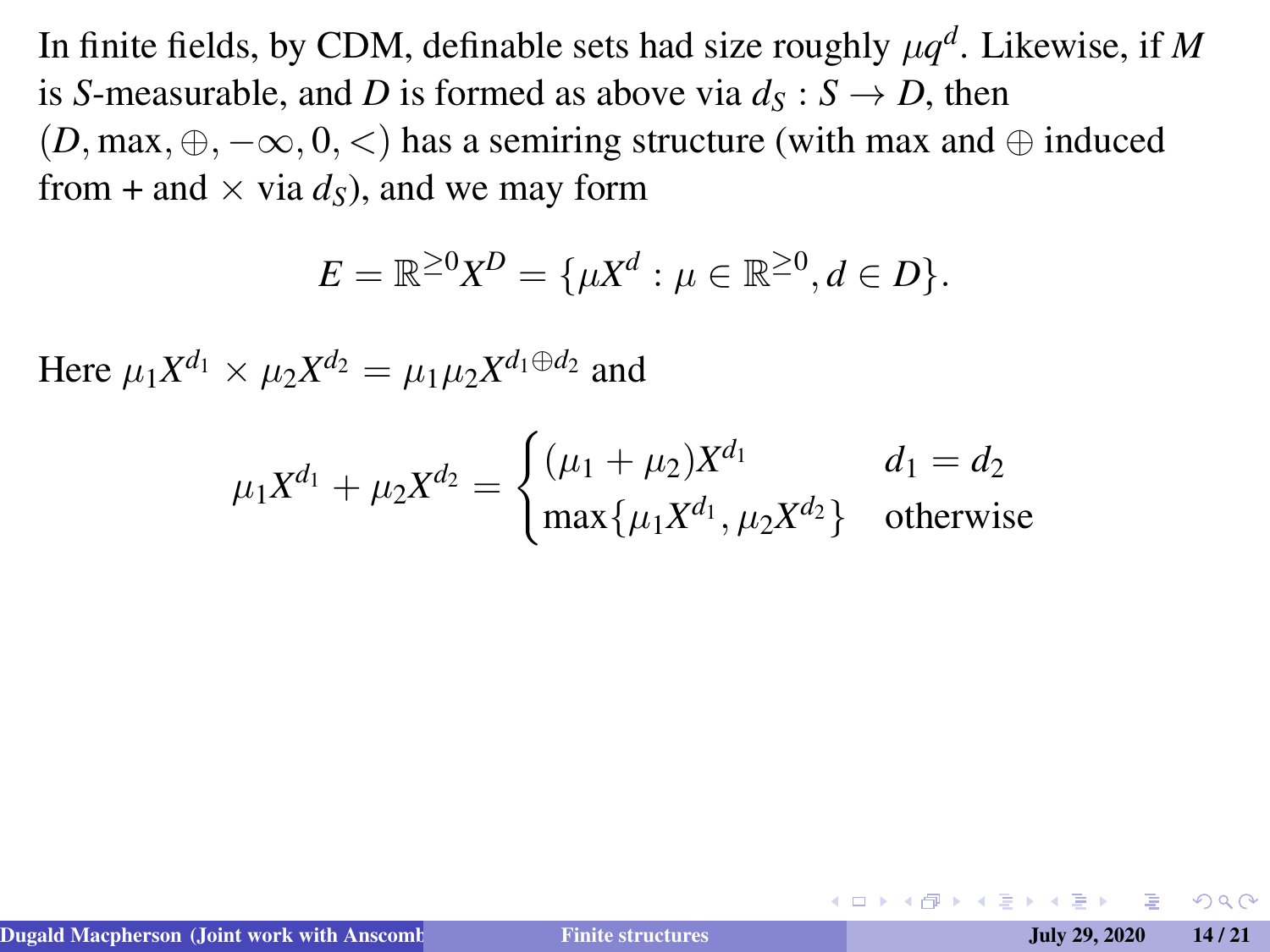In finite fields, by CDM, definable sets had size roughly  $\mu q^d$ . Likewise, if M is *S*-measurable, and *D* is formed as above via  $d<sub>S</sub> : S \rightarrow D$ , then  $(D, \text{max}, \oplus, -\infty, 0, <)$  has a semiring structure (with max and  $\oplus$  induced from  $+$  and  $\times$  via  $d<sub>S</sub>$ ), and we may form

$$
E=\mathbb{R}^{\geq 0}X^D=\{\mu X^d:\mu\in\mathbb{R}^{\geq 0},d\in D\}.
$$

Here  $\mu_1 X^{d_1} \times \mu_2 X^{d_2} = \mu_1 \mu_2 X^{d_1 \oplus d_2}$  and

$$
\mu_1 X^{d_1} + \mu_2 X^{d_2} = \begin{cases} (\mu_1 + \mu_2) X^{d_1} & d_1 = d_2 \\ \max\{\mu_1 X^{d_1}, \mu_2 X^{d_2}\} & \text{otherwise} \end{cases}
$$

Now *E* is a measuring semiring, there is a dimension map  $d_E : E \to D$  with  $d_E(\mu X^d) = d$ , and a semiring homomorphism  $\phi : S \to E$  with  $d_S = d_E \circ \phi$ .

 $200$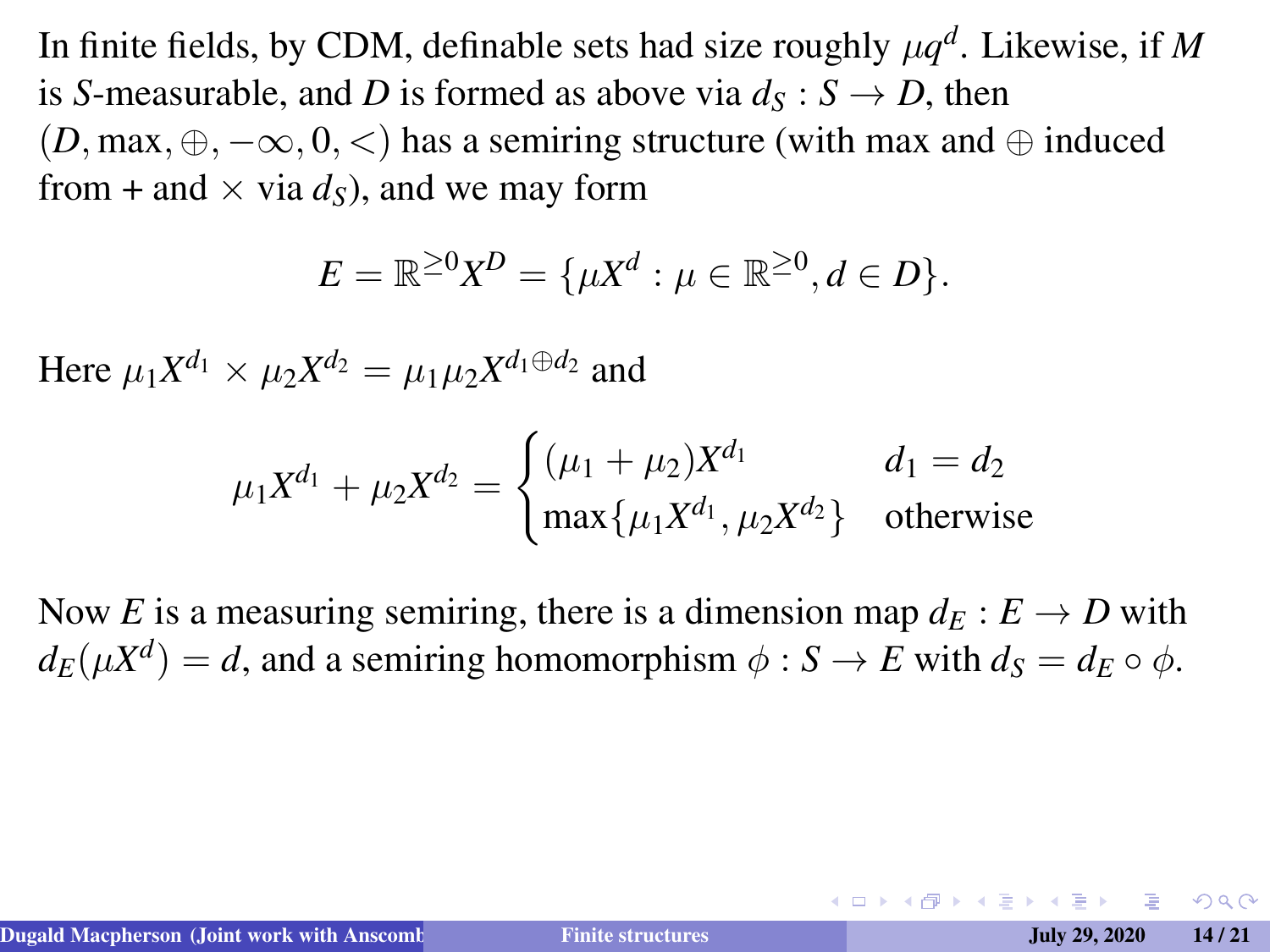In finite fields, by CDM, definable sets had size roughly  $\mu q^d$ . Likewise, if M is *S*-measurable, and *D* is formed as above via  $d<sub>S</sub> : S \rightarrow D$ , then  $(D, \text{max}, \oplus, -\infty, 0, <)$  has a semiring structure (with max and  $\oplus$  induced from  $+$  and  $\times$  via  $d<sub>S</sub>$ ), and we may form

$$
E=\mathbb{R}^{\geq 0}X^D=\{\mu X^d:\mu\in\mathbb{R}^{\geq 0},d\in D\}.
$$

Here  $\mu_1 X^{d_1} \times \mu_2 X^{d_2} = \mu_1 \mu_2 X^{d_1 \oplus d_2}$  and

$$
\mu_1 X^{d_1} + \mu_2 X^{d_2} = \begin{cases} (\mu_1 + \mu_2) X^{d_1} & d_1 = d_2 \\ \max\{\mu_1 X^{d_1}, \mu_2 X^{d_2}\} & \text{otherwise} \end{cases}
$$

Now *E* is a measuring semiring, there is a dimension map  $d_E : E \to D$  with  $d_E(\mu X^d) = d$ , and a semiring homomorphism  $\phi : S \to E$  with  $d_S = d_E \circ \phi$ . In particular, *M* is *E*-measurable.

 $\Omega$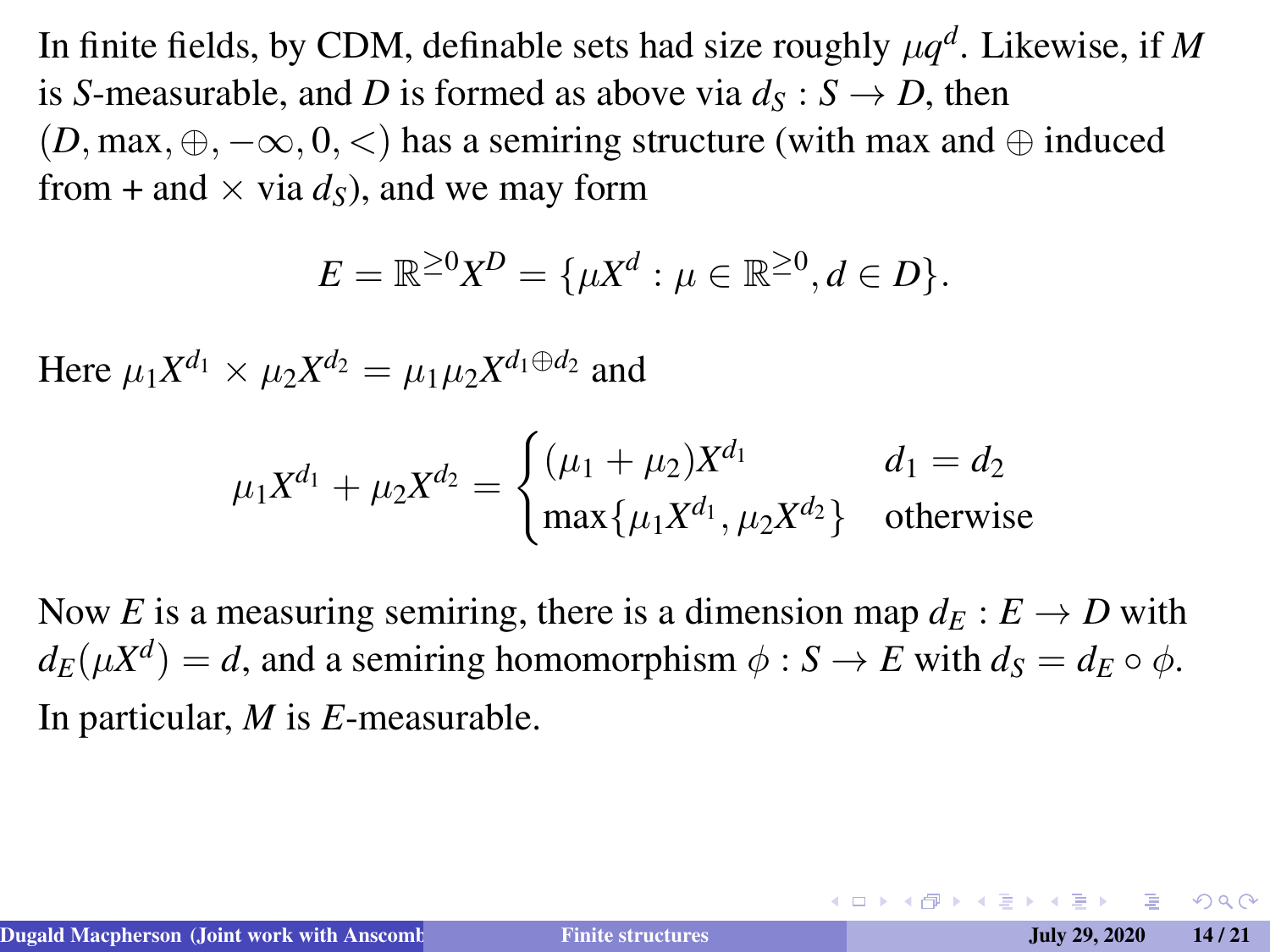In finite fields, by CDM, definable sets had size roughly  $\mu q^d$ . Likewise, if M is *S*-measurable, and *D* is formed as above via  $d<sub>S</sub> : S \rightarrow D$ , then  $(D, \text{max}, \oplus, -\infty, 0, <)$  has a semiring structure (with max and  $\oplus$  induced from  $+$  and  $\times$  via  $d<sub>S</sub>$ ), and we may form

$$
E = \mathbb{R}^{\geq 0} X^D = {\mu X^d : \mu \in \mathbb{R}^{\geq 0}, d \in D}.
$$

Here  $\mu_1 X^{d_1} \times \mu_2 X^{d_2} = \mu_1 \mu_2 X^{d_1 \oplus d_2}$  and

$$
\mu_1 X^{d_1} + \mu_2 X^{d_2} = \begin{cases} (\mu_1 + \mu_2) X^{d_1} & d_1 = d_2 \\ \max\{\mu_1 X^{d_1}, \mu_2 X^{d_2}\} & \text{otherwise} \end{cases}
$$

Now *E* is a measuring semiring, there is a dimension map  $d_E : E \to D$  with  $d_E(\mu X^d) = d$ , and a semiring homomorphism  $\phi : S \to E$  with  $d_S = d_E \circ \phi$ . In particular, *M* is *E*-measurable.

Proposition. If *M* is *S*-measurable, and the associated set of dimensions  $(d_S \circ h)(\text{Def}(M))$  is well-ordered, then *M* is supersimple. (Idea: Forking ensures drop in dimension.)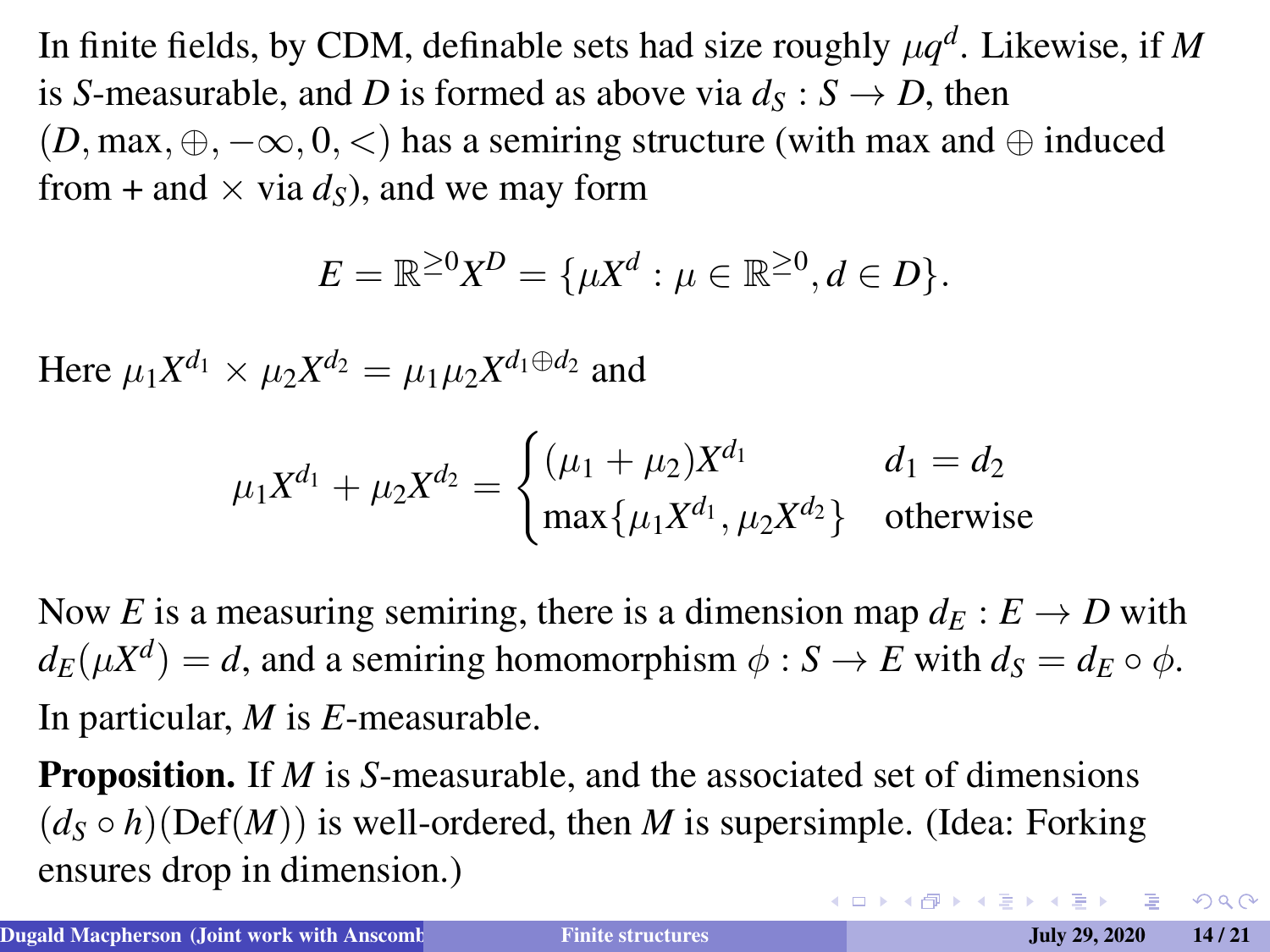**Proposition.** Let *M* be (weakly) generalised measurable. Then

(i) *M* does not have the strict order property (i.e. there is no definable partial order on any  $M^n$  with an infinite totally ordered subset);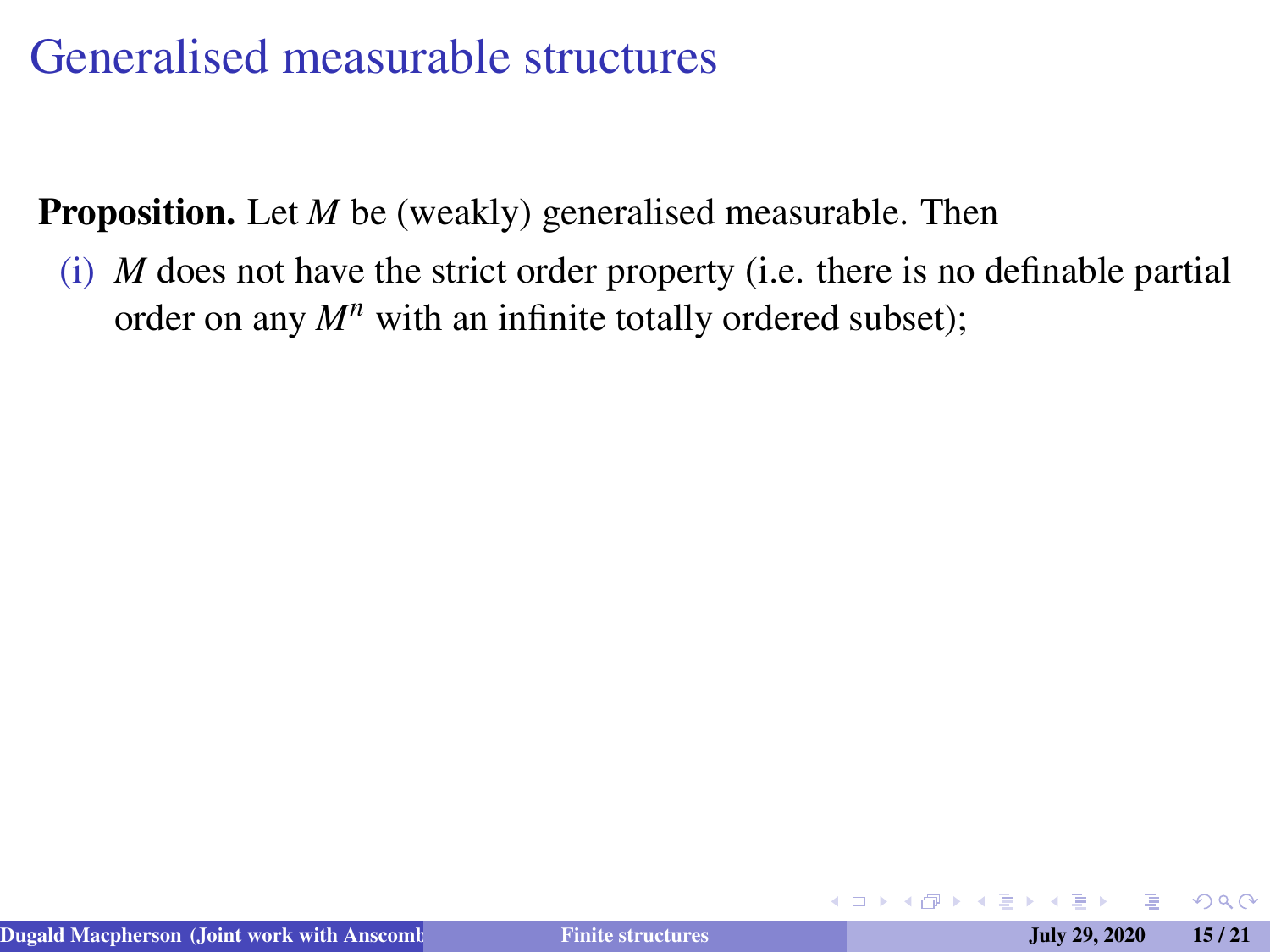**Proposition.** Let *M* be (weakly) generalised measurable. Then

- (i) *M* does not have the strict order property (i.e. there is no definable partial order on any  $M^n$  with an infinite totally ordered subset);
- (ii) *M* is **functionally unimodular**, that is, if  $f_i : A \rightarrow B$  (for  $i = 1, 2$ ) are definable surjections with  $f_i k_i$ -to-1, then  $k_1 = k_2$ .

 $\Omega$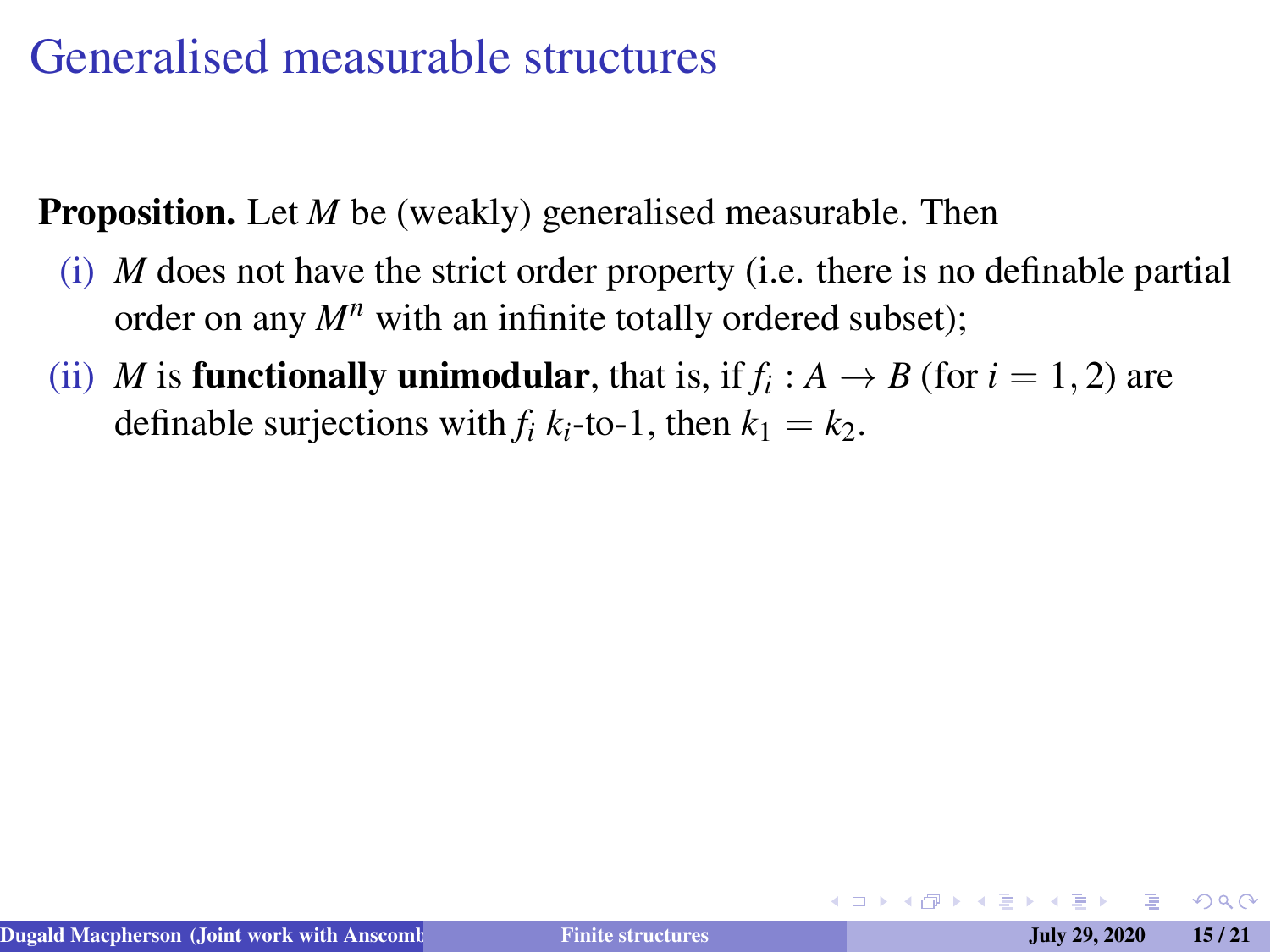**Proposition.** Let *M* be (weakly) generalised measurable. Then

- (i) *M* does not have the strict order property (i.e. there is no definable partial order on any  $M^n$  with an infinite totally ordered subset);
- (ii) *M* is **functionally unimodular**, that is, if  $f_i : A \rightarrow B$  (for  $i = 1, 2$ ) are definable surjections with  $f_i k_i$ -to-1, then  $k_1 = k_2$ .

**Note:** It follows from (ii) that  $(\mathbb{C}, +, \times)$  is not generalised measurable. In fact, by an argument of Scanlon, if *K* is a generalised measurable field then  $\mathrm{Aut}(K^{\mathrm{alg}}/K) \cong (\mathbb{Z}, +).$ 

 $QQ$ 

イロメイタメイヨメイヨメーヨ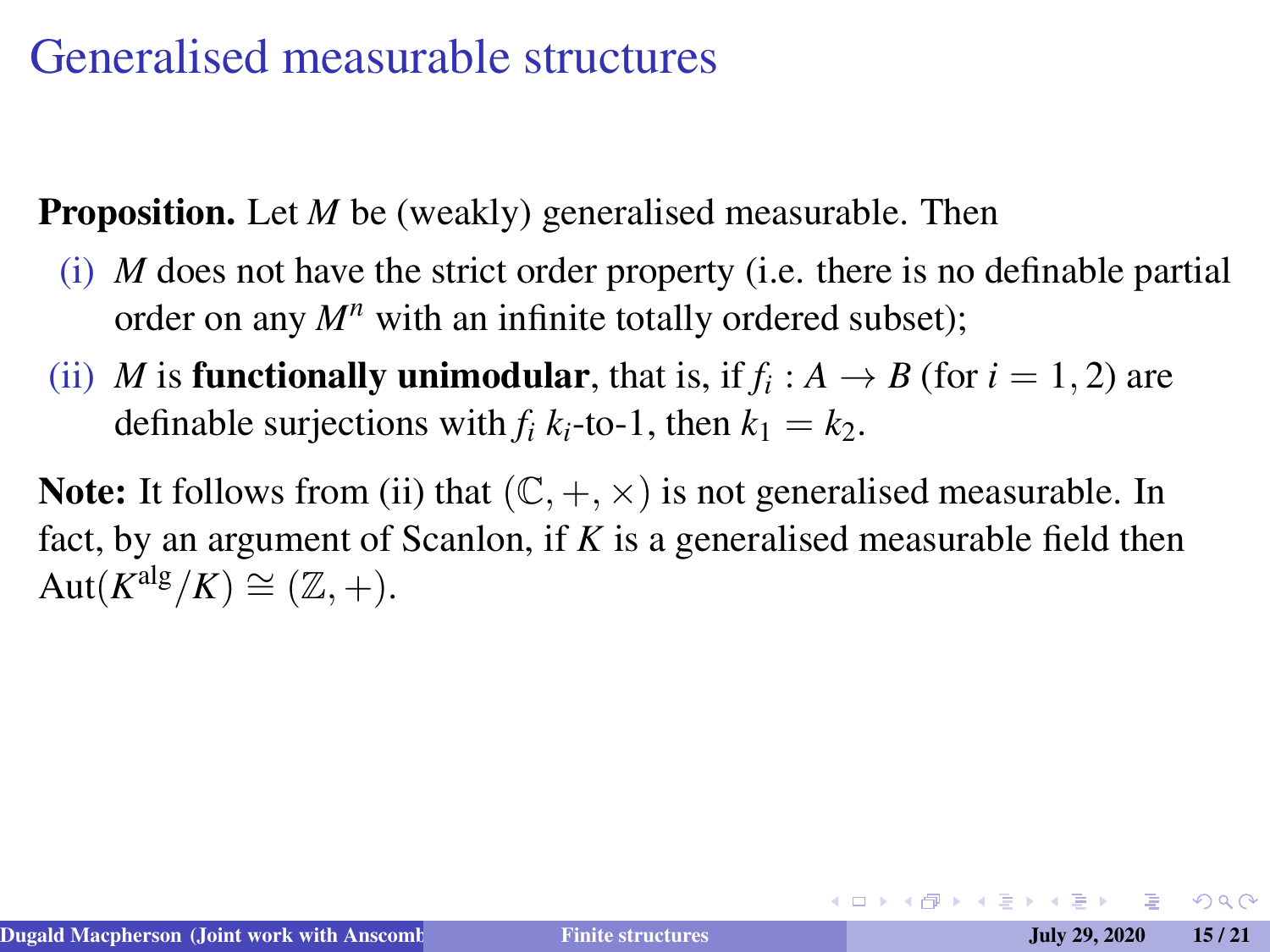**Proposition.** Let *M* be (weakly) generalised measurable. Then

- (i) *M* does not have the strict order property (i.e. there is no definable partial order on any  $M^n$  with an infinite totally ordered subset);
- (ii) *M* is **functionally unimodular**, that is, if  $f_i : A \rightarrow B$  (for  $i = 1, 2$ ) are definable surjections with  $f_i k_i$ -to-1, then  $k_1 = k_2$ .

**Note:** It follows from (ii) that  $(\mathbb{C}, +, \times)$  is not generalised measurable. In fact, by an argument of Scanlon, if *K* is a generalised measurable field then  $\mathrm{Aut}(K^{\mathrm{alg}}/K) \cong (\mathbb{Z}, +).$ 

**Example** (Anscombe). If *M* is a Fraïsse limit of a free amalgamation class then *M* is generalised measurable (note for example the generic triangle-free graph is such a Fraïssé limit and has TP1 and TP2 theory).

K ロ X K @ X K 할 X K 할 X - 할 X YO Q Q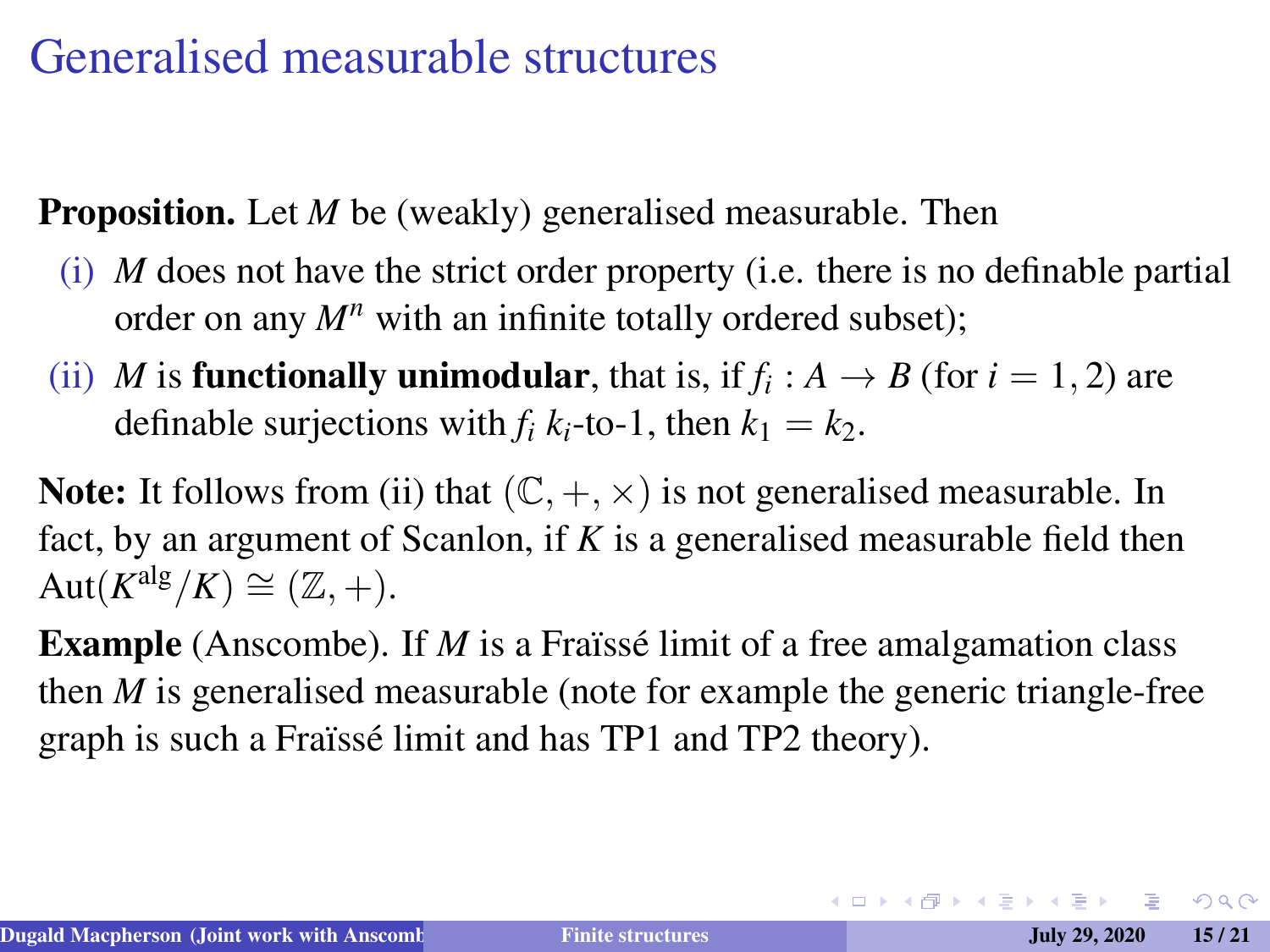#### Proposition.

1. If  $\mathcal C$  is a m.a.c. then any ultraproduct is generalised measurable (so NSOP, functionally unimodular, etc.)

4 口 ▶ 4 何

 $QQ$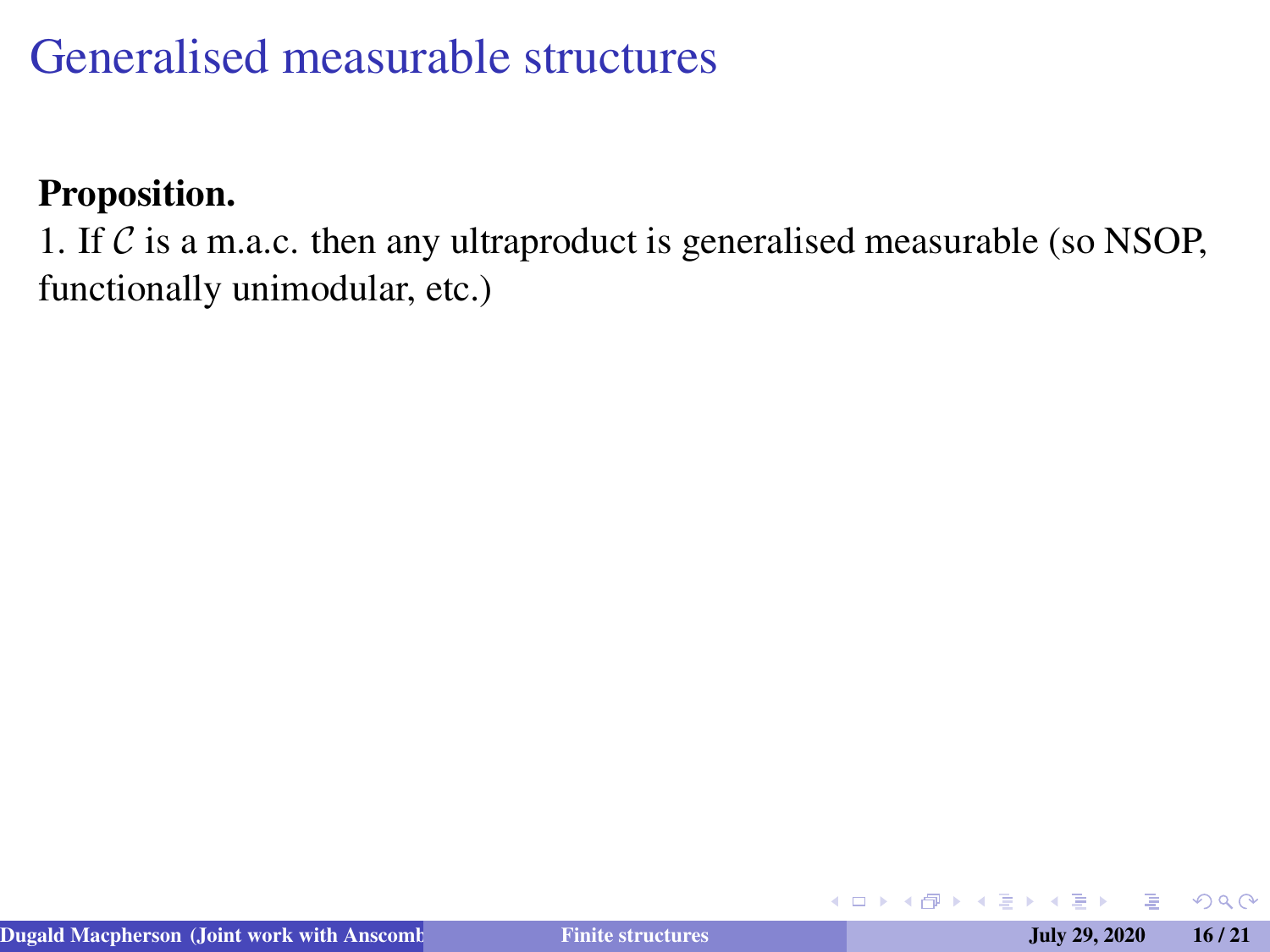#### Proposition.

1. If  $\mathcal C$  is a m.a.c. then any ultraproduct is generalised measurable (so NSOP, functionally unimodular, etc.)

2. If C is a m.e.c. (rather than just m.a.c.) then any ultraproduct is

*T*-measurable for some ordered ring *T* (rather than just semiring).

 $\Omega$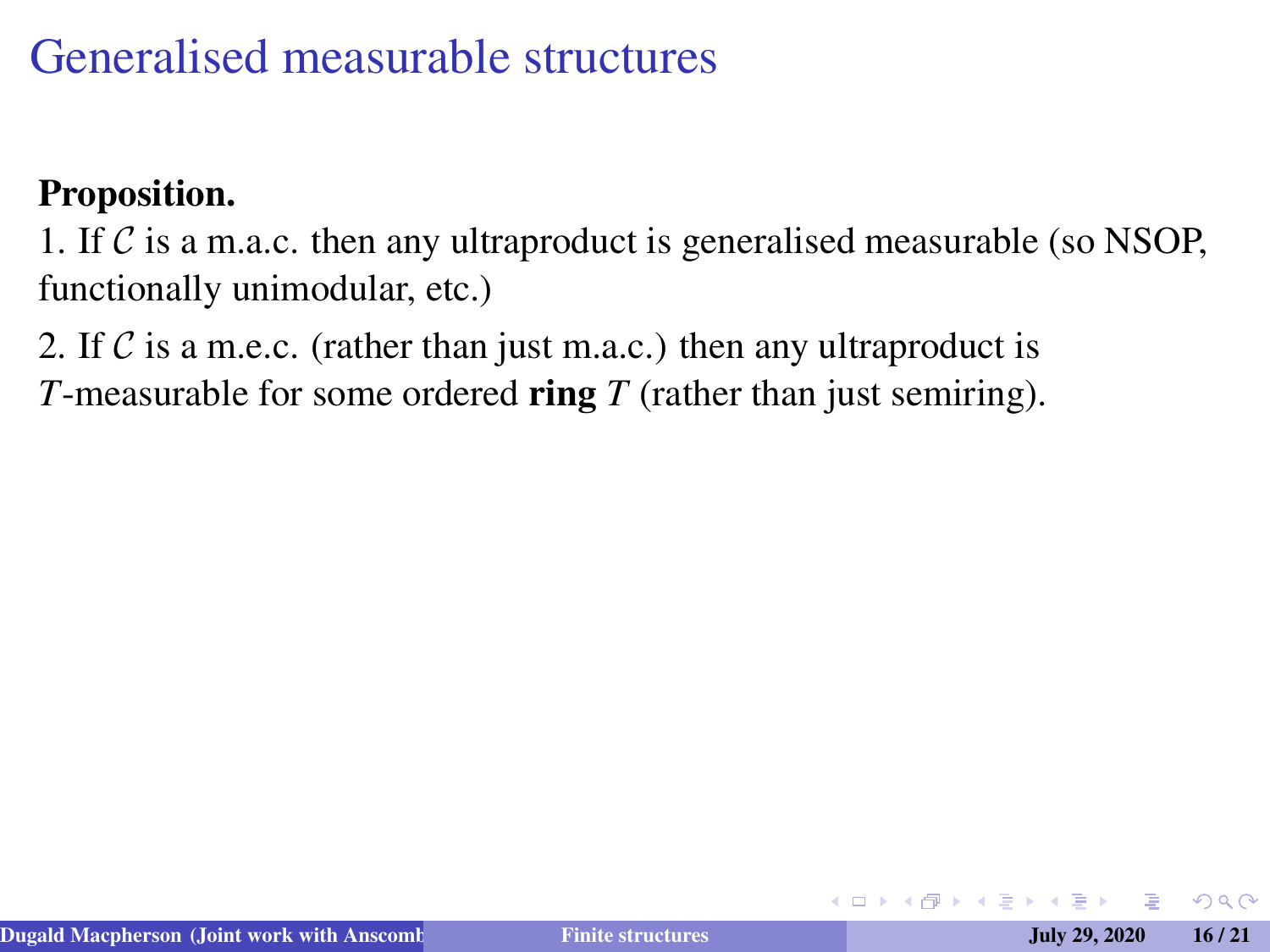#### Proposition.

1. If  $\mathcal C$  is a m.a.c. then any ultraproduct is generalised measurable (so NSOP, functionally unimodular, etc.)

2. If C is a m.e.c. (rather than just m.a.c.) then any ultraproduct is *T*-measurable for some ordered ring *T* (rather than just semiring).

Note. The above supersimplicity result applies to ultraproducts of examples like

 $\{(V, \mathbb{F}_q) : q \text{ prime power}, V \text{ finite dim. over } \mathbb{F}_q\}$ 

and the quiver example, where the defining functions are given by polynomials in several variables, so the corresponding set of dimensions is well-ordered (they are given by the polynomial degrees, which are ordered like N *d* ).

 $QQ$ 

イロメイタメイヨメイヨメーヨ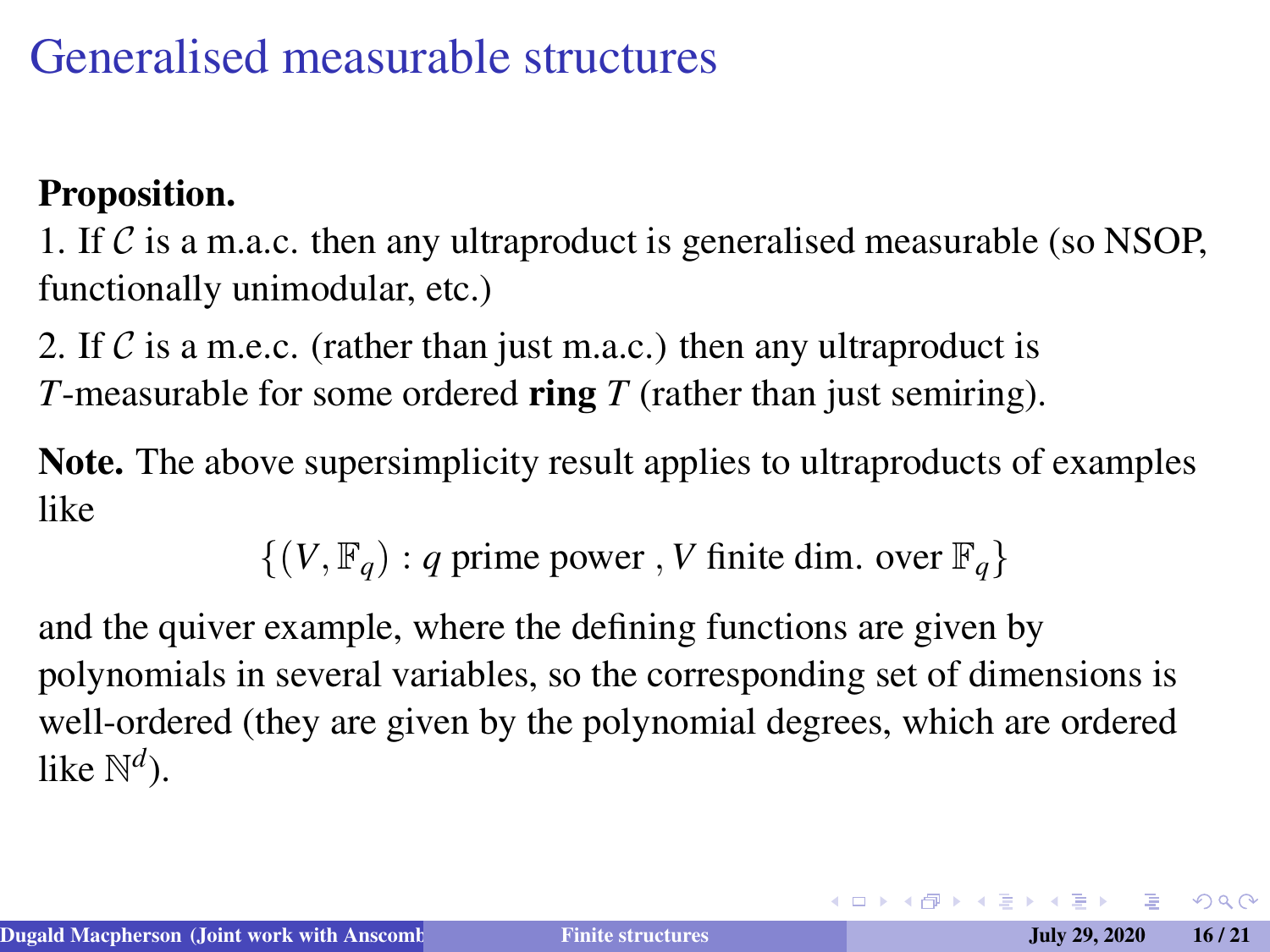1. (Essentially by Pillay) Let *M* be any pseudofinite strongly minimal set. Then there is a m.e.c. whose infinite ultraproducts are all elementarily equivalent to *M*, with the functions determining cardinalities given as polynomials (over  $\mathbb{Z}$ ) in the cardinalities of the finite structures.

 $\Omega$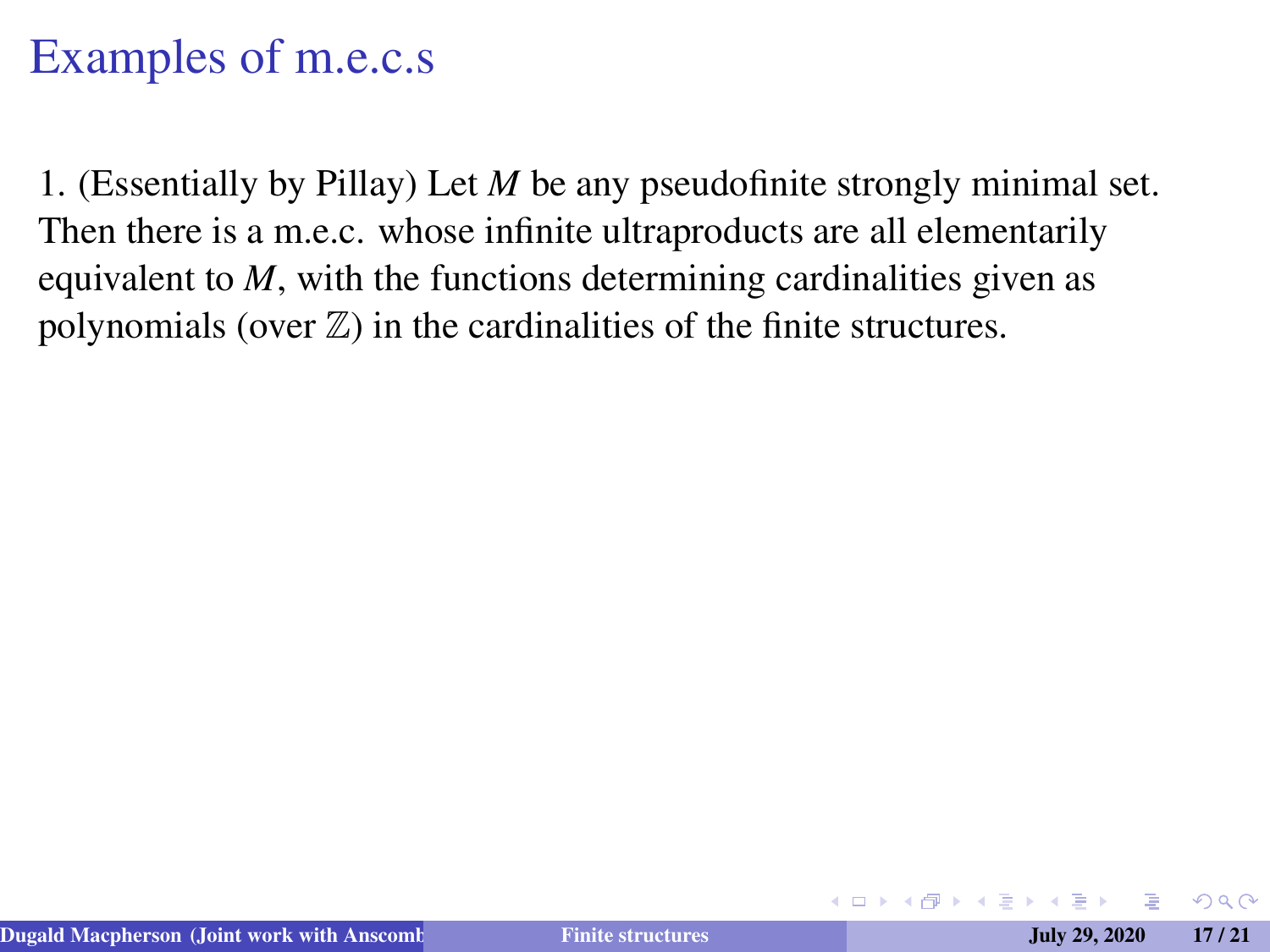1. (Essentially by Pillay) Let *M* be any pseudofinite strongly minimal set. Then there is a m.e.c. whose infinite ultraproducts are all elementarily equivalent to *M*, with the functions determining cardinalities given as polynomials (over  $\mathbb{Z}$ ) in the cardinalities of the finite structures.

2. (Wolf, based on Cherlin-Hrushovski) For a fixed language *L* and  $d \in \mathbb{N}$ , let  $C_{L,d}$  be the collection of all finite *L*-structures *M* with at most *d* 4-types (equivalently, Aut $(M)$  has at most *d* orbits on  $M<sup>4</sup>$ ). Then  $\mathcal{C}_{L,d}$  is a m.e.c (functions given by polynomials in the coordinatising Lie geometries).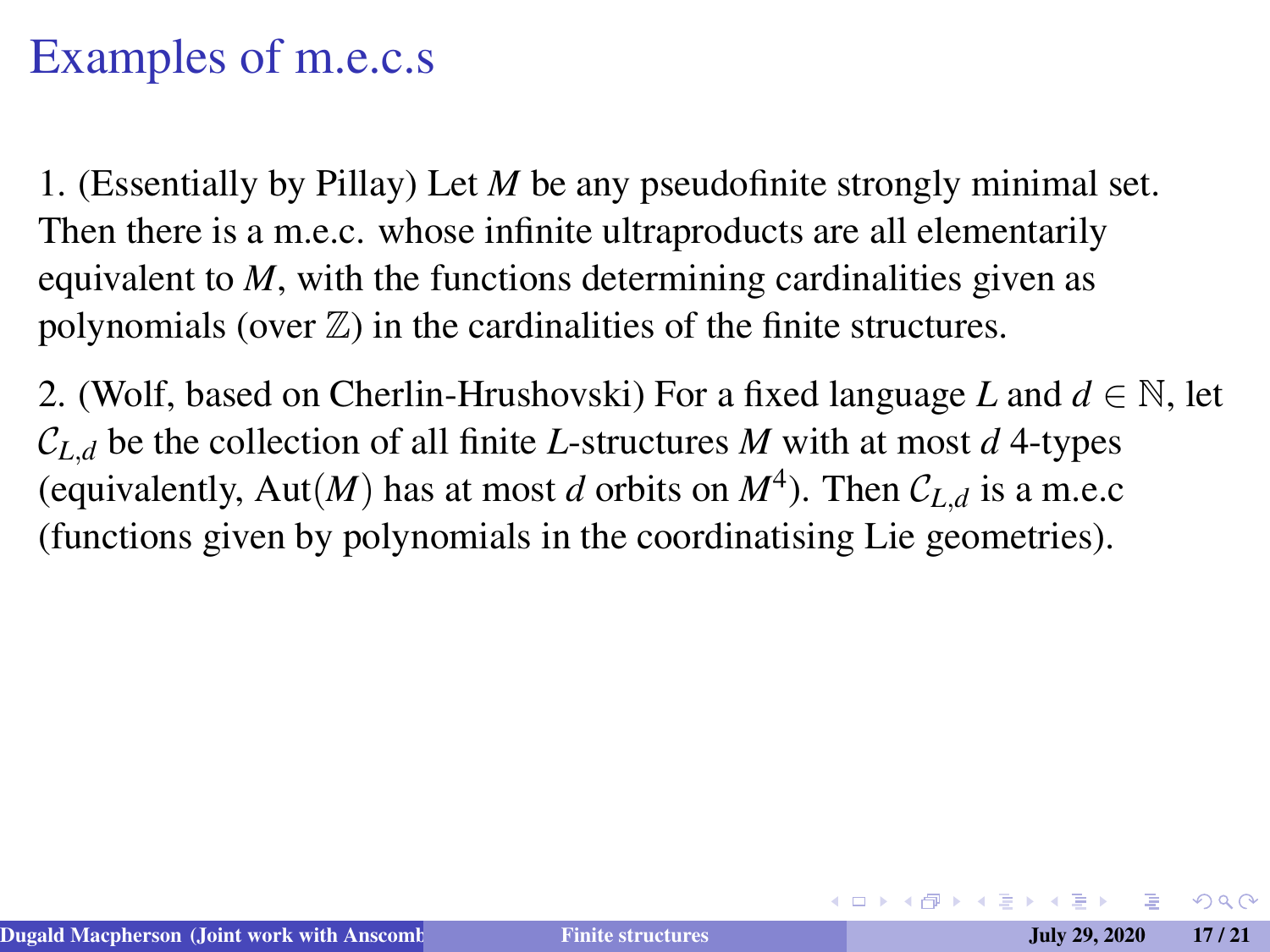1. (Essentially by Pillay) Let *M* be any pseudofinite strongly minimal set. Then there is a m.e.c. whose infinite ultraproducts are all elementarily equivalent to *M*, with the functions determining cardinalities given as polynomials (over  $\mathbb{Z}$ ) in the cardinalities of the finite structures.

2. (Wolf, based on Cherlin-Hrushovski) For a fixed language *L* and  $d \in \mathbb{N}$ , let  $C_{L,d}$  be the collection of all finite *L*-structures *M* with at most *d* 4-types (equivalently, Aut $(M)$  has at most *d* orbits on  $M<sup>4</sup>$ ). Then  $\mathcal{C}_{L,d}$  is a m.e.c (functions given by polynomials in the coordinatising Lie geometries).

3. For any fixed *d*, the class C*<sup>d</sup>* of finite graphs of degree at most *d* is a m.e.c.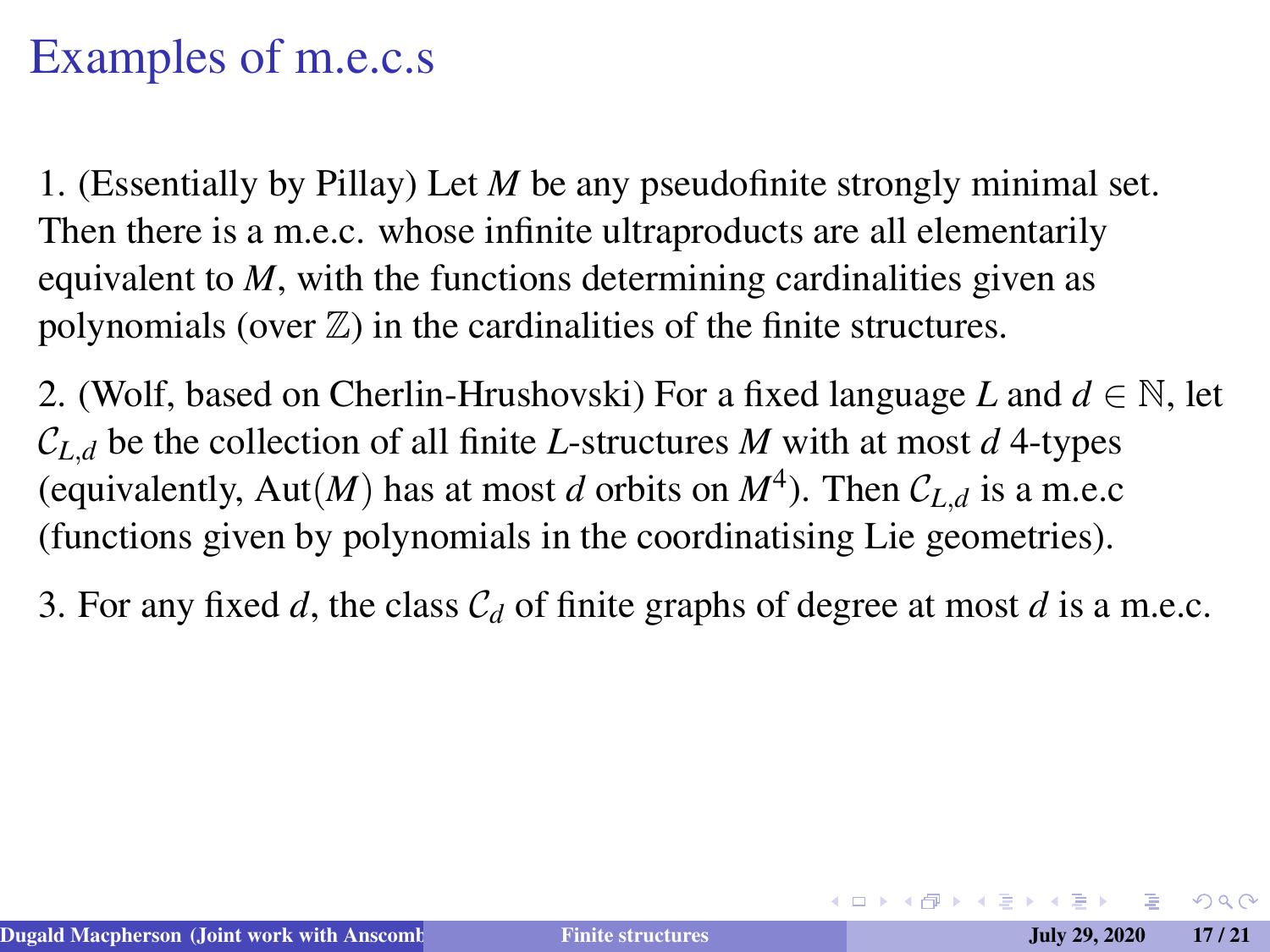1. (Essentially by Pillay) Let *M* be any pseudofinite strongly minimal set. Then there is a m.e.c. whose infinite ultraproducts are all elementarily equivalent to *M*, with the functions determining cardinalities given as polynomials (over  $\mathbb{Z}$ ) in the cardinalities of the finite structures.

2. (Wolf, based on Cherlin-Hrushovski) For a fixed language *L* and  $d \in \mathbb{N}$ , let  $C_{L,d}$  be the collection of all finite *L*-structures *M* with at most *d* 4-types (equivalently, Aut $(M)$  has at most *d* orbits on  $M<sup>4</sup>$ ). Then  $\mathcal{C}_{L,d}$  is a m.e.c (functions given by polynomials in the coordinatising Lie geometries).

3. For any fixed *d*, the class C*<sup>d</sup>* of finite graphs of degree at most *d* is a m.e.c.

**Note.** The class of finite fields is not even a **weak** m.e.c...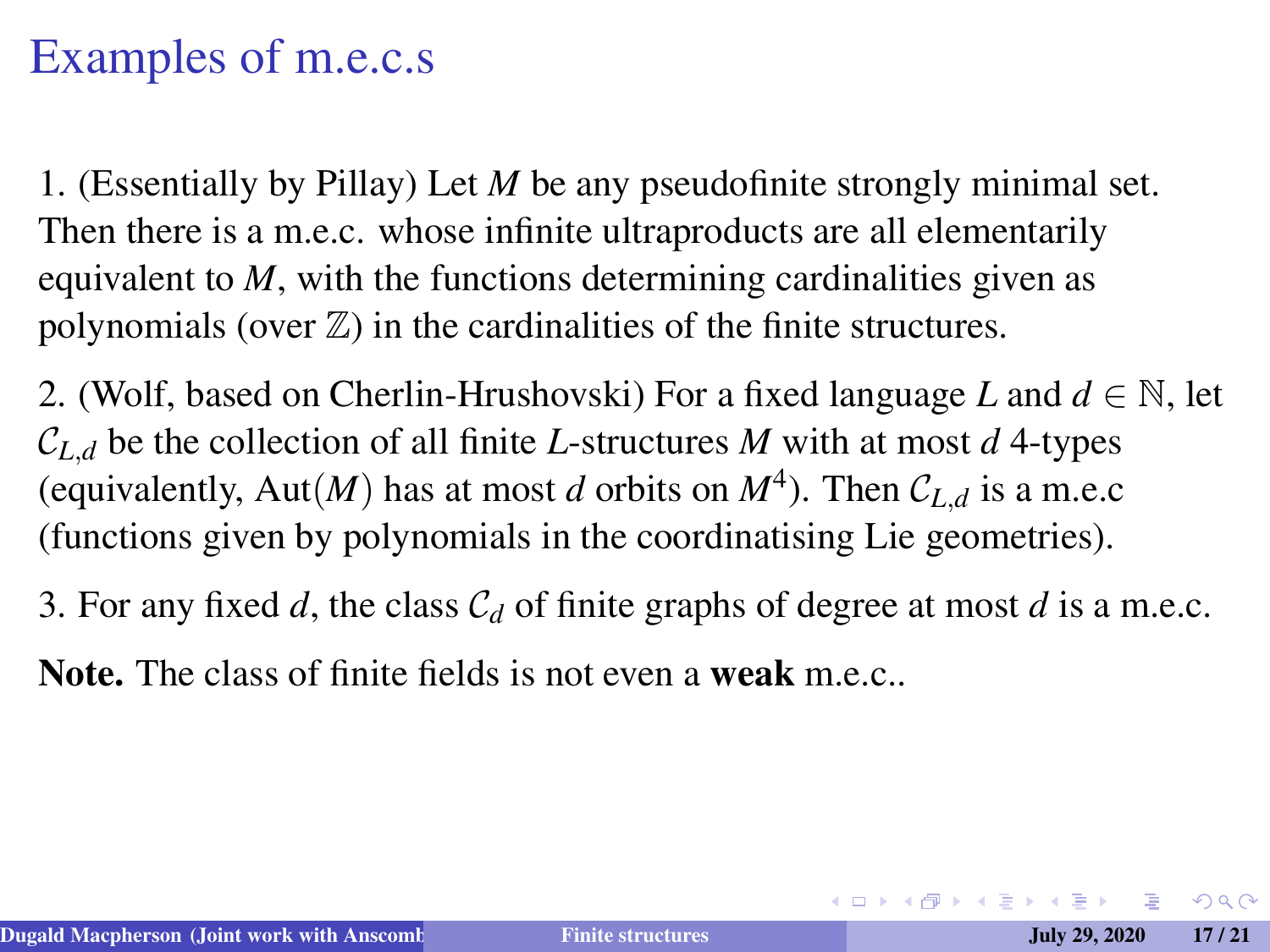1. (Essentially by Pillay) Let *M* be any pseudofinite strongly minimal set. Then there is a m.e.c. whose infinite ultraproducts are all elementarily equivalent to *M*, with the functions determining cardinalities given as polynomials (over  $\mathbb{Z}$ ) in the cardinalities of the finite structures.

2. (Wolf, based on Cherlin-Hrushovski) For a fixed language *L* and  $d \in \mathbb{N}$ , let  $C_{L,d}$  be the collection of all finite *L*-structures *M* with at most *d* 4-types (equivalently, Aut $(M)$  has at most *d* orbits on  $M<sup>4</sup>$ ). Then  $\mathcal{C}_{L,d}$  is a m.e.c (functions given by polynomials in the coordinatising Lie geometries).

3. For any fixed *d*, the class C*<sup>d</sup>* of finite graphs of degree at most *d* is a m.e.c.

Note. The class of finite fields is not even a weak m.e.c..

(If  $(m, q) = 1$  and  $|m| \leq 2\sqrt{q}$  there is an elliptic curve *E* over  $\mathbb{F}_q$  with  $q + 1 - m \mathbb{F}_q$ -rational points.)

 $QQ$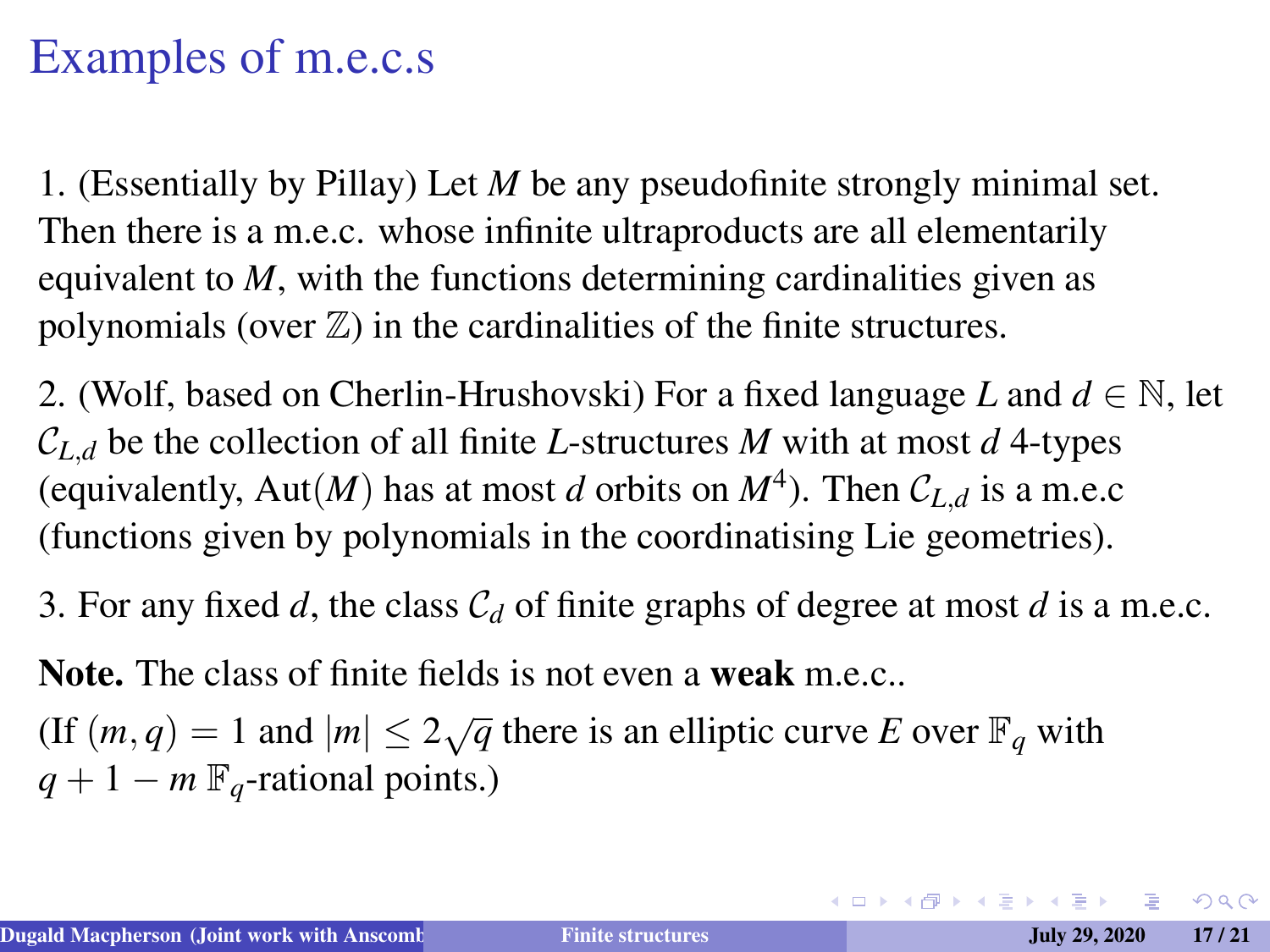1. (Help from Kestner) The class of all finite abelian groups is a m.e.c. (in fact, for any fixed finite ring *R*, this holds for the class of all finite *R*-modules).

4 0 8 4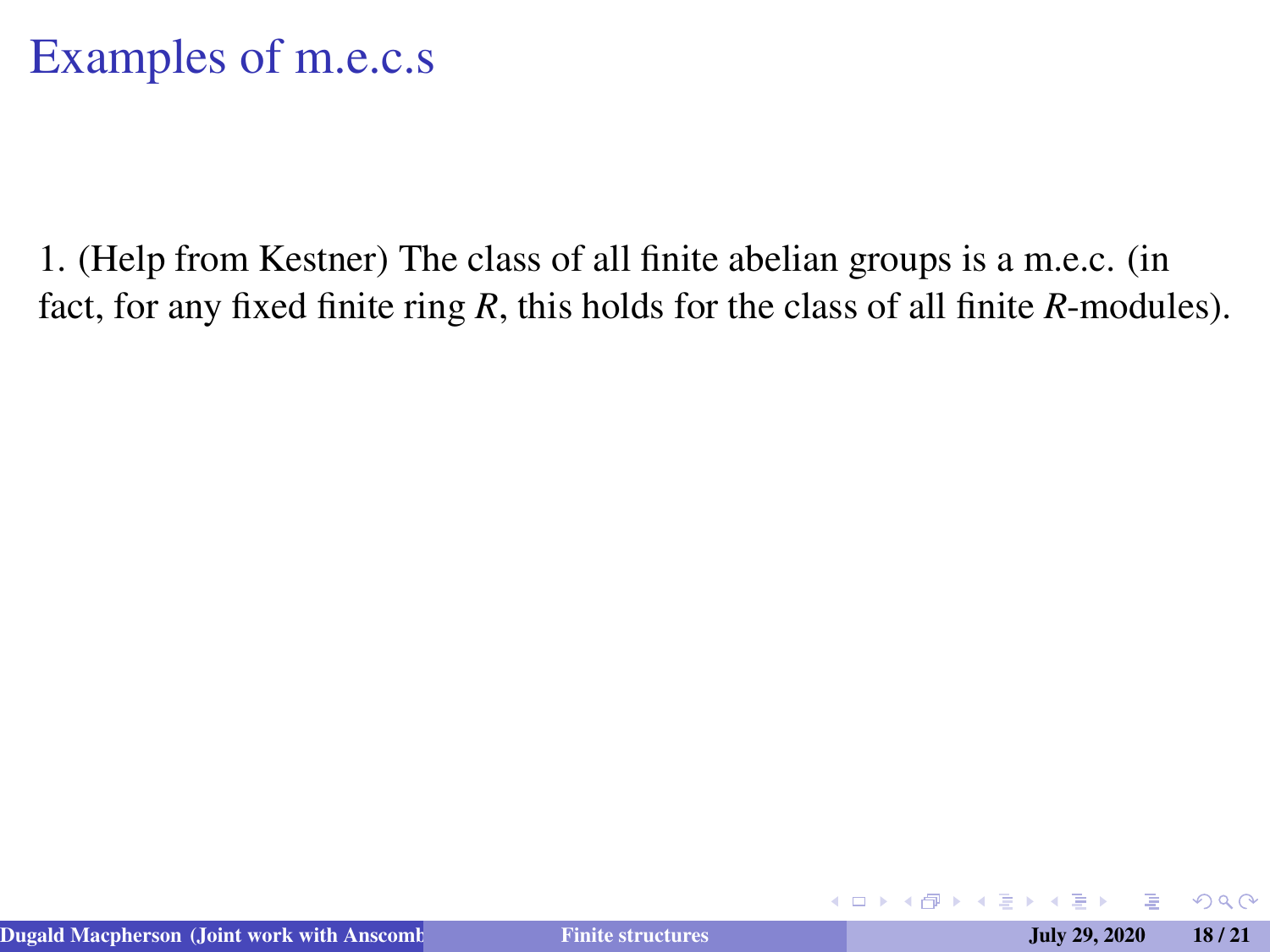1. (Help from Kestner) The class of all finite abelian groups is a m.e.c. (in fact, for any fixed finite ring *R*, this holds for the class of all finite *R*-modules). 2. If C is a m.e.c. of groups, then there is  $d \in \mathbb{N}$  such that the groups in C have (uniformly definable) soluble radical *R*(*G*) of index at most *d*, and  $R(G)/F(G)$  has derived length at most *d*, where  $F(G)$  is the largest nilpotent normal subgroup of *G*.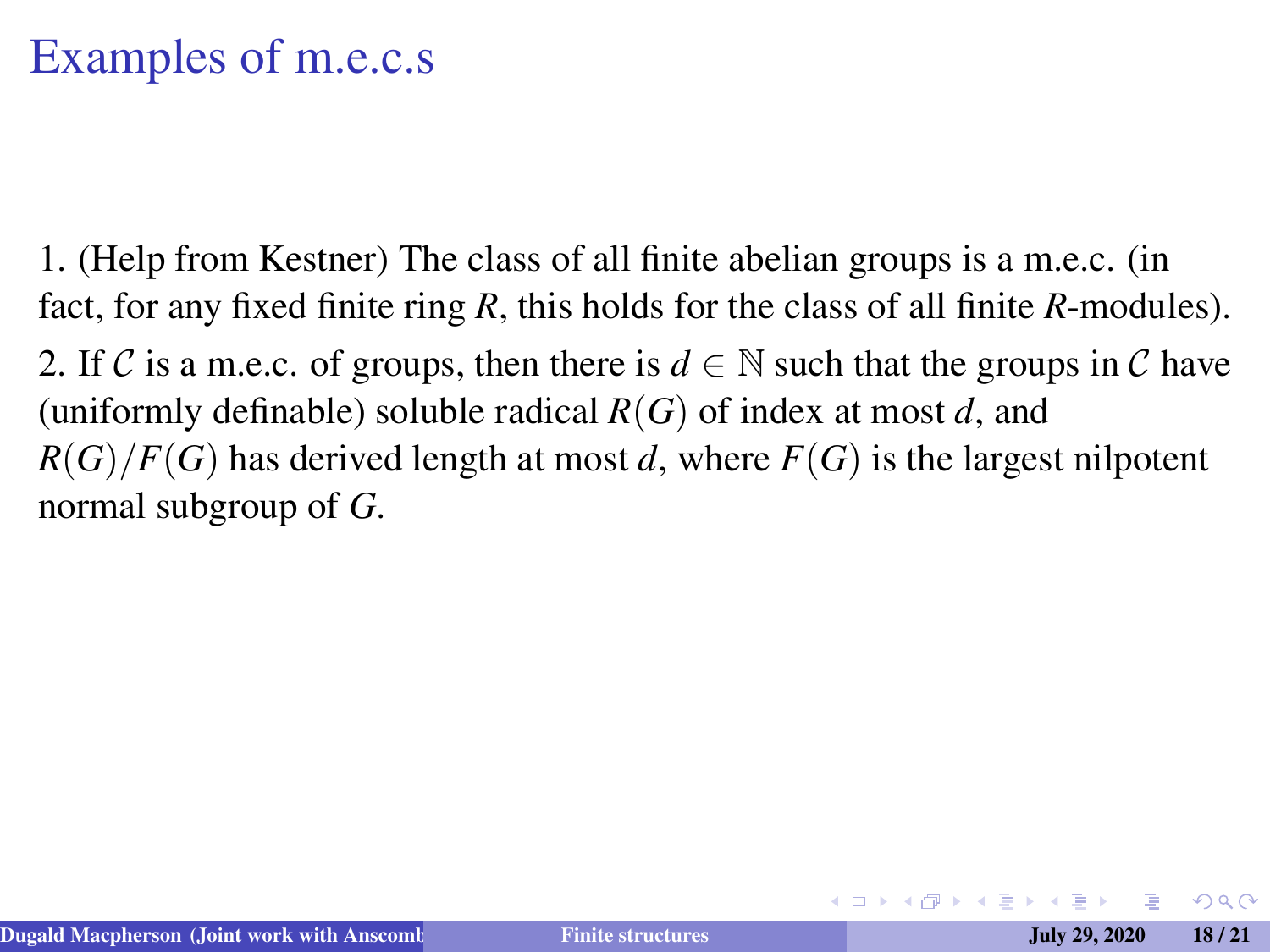1. (Help from Kestner) The class of all finite abelian groups is a m.e.c. (in fact, for any fixed finite ring *R*, this holds for the class of all finite *R*-modules).

2. If C is a m.e.c. of groups, then there is  $d \in \mathbb{N}$  such that the groups in C have (uniformly definable) soluble radical *R*(*G*) of index at most *d*, and  $R(G)/F(G)$  has derived length at most *d*, where  $F(G)$  is the largest nilpotent normal subgroup of *G*.

Question. Does every m.e.c. of finite groups consist of nilpotent-by-bounded groups?

 $\Omega$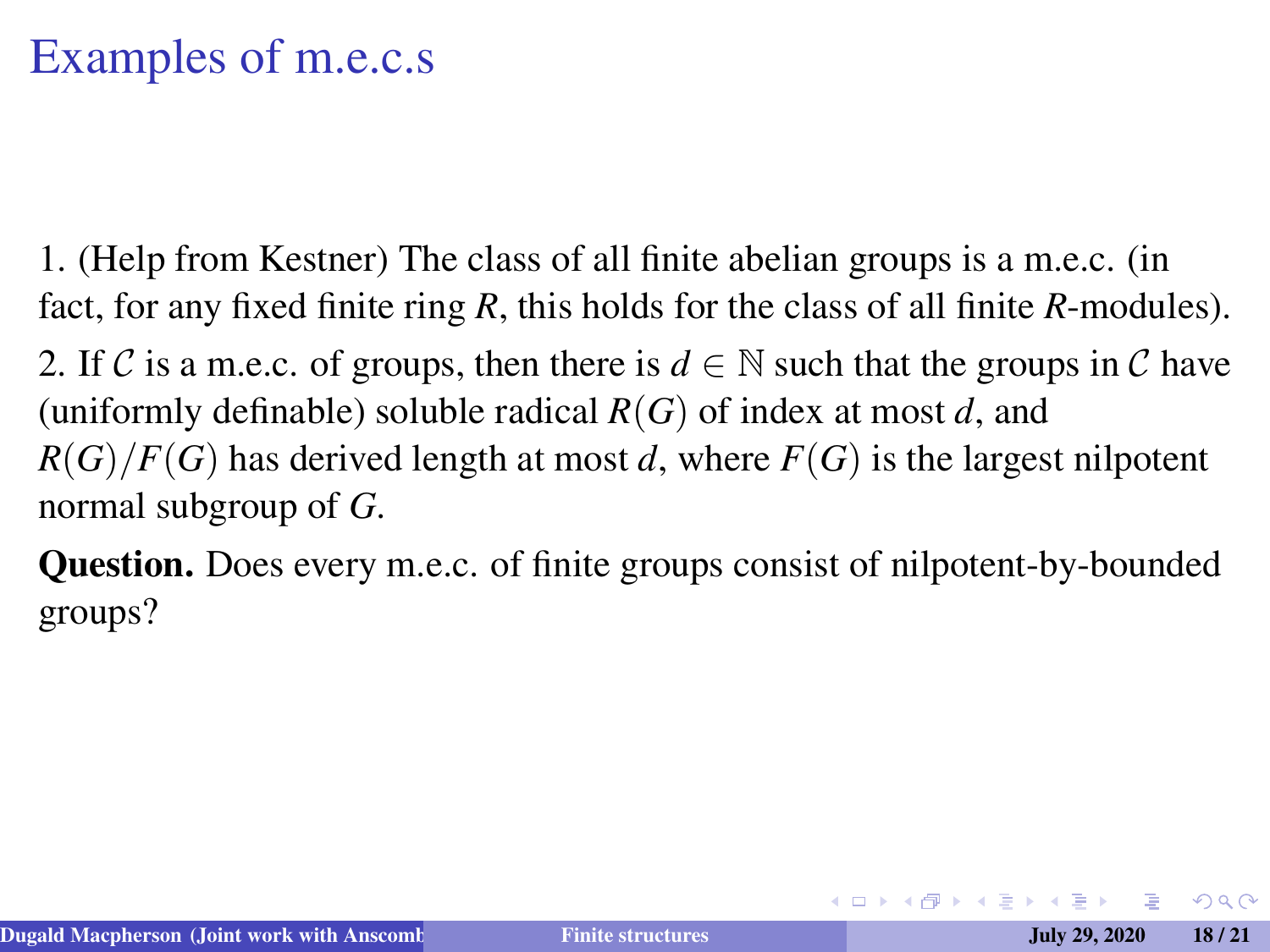1. (Help from Kestner) The class of all finite abelian groups is a m.e.c. (in fact, for any fixed finite ring *R*, this holds for the class of all finite *R*-modules).

2. If C is a m.e.c. of groups, then there is  $d \in \mathbb{N}$  such that the groups in C have (uniformly definable) soluble radical *R*(*G*) of index at most *d*, and  $R(G)/F(G)$  has derived length at most *d*, where  $F(G)$  is the largest nilpotent normal subgroup of *G*.

Question. Does every m.e.c. of finite groups consist of nilpotent-by-bounded groups?

Problem. Find a m.e.c. with ultraproduct having non-simple theory.

 $\Omega$ 

イロト (何) イヨト (ヨ)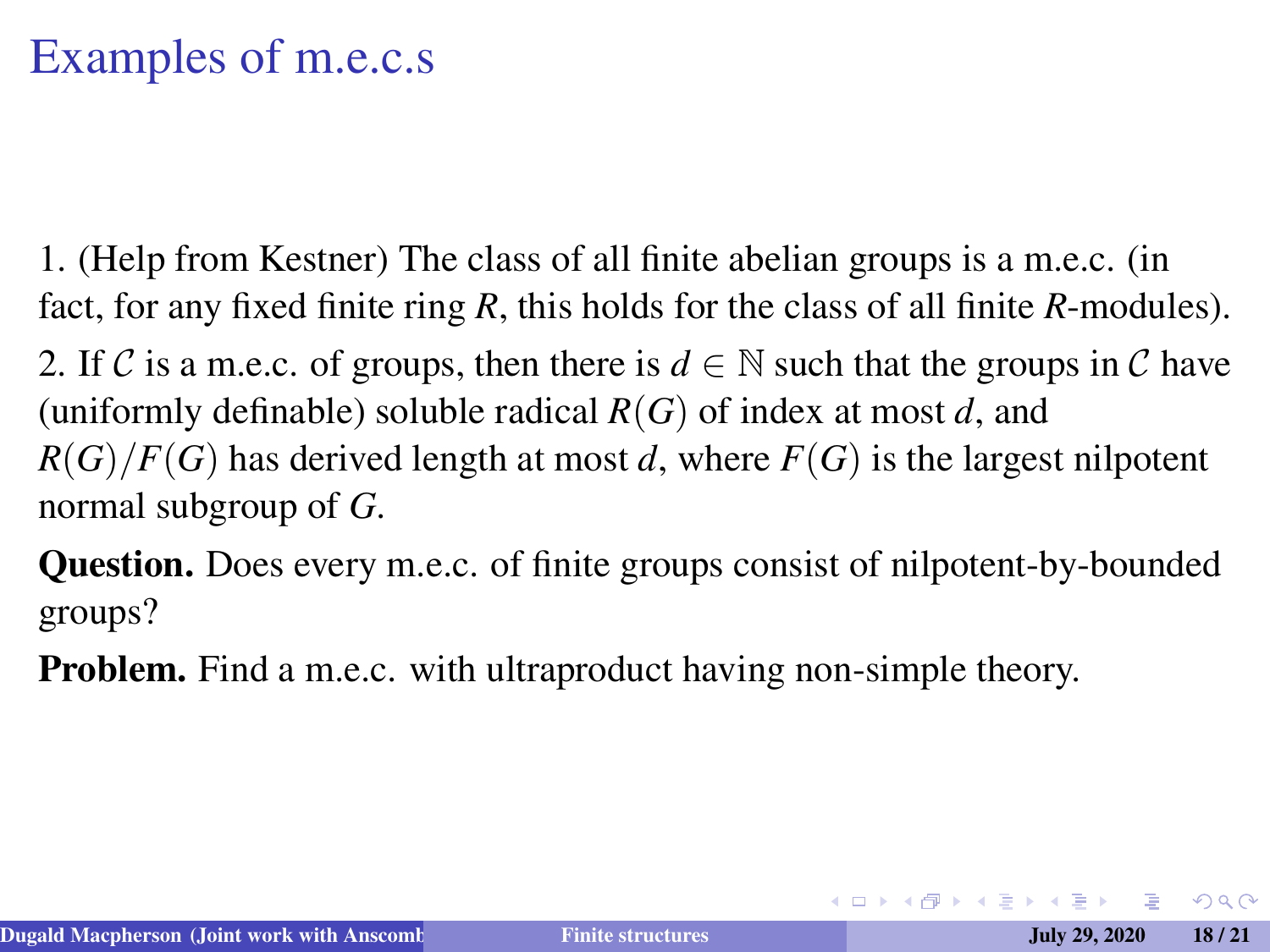Conjecture. If *M* is a homogeneous structure over a finite relational language, then the following are equivalent.

(1) There is a m.e.c with ultraproduct elementarily equivalent to *M*.  $(2)$  *M* is stable.

つくい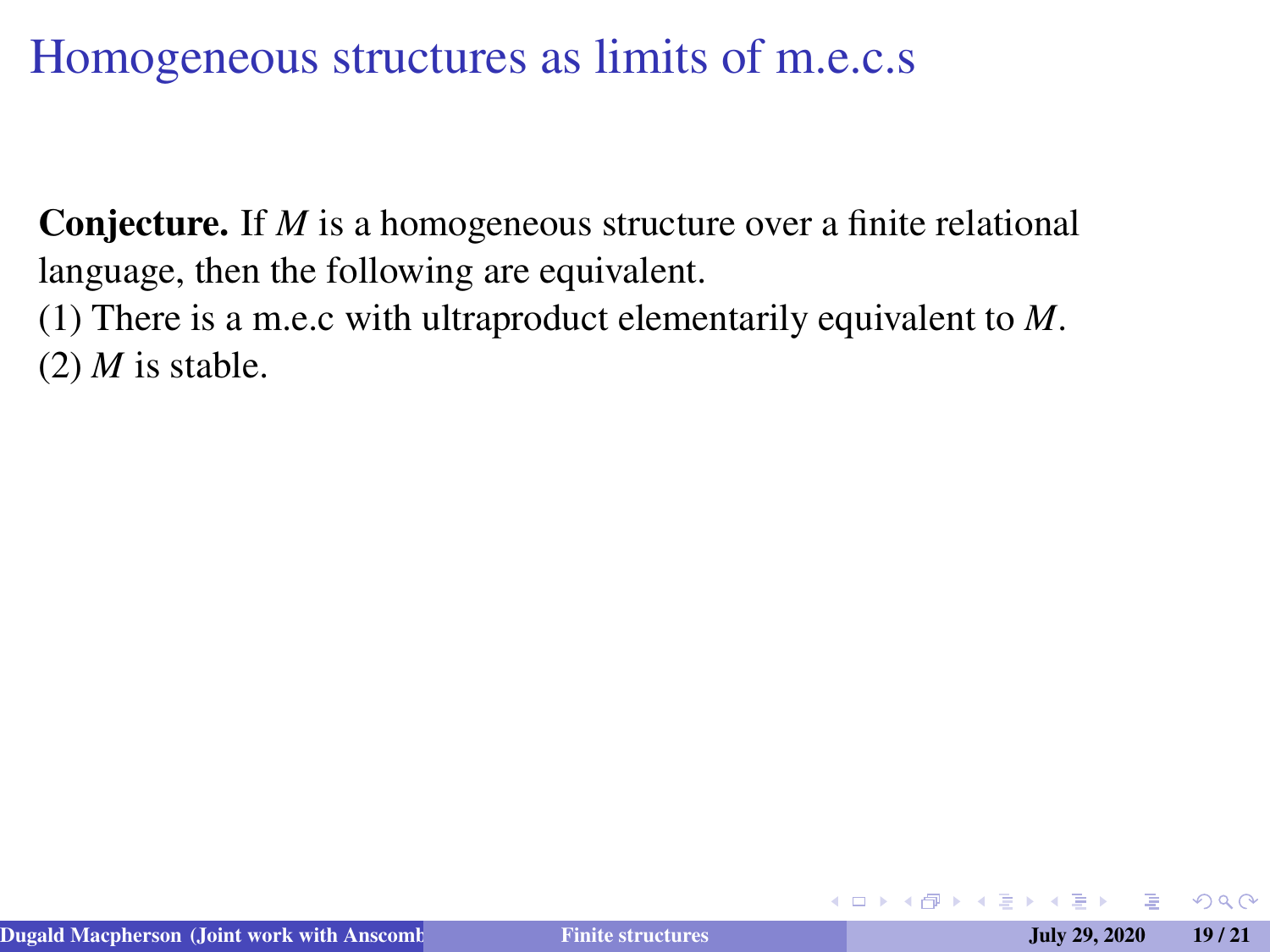Conjecture. If *M* is a homogeneous structure over a finite relational language, then the following are equivalent.

(1) There is a m.e.c with ultraproduct elementarily equivalent to *M*.  $(2)$  *M* is stable.

**Remarks.** 1. The direction (2)  $\Rightarrow$  (1) follows from Lachlan + Wolf.

 $\Omega$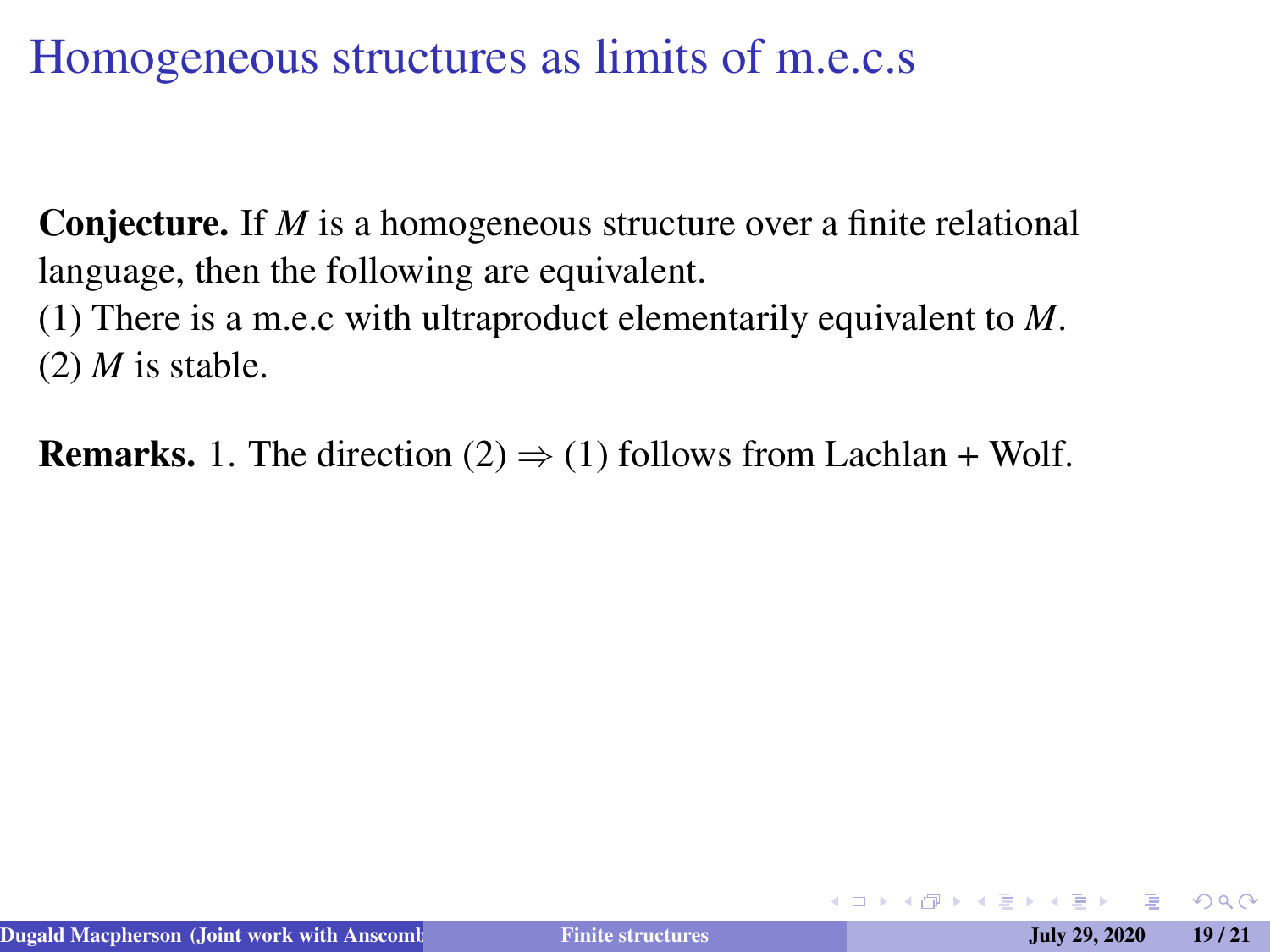**Conjecture.** If *M* is a homogeneous structure over a finite relational language, then the following are equivalent.

(1) There is a m.e.c with ultraproduct elementarily equivalent to *M*.  $(2)$  *M* is stable.

**Remarks.** 1. The direction (2)  $\Rightarrow$  (1) follows from Lachlan + Wolf.

2. The Paley graphs form a m.a.c (but not m.e.c) with limit the random graph, which is unstable. (Paley graph  $P_q$  has vertex set  $\mathbb{F}_q$  where  $q \equiv 1 \pmod{4}$ , with *x*, *y* adjacent iff  $x - y$  is a square.)

 $2Q$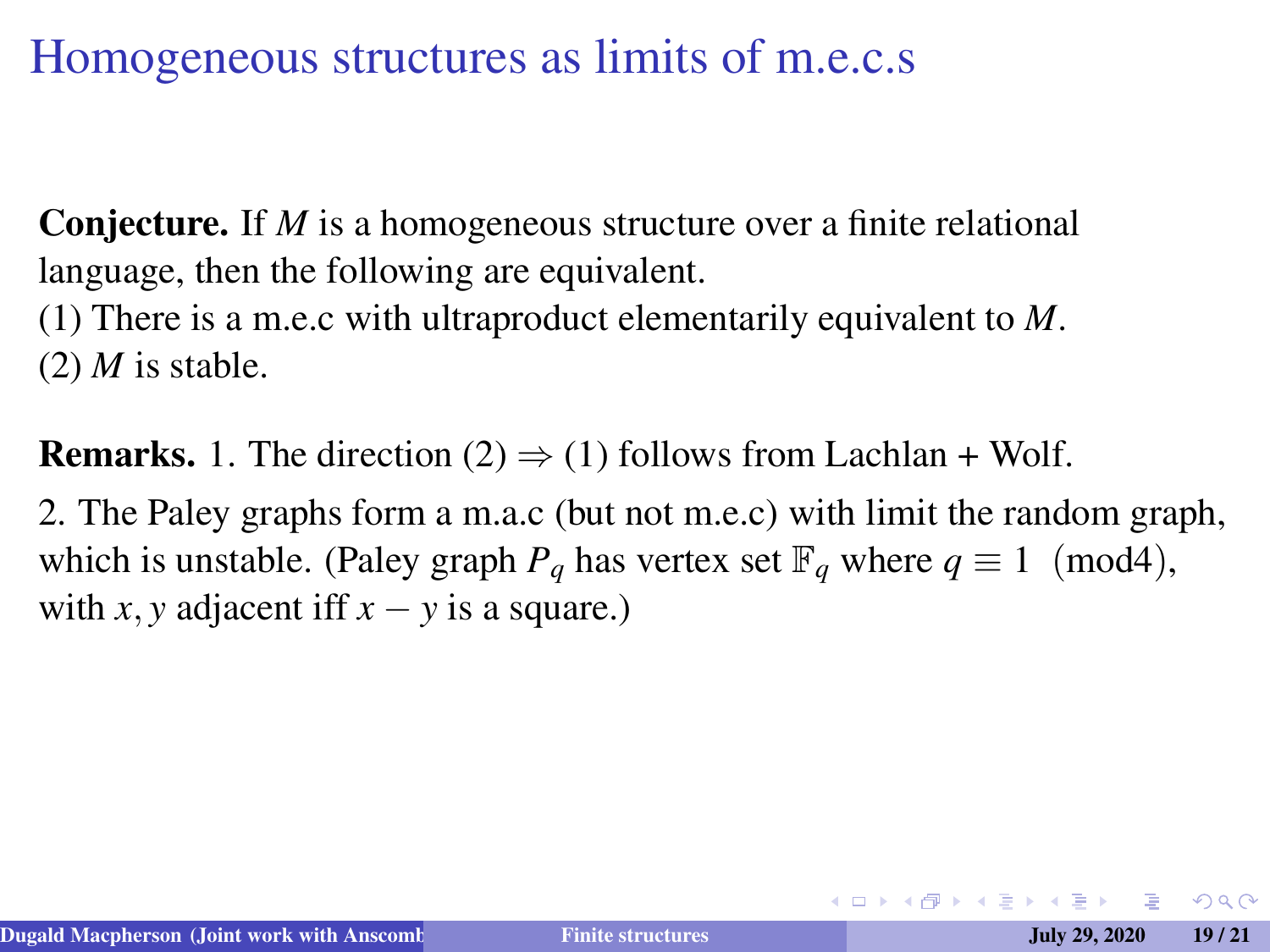Conjecture. If *M* is a homogeneous structure over a finite relational language, then the following are equivalent.

(1) There is a m.e.c with ultraproduct elementarily equivalent to *M*.  $(2)$  *M* is stable.

**Remarks.** 1. The direction (2)  $\Rightarrow$  (1) follows from Lachlan + Wolf.

2. The Paley graphs form a m.a.c (but not m.e.c) with limit the random graph, which is unstable. (Paley graph  $P_q$  has vertex set  $\mathbb{F}_q$  where  $q \equiv 1 \pmod{4}$ , with *x*, *y* adjacent iff  $x - y$  is a square.)

3. The Conjecture holds for graphs, by the Lachlan-Woodrow classification of homogeneous graphs and...

 $OQ$ 

 $\mathbf{A} \equiv \mathbf{A} + \mathbf{A} + \mathbf{B} + \mathbf{A} + \mathbf{B} + \mathbf{A} + \mathbf{B} + \mathbf{A} + \mathbf{B} + \mathbf{A} + \mathbf{B} + \mathbf{A} + \mathbf{B} + \mathbf{A} + \mathbf{B} + \mathbf{A} + \mathbf{B} + \mathbf{A} + \mathbf{B} + \mathbf{A} + \mathbf{B} + \mathbf{A} + \mathbf{B} + \mathbf{A} + \mathbf{B} + \mathbf{A} + \mathbf{B} + \mathbf{A} + \mathbf{B} + \mathbf{A} + \math$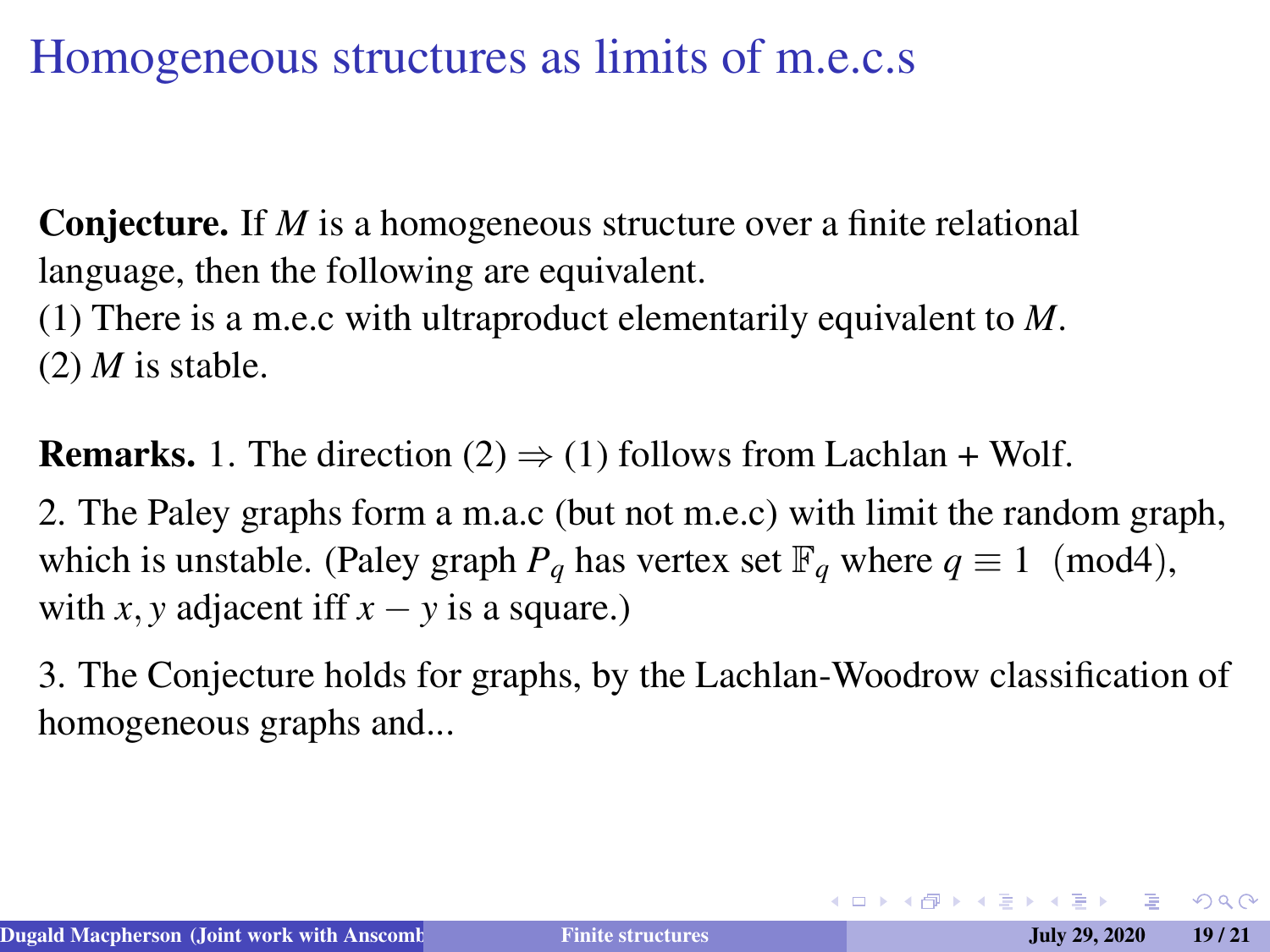$QQ$ 

**← ロ → → 伊** 

 $\triangleright$  4  $\equiv$   $\triangleright$  4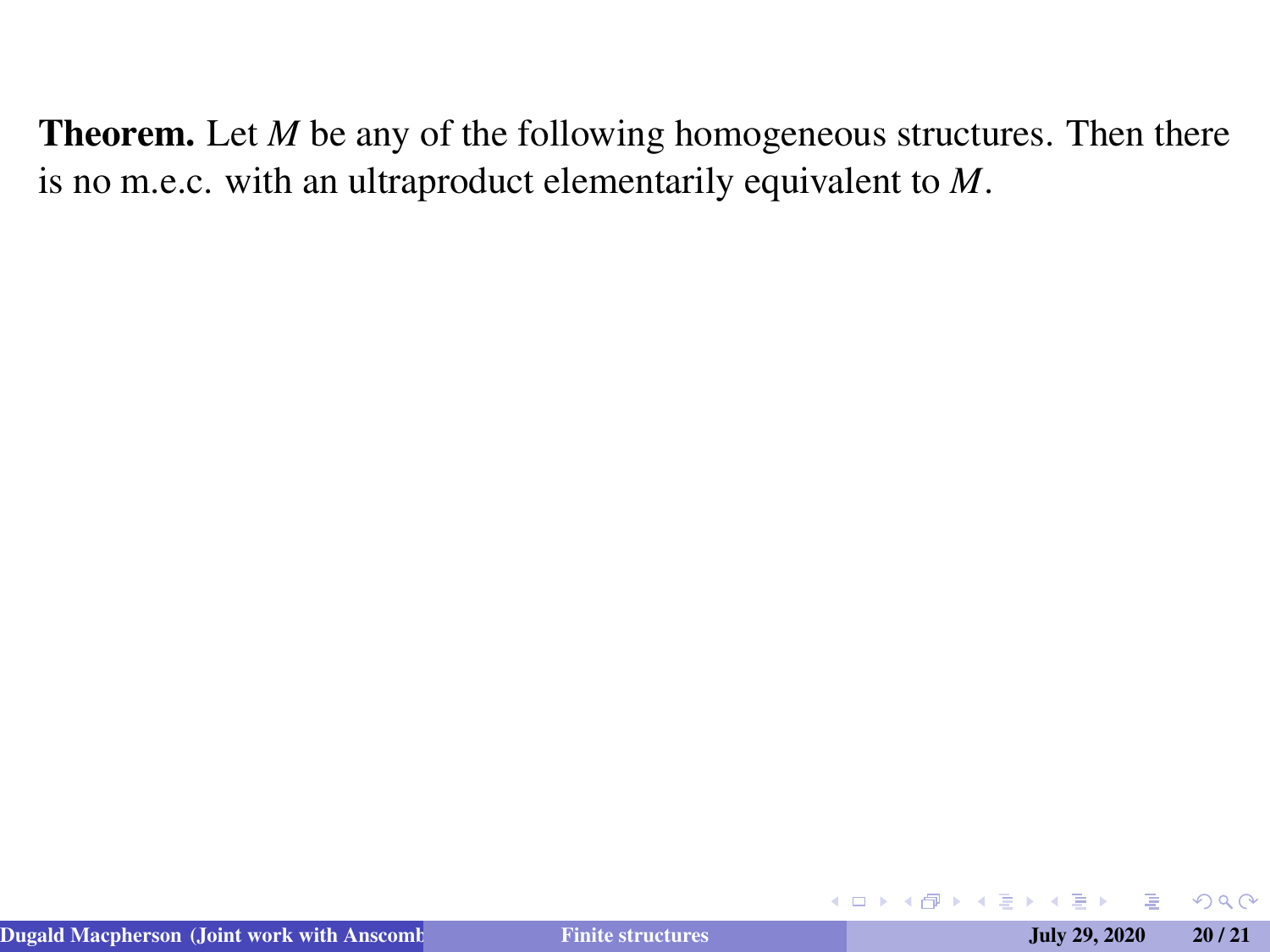(i) Any unstable homogeneous graph (using Cameron 1980 + Cameron-Goethals-Seidel 1978).

**∢ □ ▶ ⊣ @** 

 $\Omega$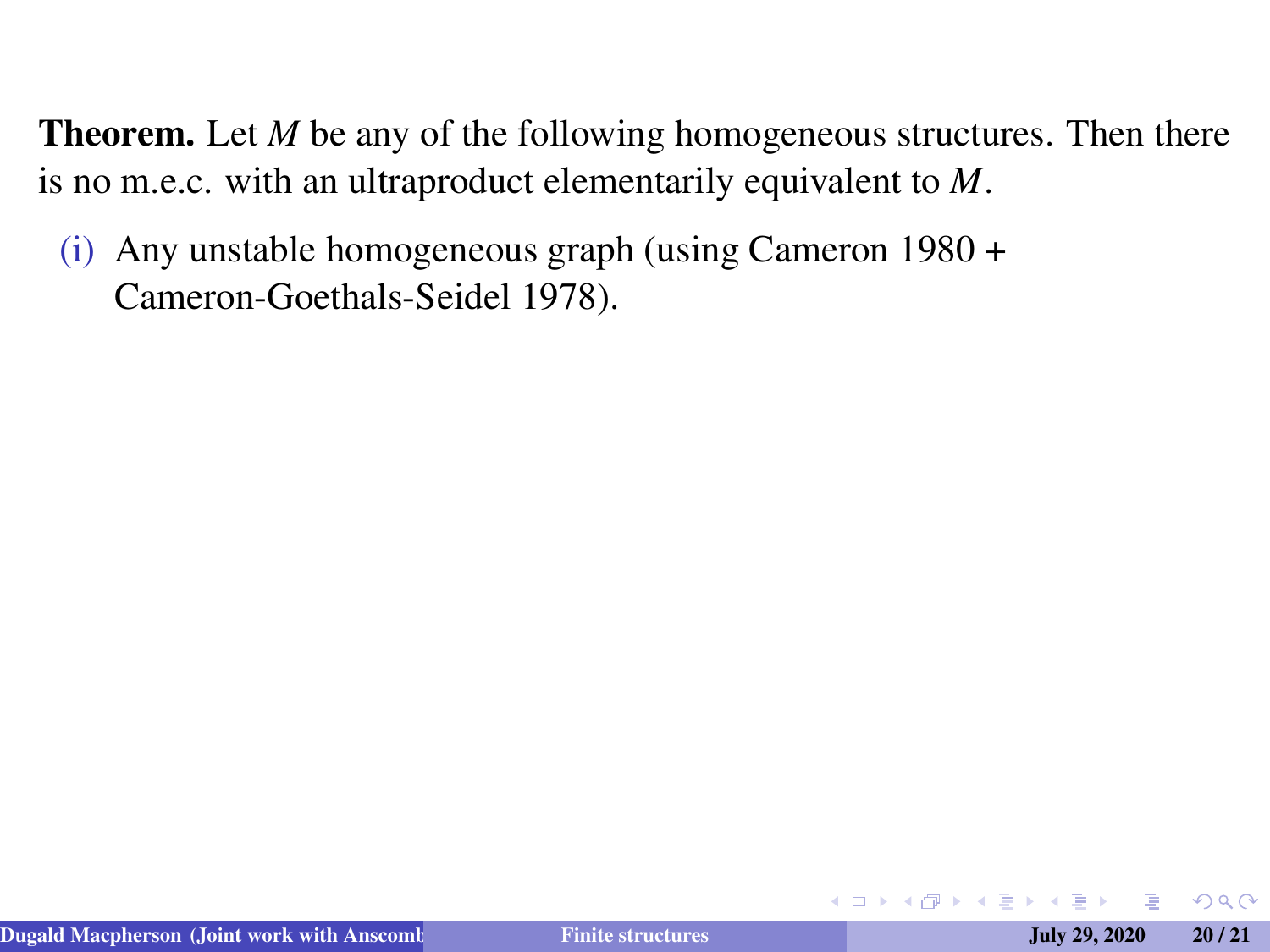- (i) Any unstable homogeneous graph (using Cameron 1980 + Cameron-Goethals-Seidel 1978).
- (ii) Any homogeneous tournament (digraph such that for  $x \neq y$ , exactly one of  $x \to y$  or  $y \to x$  holds).

 $2Q$ 

キロメ 不得 トイヨ トイヨメ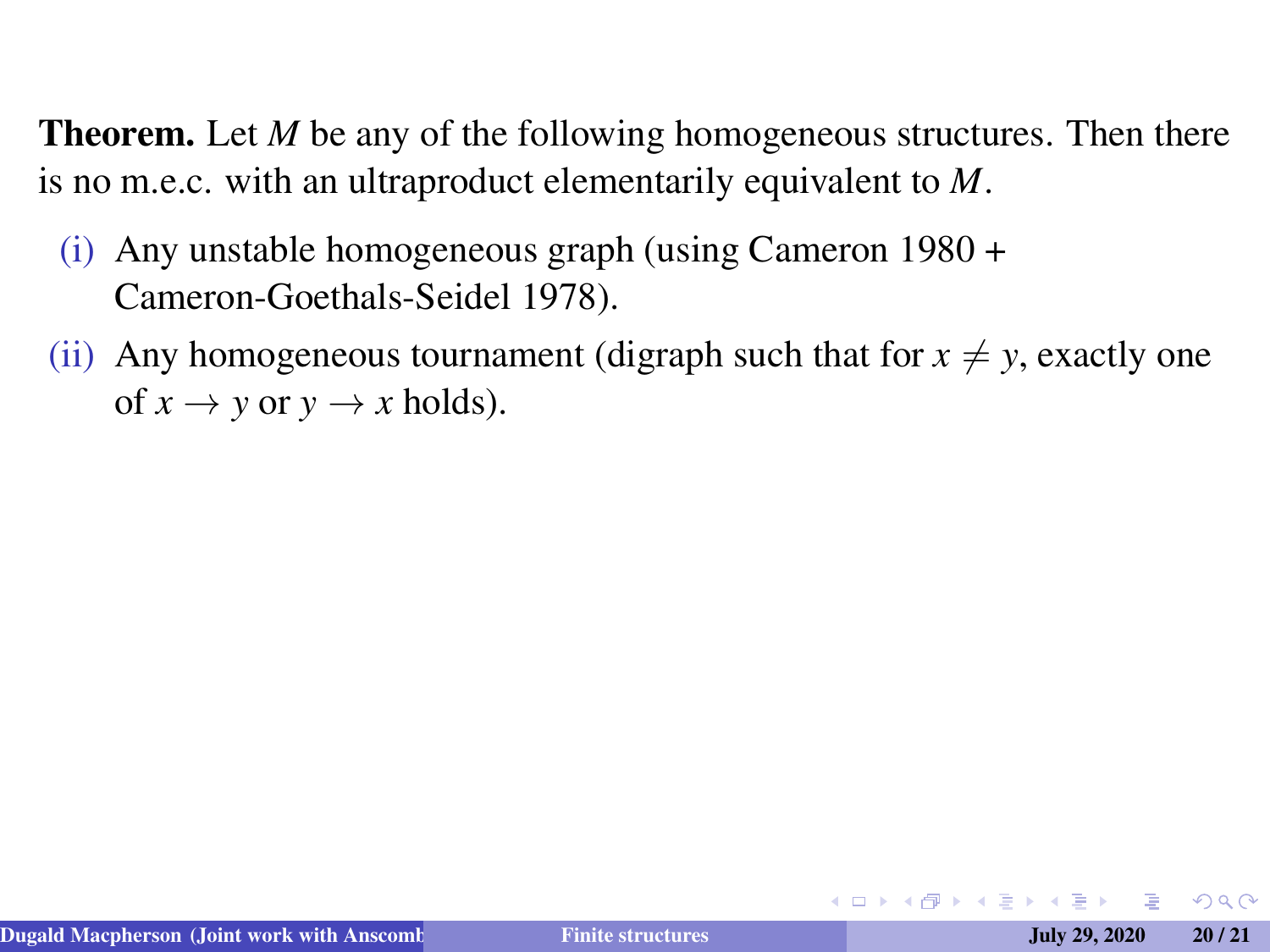- (i) Any unstable homogeneous graph (using Cameron 1980 + Cameron-Goethals-Seidel 1978).
- (ii) Any homogeneous tournament (digraph such that for  $x \neq y$ , exactly one of  $x \to y$  or  $y \to x$  holds).
- (iii) The digraph  $D_n$  for each  $n \geq 3$  (universal subject to omitting an independent set *In*)

 $2Q$ 

イロト (何) イヨト (ヨ)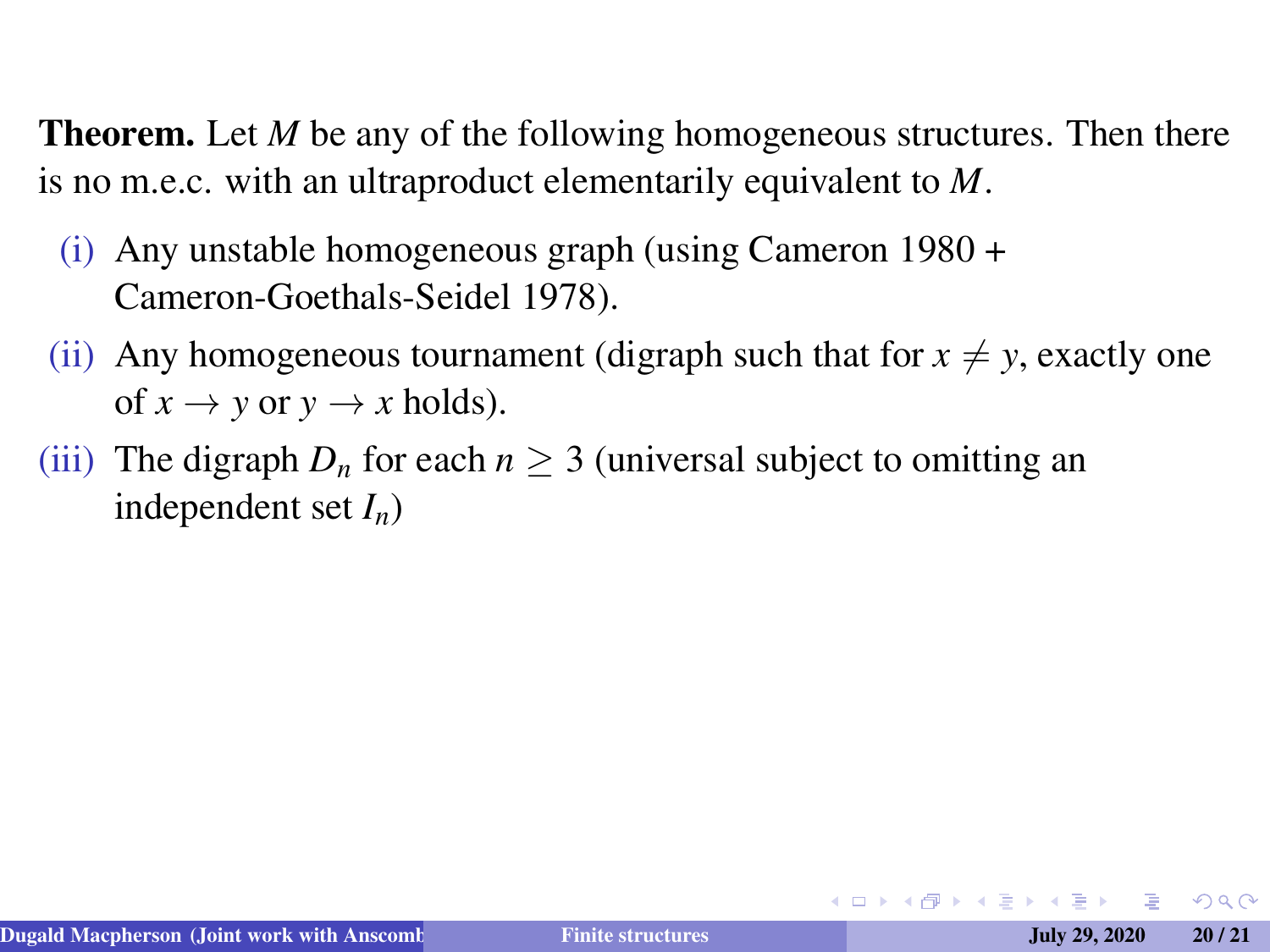- (i) Any unstable homogeneous graph (using Cameron 1980 + Cameron-Goethals-Seidel 1978).
- (ii) Any homogeneous tournament (digraph such that for  $x \neq y$ , exactly one of  $x \to y$  or  $y \to x$  holds).
- (iii) The digraph  $D_n$  for each  $n \geq 3$  (universal subject to omitting an independent set *In*)
- (iv) The generic bipartite graph.

 $QQ$ 

イロト (何) イヨト (ヨ)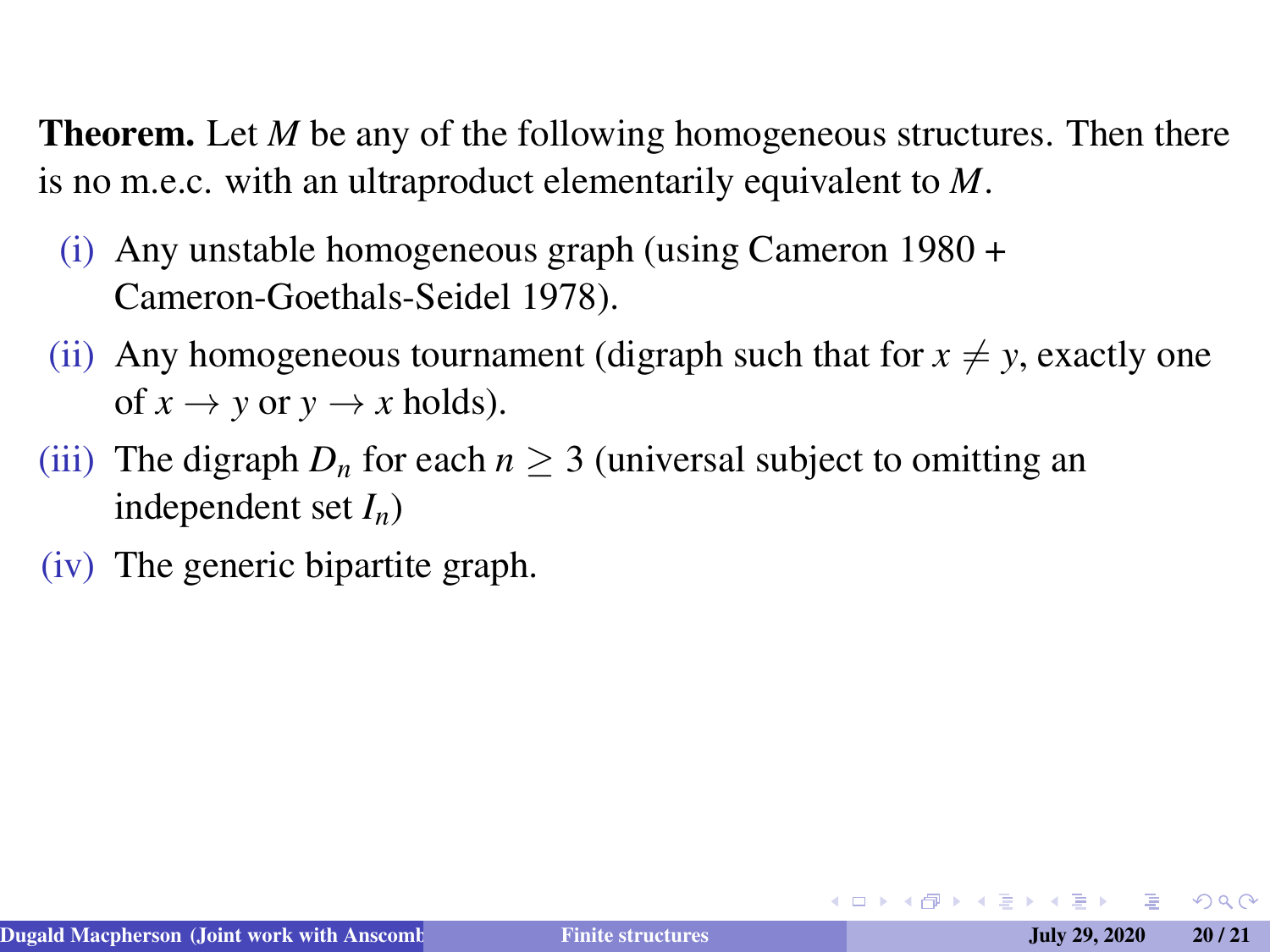- (i) Any unstable homogeneous graph (using Cameron 1980 + Cameron-Goethals-Seidel 1978).
- (ii) Any homogeneous tournament (digraph such that for  $x \neq y$ , exactly one of  $x \to y$  or  $y \to x$  holds).
- (iii) The digraph  $D_n$  for each  $n \geq 3$  (universal subject to omitting an independent set *In*)
- (iv) The generic bipartite graph.
- (v) (Ainslie) The universal homogeneous two-graph (a 3-uniform hypergraph reduct of the random graph, where the 3-edges consist of 3-sets containing an odd number of random graph edges.)

 $QQ$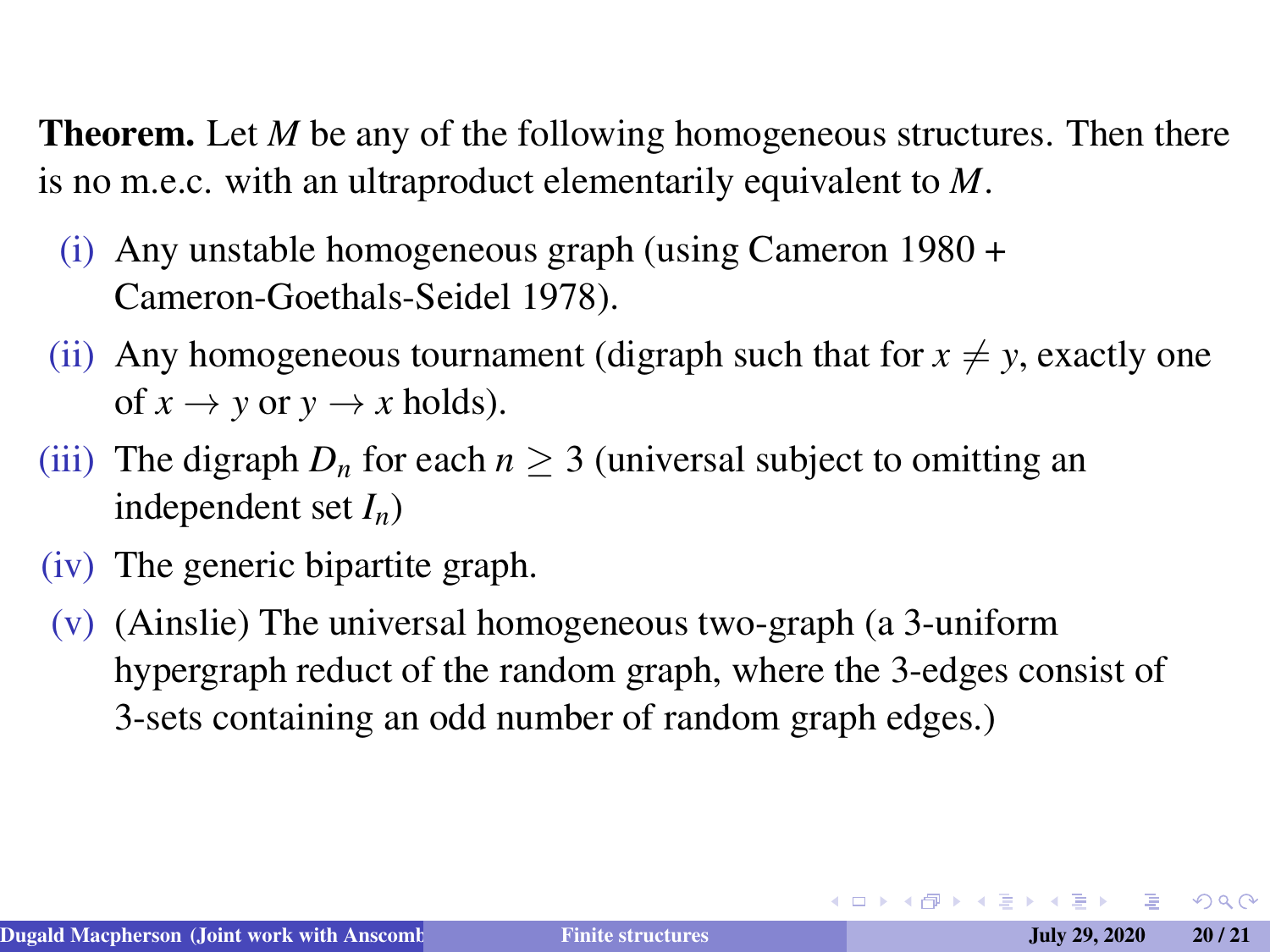イロトス 伊 トス ミトス 手

 $299$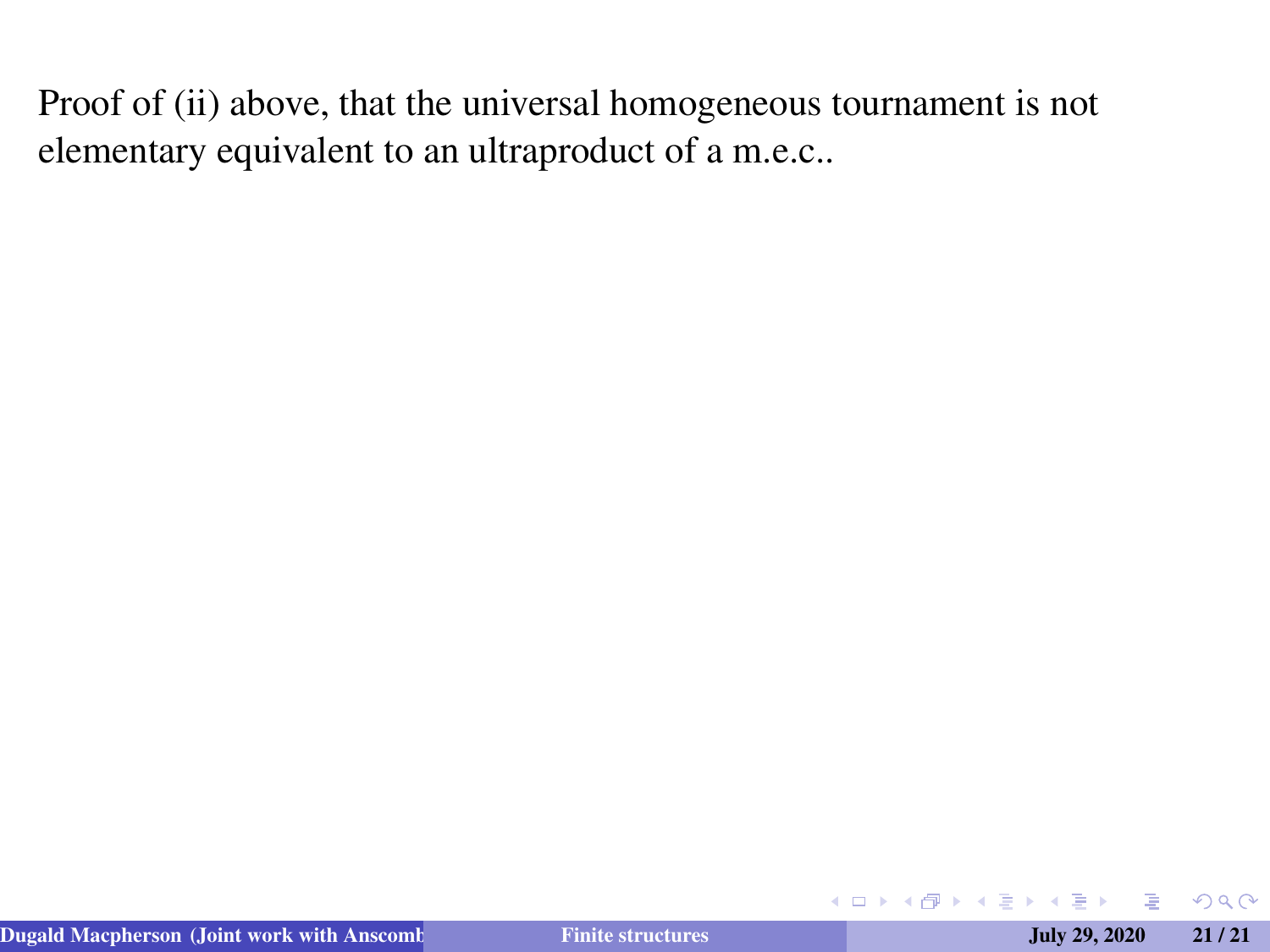For a contradiction, consider a m.e.c.  $C$  of finite tournaments with all non-principal ultraproducts  $\equiv$  the random tournament.

 $2Q$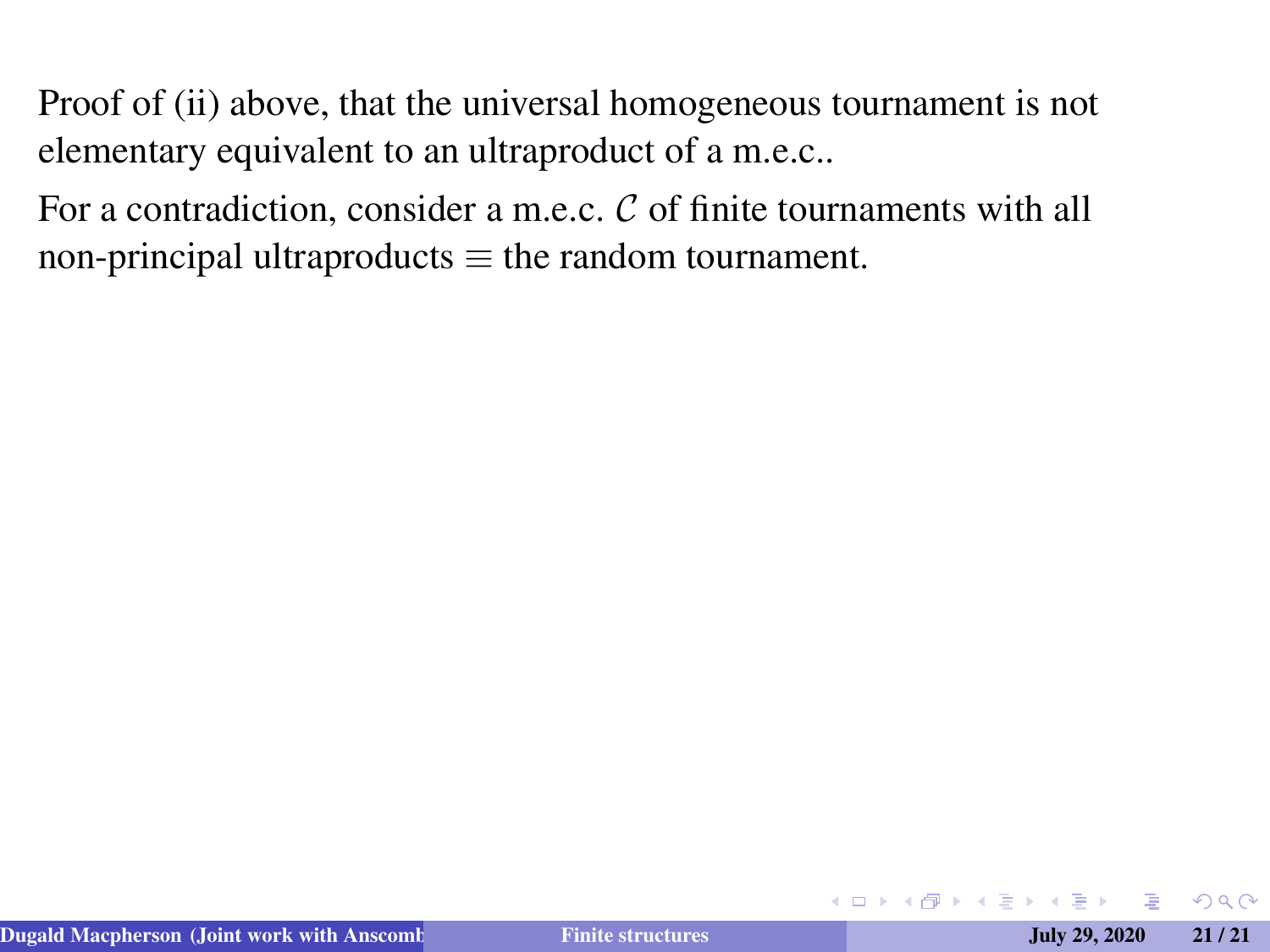For a contradiction, consider a m.e.c. C of finite tournaments with all non-principal ultraproducts  $\equiv$  the random tournament.

1. Any finite regular tournament has indegree equal to outdegree, so has an odd number of vertices (count in 2 ways the pairs  $(x, y)$  with  $x \to y$ ).

 $QQ$ 

イロト (何) イヨト (ヨ)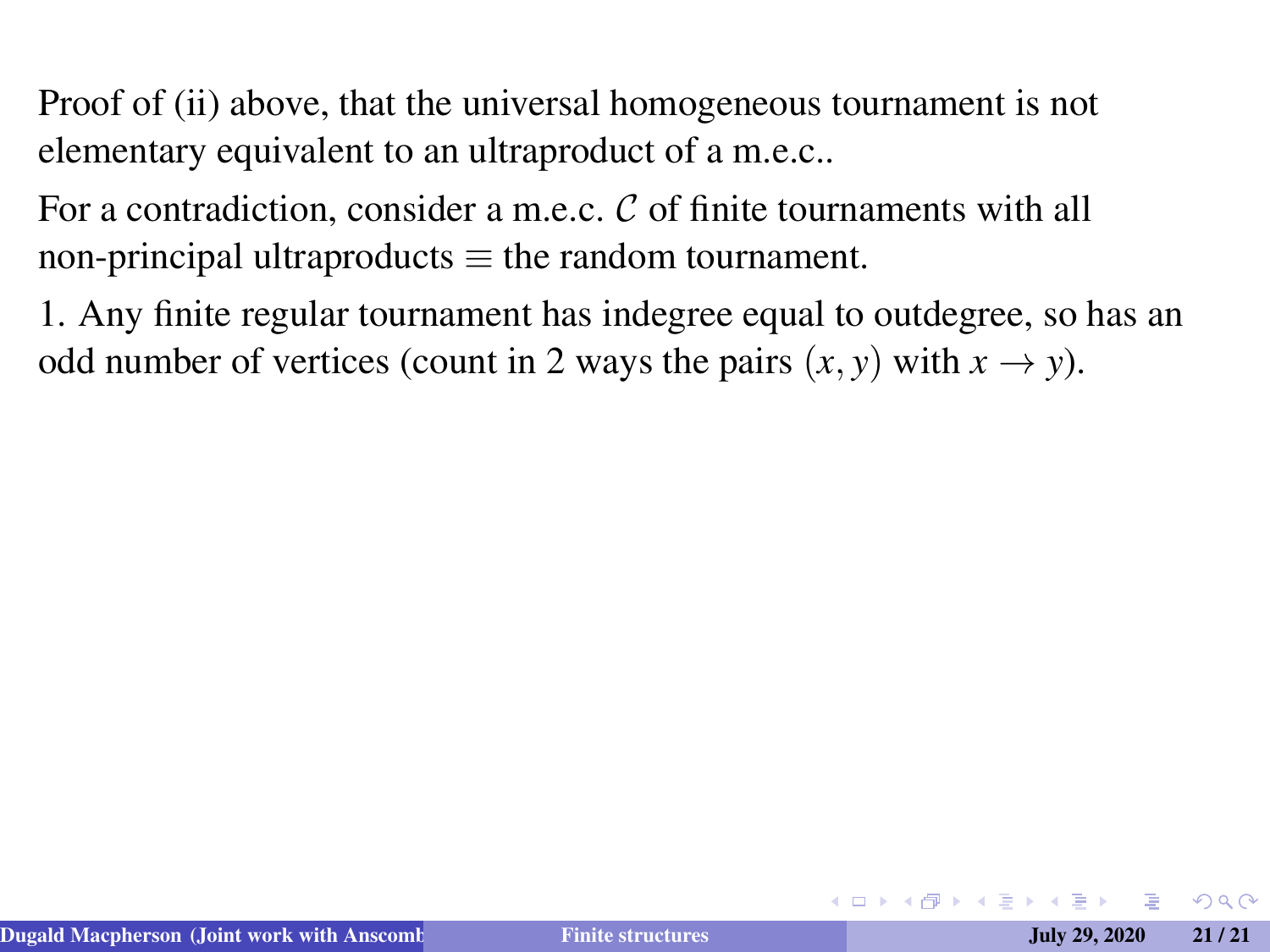For a contradiction, consider a m.e.c. C of finite tournaments with all non-principal ultraproducts  $\equiv$  the random tournament.

1. Any finite regular tournament has indegree equal to outdegree, so has an odd number of vertices (count in 2 ways the pairs  $(x, y)$  with  $x \to y$ ).

2. For any formula  $\phi(\bar{x}, \bar{y})$ , in a large enough finite tournament  $M \in \mathcal{C}$  the cardinality  $|\phi(M,\bar{a})|$  depends just on the isomorphism type of  $\bar{a}$  (uses QE, + definability clause of m.e.c.).

 $2Q$ 

イロメイタメイヨメイヨメーヨ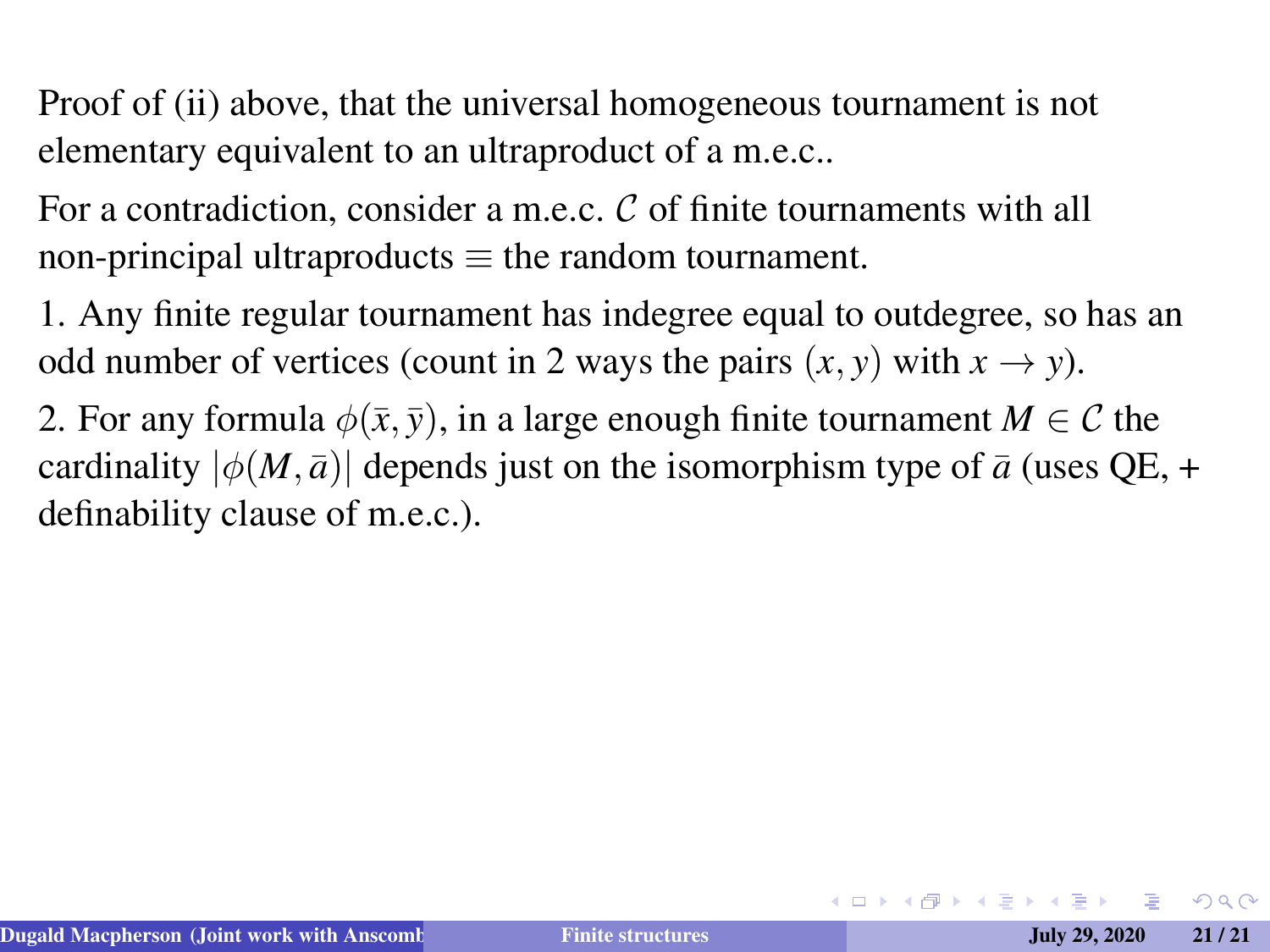For a contradiction, consider a m.e.c. C of finite tournaments with all non-principal ultraproducts  $\equiv$  the random tournament.

1. Any finite regular tournament has indegree equal to outdegree, so has an odd number of vertices (count in 2 ways the pairs  $(x, y)$  with  $x \to y$ ).

2. For any formula  $\phi(\bar{x}, \bar{y})$ , in a large enough finite tournament  $M \in \mathcal{C}$  the cardinality  $|\phi(M,\bar{a})|$  depends just on the isomorphism type of  $\bar{a}$  (uses QE, + definability clause of m.e.c.).

3. If  $M \in \mathcal{C}$  is large enough then *M* is regular, so |*M*| is odd, by (1).

 $2Q$ 

 $\mathbf{A} \equiv \mathbf{A} + \mathbf{A} + \mathbf{B} + \mathbf{A} + \mathbf{B} + \mathbf{A} + \mathbf{B} + \mathbf{A} + \mathbf{B} + \mathbf{A} + \mathbf{B} + \mathbf{A} + \mathbf{B} + \mathbf{A} + \mathbf{B} + \mathbf{A} + \mathbf{B} + \mathbf{A} + \mathbf{B} + \mathbf{A} + \mathbf{B} + \mathbf{A} + \mathbf{B} + \mathbf{A} + \mathbf{B} + \mathbf{A} + \mathbf{B} + \mathbf{A} + \mathbf{B} + \mathbf{A} + \math$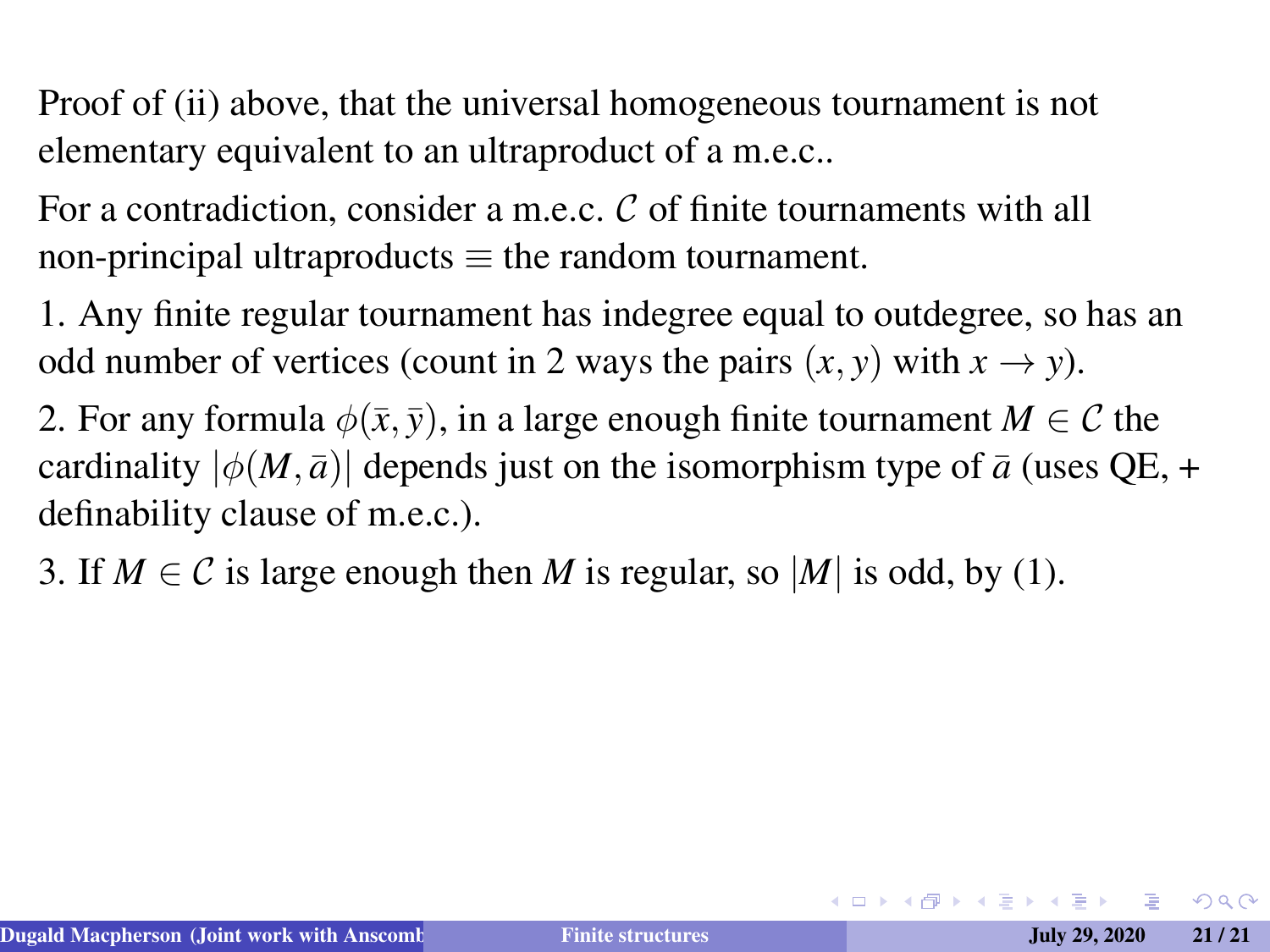For a contradiction, consider a m.e.c. C of finite tournaments with all non-principal ultraproducts  $\equiv$  the random tournament.

1. Any finite regular tournament has indegree equal to outdegree, so has an odd number of vertices (count in 2 ways the pairs  $(x, y)$  with  $x \to y$ ).

2. For any formula  $\phi(\bar{x}, \bar{y})$ , in a large enough finite tournament  $M \in \mathcal{C}$  the cardinality  $|\phi(M,\bar{a})|$  depends just on the isomorphism type of  $\bar{a}$  (uses QE, + definability clause of m.e.c.).

3. If  $M \in \mathcal{C}$  is large enough then M is regular, so  $|M|$  is odd, by (1).

4. If *M* is large enough finite and *a*, *b* are distinct vertices, then the tournaments *M* and on the sets  $\{x : a, b \rightarrow x\}$ ,  $\{x : x \rightarrow a, b\}$ ,  ${x : a \rightarrow x \rightarrow b}$  and  ${x : b \rightarrow x \rightarrow a}$  are all regular, so all of odd size.

**KOD KAD KED KED E VAN**